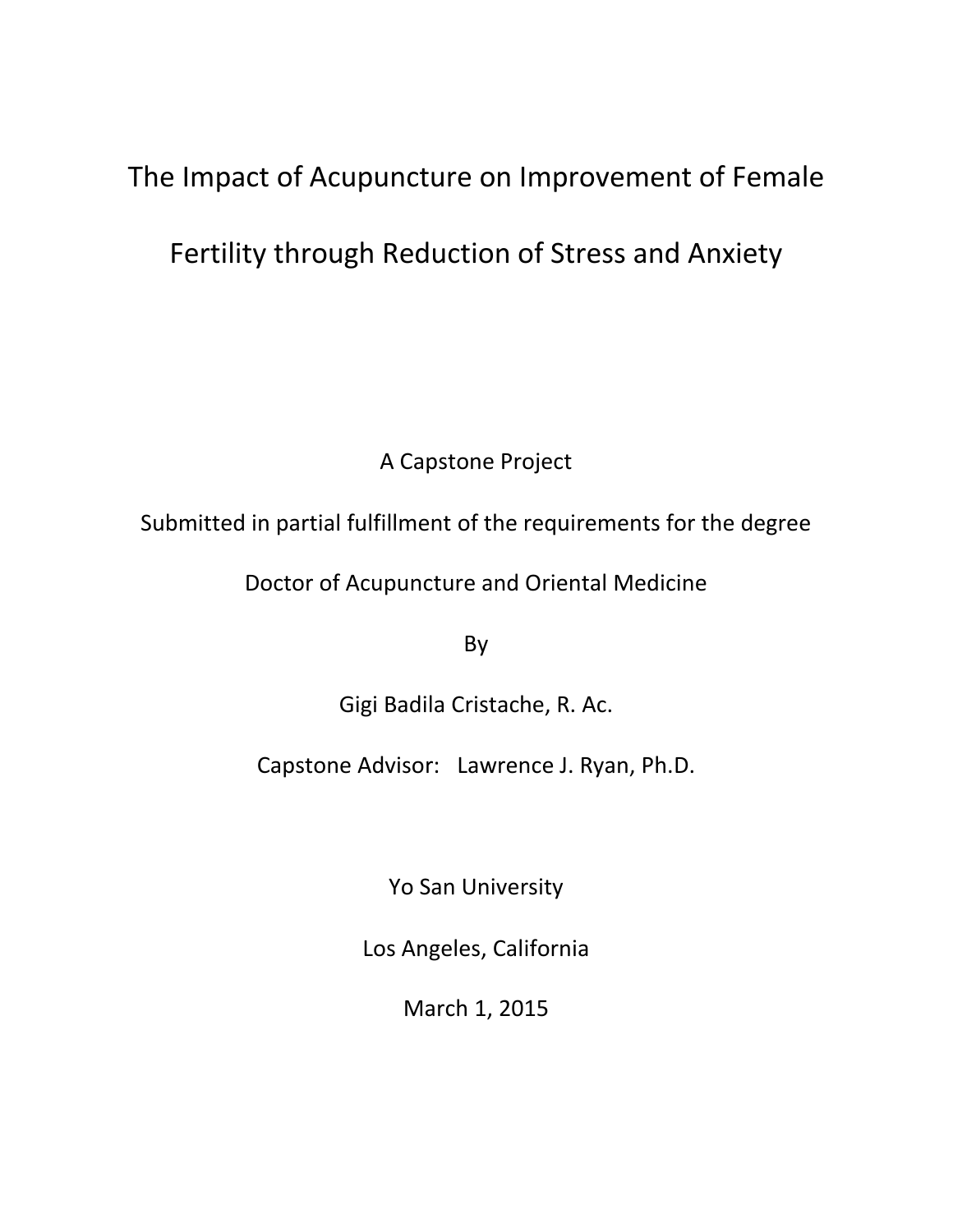## **Approval Signatures**

This Capstone Project has been reviewed and approved by:

Bentagn

\_\_\_\_\_\_\_\_\_\_\_\_\_\_\_\_\_\_\_\_\_\_\_\_\_\_\_\_\_\_\_\_\_\_\_\_\_\_\_\_\_\_\_\_\_\_\_\_\_\_\_\_\_\_2/18/2015\_\_\_\_

Lawrence J. Ryan, Ph. D., Capstone Advisor **Date** 

Danskaphi

\_\_\_\_\_\_\_\_\_\_\_\_\_\_\_\_\_\_\_\_\_\_\_\_\_\_\_\_\_\_\_\_\_\_\_\_\_\_\_\_\_\_\_\_\_\_\_\_\_\_\_\_\_\_\_2/18/2015\_\_\_

Daoshing Ni, Ph.D., OMD, L.Ac., Specialty Chair **Date** Date

Rudica Murchios

\_\_\_\_\_\_\_\_\_\_\_\_\_\_\_\_\_\_\_\_\_\_\_\_\_\_\_\_\_\_\_\_\_\_\_\_\_\_\_\_\_\_\_\_\_\_\_\_\_\_\_\_\_\_\_\_2/18/2015\_\_

|  | Andrea Murchison, DAOM, L.Ac., DAOM Program Director |  |  |  | Date |
|--|------------------------------------------------------|--|--|--|------|
|--|------------------------------------------------------|--|--|--|------|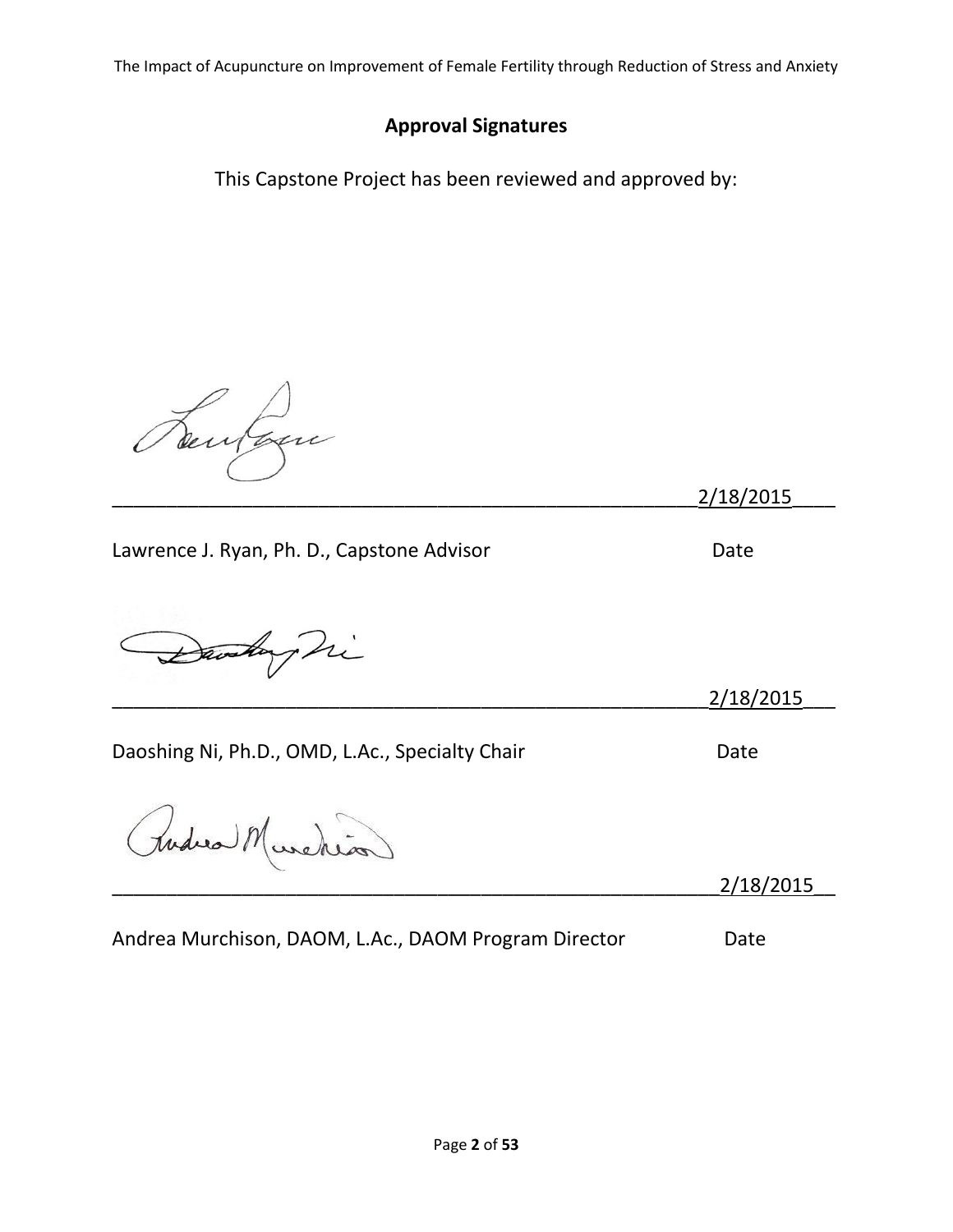### **Acknowledgements**

Thank you, Lawrence J. Ryan, Ph. D., for standing by me throughout my efforts to write this paper: I couldn't have written or finished it without your kind and expert advice, encouragement, and guidance. You challenged me enough to get me going yet you allowed me the freedom to choose my own tempo while supporting me to meet the deadline.

 Thank you, Dr. Andrea Murchison, DAOM, for your tireless efforts and support to make the DAOM program enjoyable and informative for all of us.

My thanks also go to Dr. Eric Tamrazian, MD, for his advice and medical expertise and his passion for research; to all faculty and teachers at the Yo San University for their expert knowledge and their willingness to share it with us; and to Dr. Jennifer Magnabosco, Ph.D., for her teachings and guidance regarding the research methodology.

A special thank you goes to Ken and Karen Woodside who stood by me and encouraged me to write my paper.

To all my classmates, Amy, April, Gina, Jen, Mechelle, Shuko, and Stacy, thank you for all your support throughout the program. You are the best classmates and friends anyone could ask for!

And to my family: you are my inspiration!

I am grateful to the founders of Yo San University for their vision and determination to build a caring and welcoming environment for learning and personal growth. Memories built here will be with me a lifetime.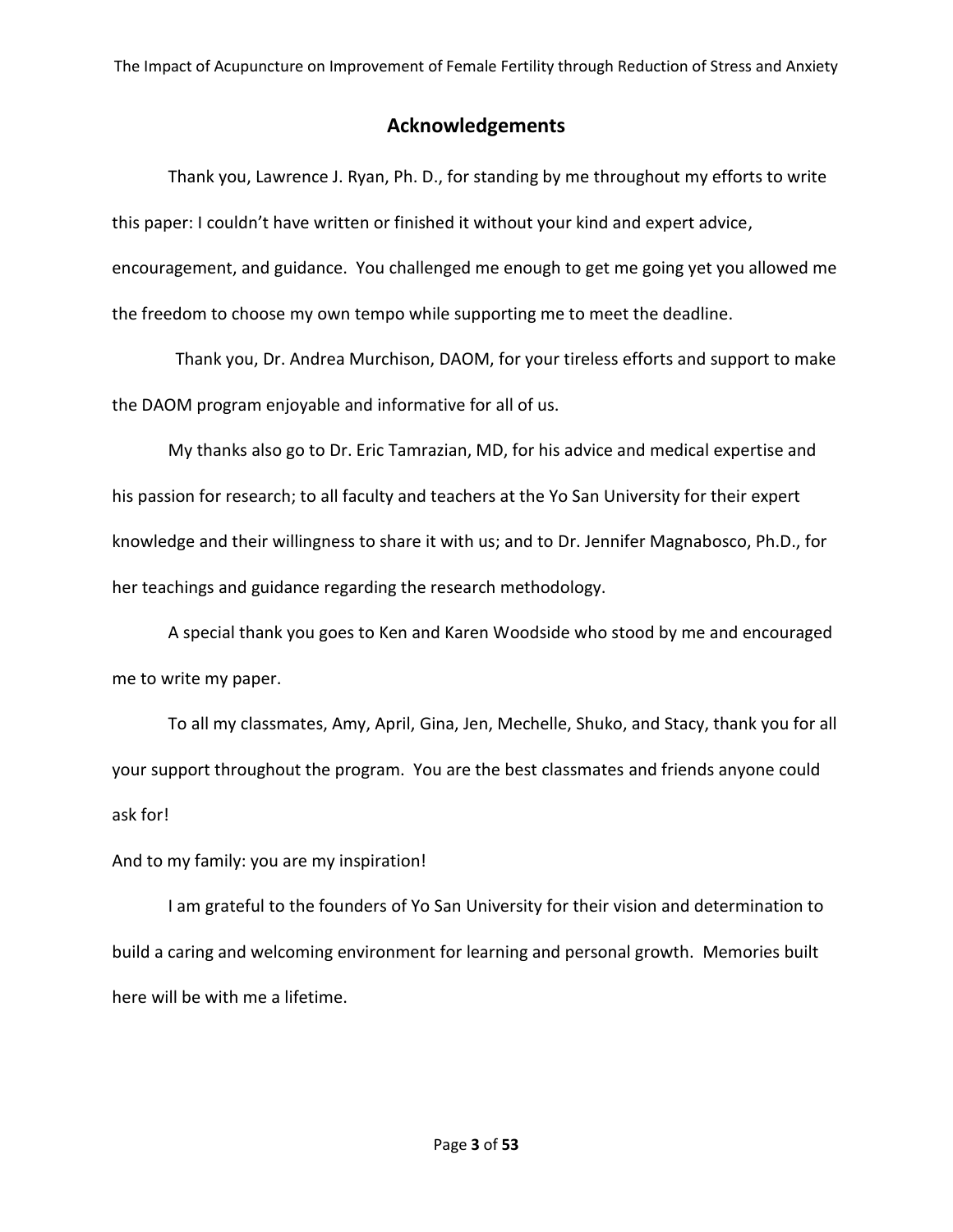### **Abstract**

Fertility rates have been declining in the USA by 7.3% between the years of 2007 and 2011, with continuously larger number of women unable to conceive. Fertility is also declining to below the replacement rate globally, in many industrialized countries such as Germany, Finland and Japan, and various assisted reproductive technologies are increasingly being used to facilitate pregnancy and live births. Given the current situation of decreased fertility, the goal of this research synthesis was to examine the existing body of research and to get a better understanding about how stress and anxiety might negatively impact fertility and how acupuncture could potentially contribute to the improvement of fertility by reducing stress and anxiety. On the basis of the results of the current study implications for theory and practice and recommendations regarding the direction of future research were discussed.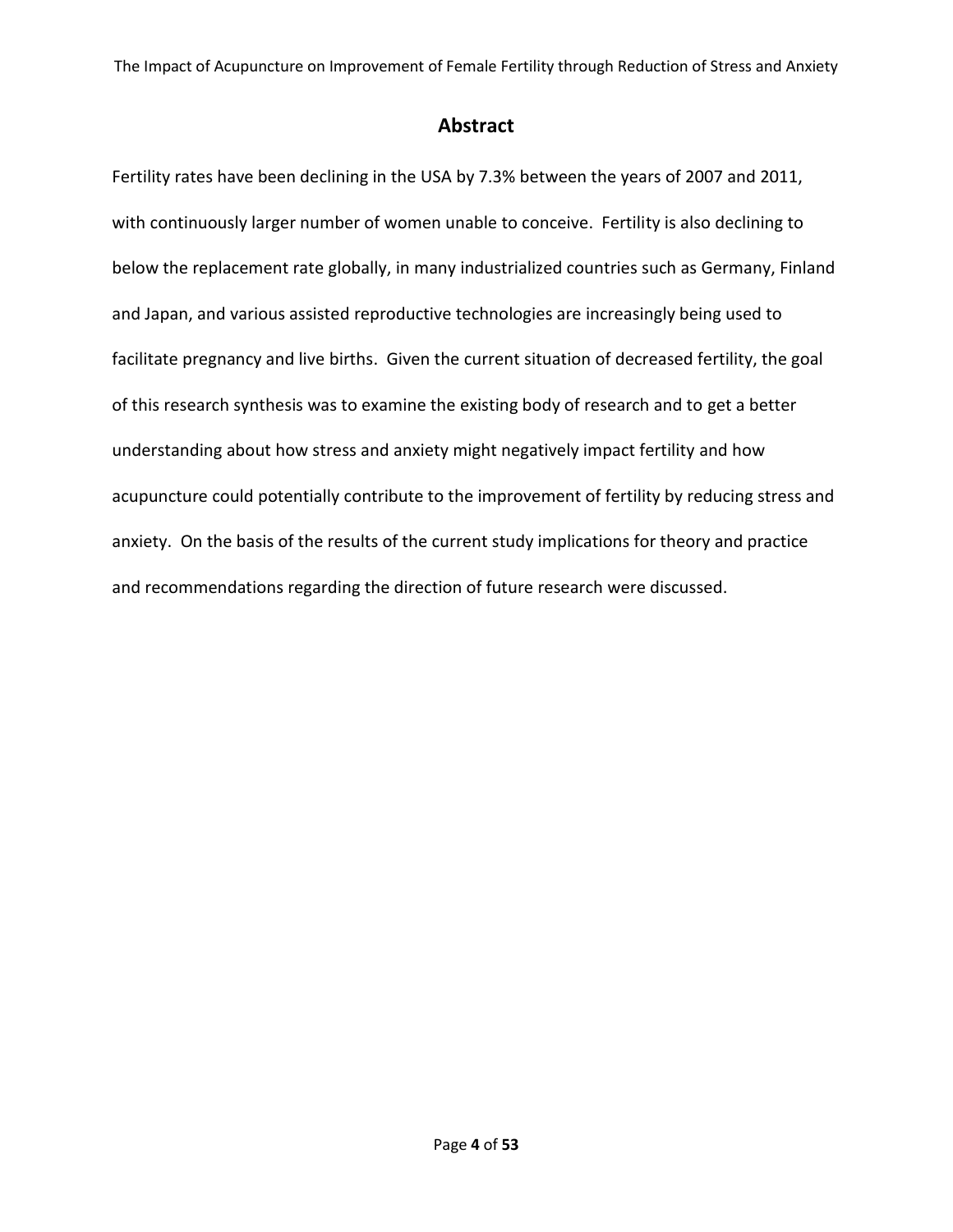# **Table of Contents**

| Impact of Acupuncture on Fertility by Reducing Stress and Anxiety23 |
|---------------------------------------------------------------------|
|                                                                     |
|                                                                     |
|                                                                     |
| 39                                                                  |
|                                                                     |
|                                                                     |
|                                                                     |
|                                                                     |
|                                                                     |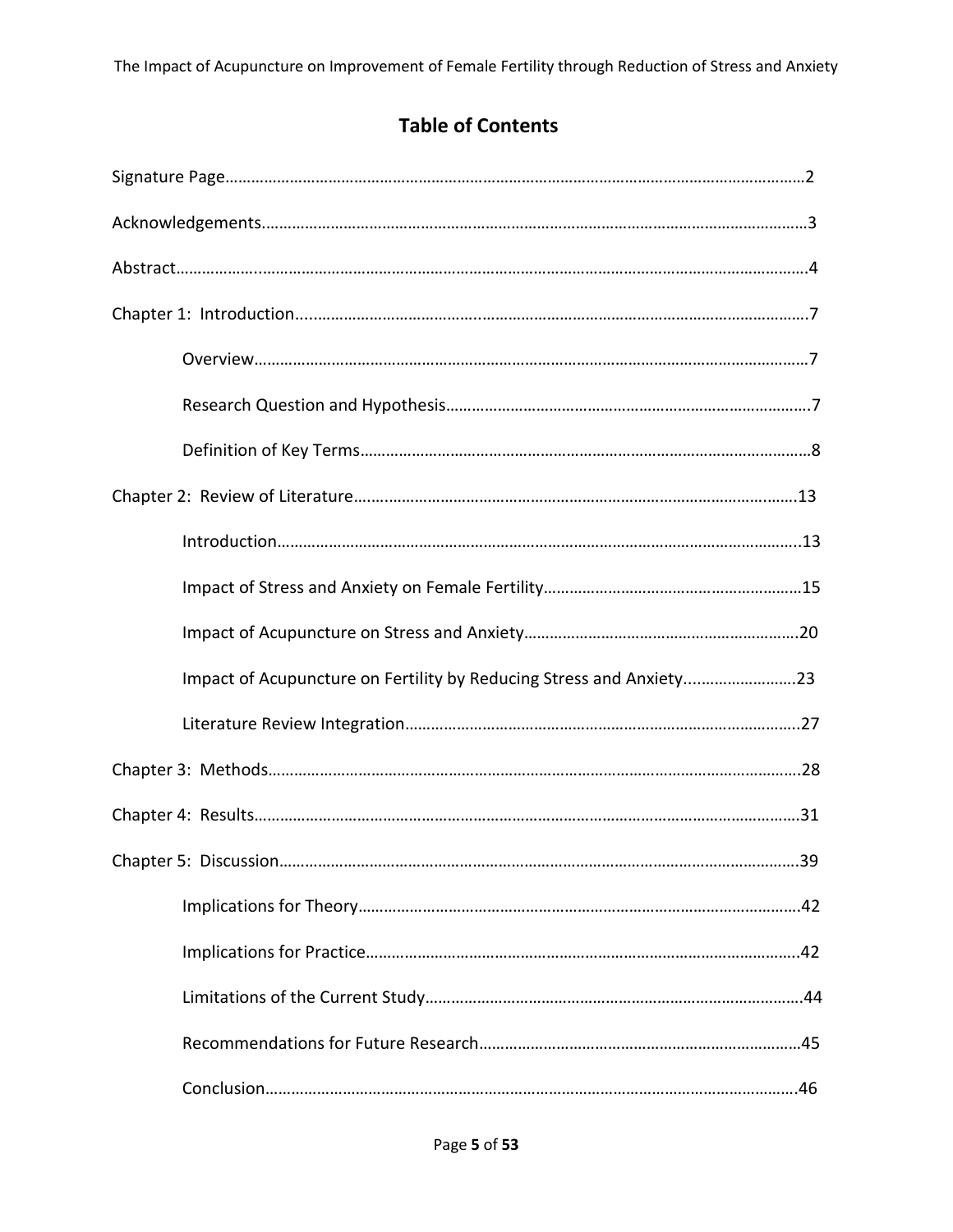| Appendices |  |
|------------|--|
|            |  |
|            |  |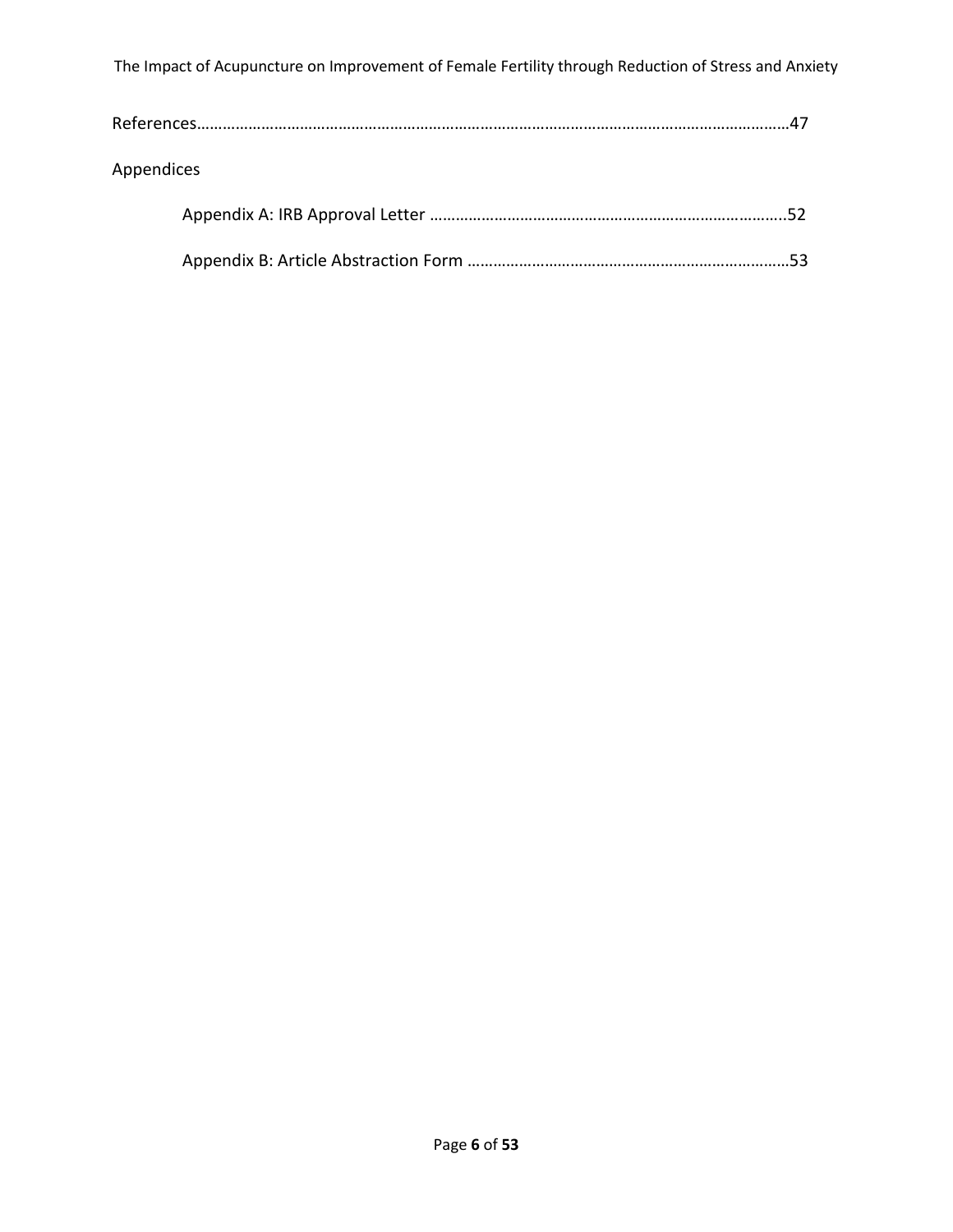### **Chapter 1 – Introduction**

#### **Overview**

Fertility and births have been declining in the USA, with continuously larger number of women unable to conceive. The National Center for Health Statistics (NCHS) of the Centers for Disease Control and Prevention (CDCP) report that the provisional fertility rate declined by 7.3%, between 2007 and 2011, from 69.5 births per 1,000 of women age 15 – 44, to 64.4 births per 1,000 women age 15 – 44; and that the provisional count of births declined by 7.8% between 2007 and 2011, from 4,316,233 to 3,978,000 (Hamilton & Sutton, 2012). Fertility is also declining to below the replacement rate globally, in many industrialized countries such as Germany, Finland and Japan, and various assisted reproductive technologies are increasingly being used to facilitate pregnancy and live births (Nakamura, K., Sheps, S., & Arck, P. C., 2008). Given these current downward trends in fertility, it is helpful to find out what are some of the causes underlying the decline in fertility, and specifically the impact of psychological factors such as stress and anxiety on fertility, and how modalities, like acupuncture, may positively impact fertility and fecundity under conditions of stress and anxiety.

### **Research Question and Hypothesis**

It is generally established that stress and anxiety can lead to infertility, the lack of ability to reproduce. This study hypothesized that acupuncture has the ability to lower stress and anxiety and therefore alleviate their negative impact on fertility. The research questions posed regarding the current study are as follows:

- How can acupuncture reduce stress and anxiety and, in turn, improve fertility?
- What is the impact of stress and anxiety on fertility?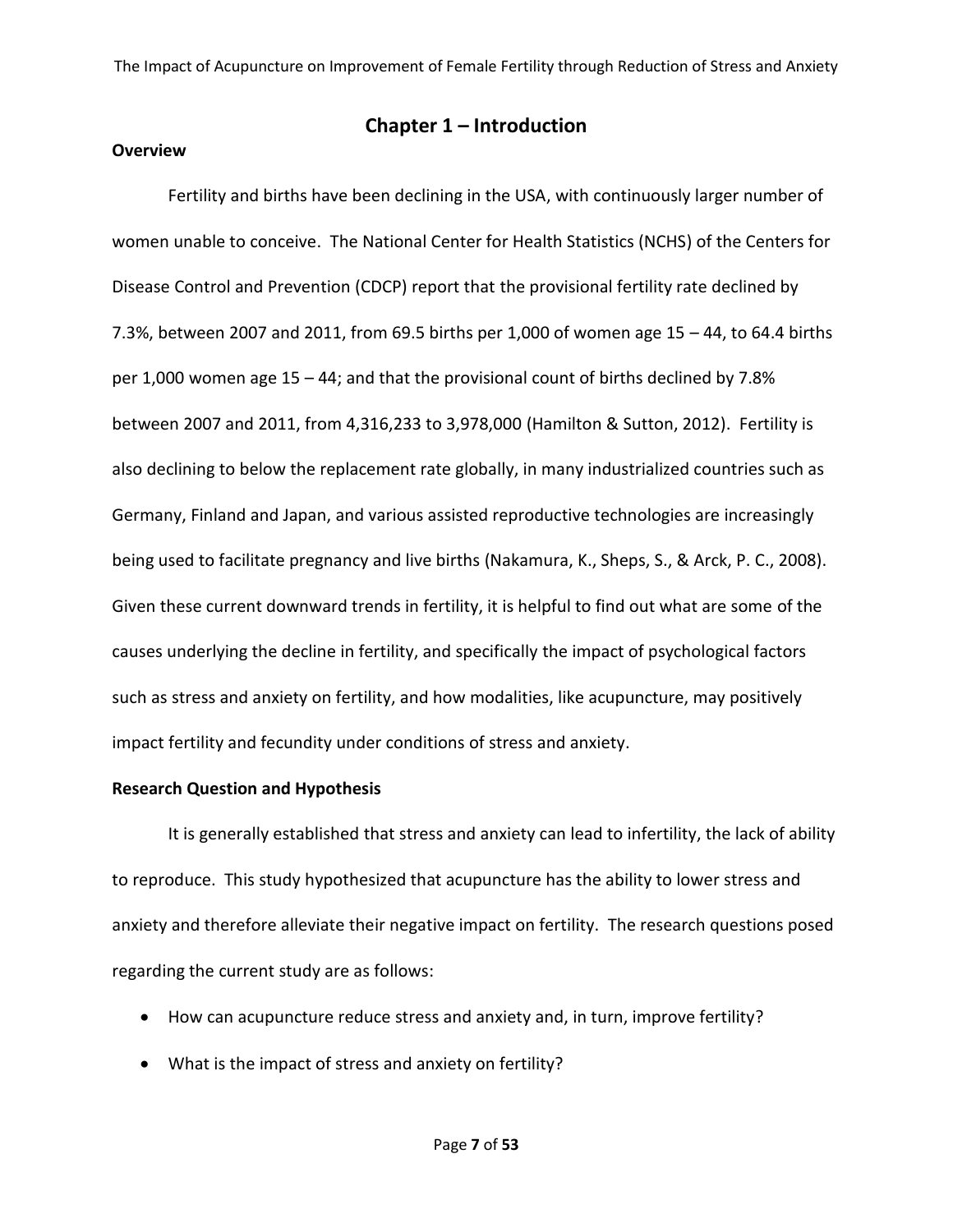What role can acupuncture play in reducing stress and anxiety?

### **Definition of Key Terms**

**Adenohypophysis** is the anterior part of the pituitary gland that is derived from the embryonic pharynx and is primarily glandular in nature—called also *anterior lobe* (Pease, R. W., & Merriam-Webster, Inc., 2006).

**Adrenalin** is a hormone produced by the adrenal medulla. Its function is to aid in the regulation of the sympathetic branch of the autonomic nervous system. At times when a person is highly stimulated, as by fear, anger, or some challenging situation, extra amounts of epinephrine are released into the bloodstream, preparing the body for energetic action (Farlex Partner Medical Dictionary © Farlex 2012).

**Adrenocorticotropic Hormone (ACTH)** is a hormone of the adenohypophysis that stimulates growth of the adrenal cortex and the synthesis and secretion of corticosteroids. ACTH secretion, regulated by corticotrophin-releasing hormone (CRH) from the hypothalamus, increases in response to a low level of circulating cortisol and to stress, fever, acute hypoglycemia, and major surgery (Farlex Partner Medical Dictionary © Farlex 2012) . **Androgen** is a steroid hormone which promotes male characteristics. The two main androgens are androstenedione and testosterone (Farlex Partner Medical Dictionary © Farlex 2012). **Anxiety** is a feeling of fear, unease, and worry (United States & National Institute of Health (US), 2003).

**Assisted Reproductive Technology (ART)** includes all fertility treatments in which both eggs and sperm are handled. In general, ART procedures involve surgically removing eggs from a woman's ovaries, combining them with sperm in the laboratory, and returning them to the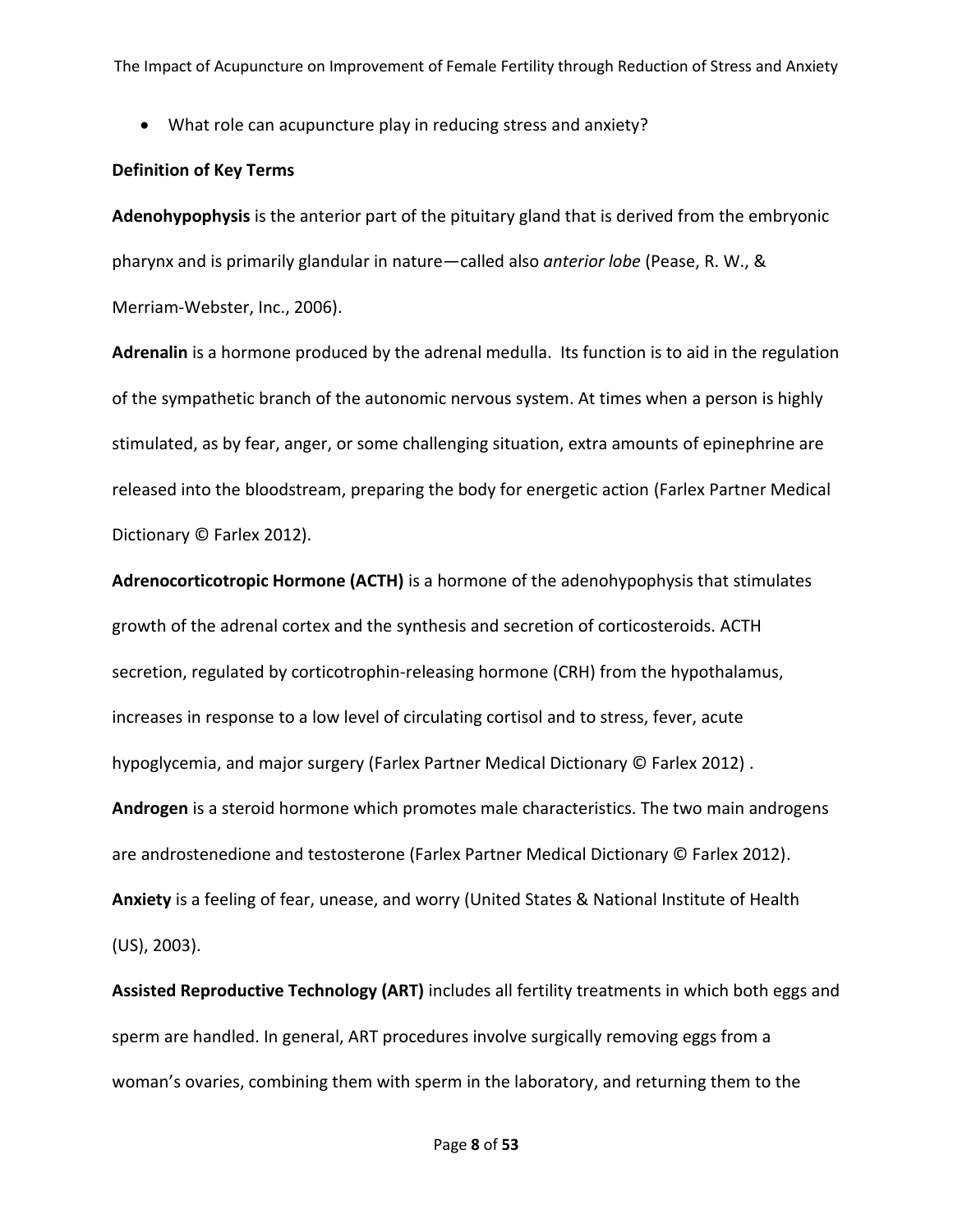woman's body or donating them to another woman. They do not include treatments in which only sperm are handled (i.e., intrauterine—or artificial—insemination) or procedures in which a woman takes medicine only to stimulate egg production without the intention of having eggs retrieved (Center for Disease Control and Prevention, 1992).

**Beta Endorphins** are naturally occurring opiate neurotransmitter released when the body is under stress (Farlex Partner Medical Dictionary © Farlex 2012).

**Cortisol is** an adrenal hormone produced in response to stress (Farlex Partner Medical Dictionary © Farlex 2012).

**Corticosteroids** are group of natural hormones secreted by the hypothalamic-anterior pituitaryadrenocortical (HPA) axis, more commonly referred to as the pituitary gland. These include glucocorticoids, which are anti-inflammatory agents with a large number of other functions; mineralocorticoids, which control salt and water balance primarily through action on the kidneys; and corticotrophins, which control secretion of hormones by the pituitary gland (Farlex Partner Medical Dictionary © Farlex 2012).

**Corticotrophin Releasing Hormone (CRH)** a polypeptide hormone secreted by the hypothalamus into the pituitary portal system where it triggers the release of adrenocorticotropic hormone (ACTH) from the pituitary gland (Farlex Partner Medical Dictionary © Farlex 2012).

**Downregulation** is the development of a tolerant state consequent on repeated administration of a pharmacologically or physiologically active substance; often accompanied by an initial decrease in affinity of receptors for the agent and a subsequent diminution in the number of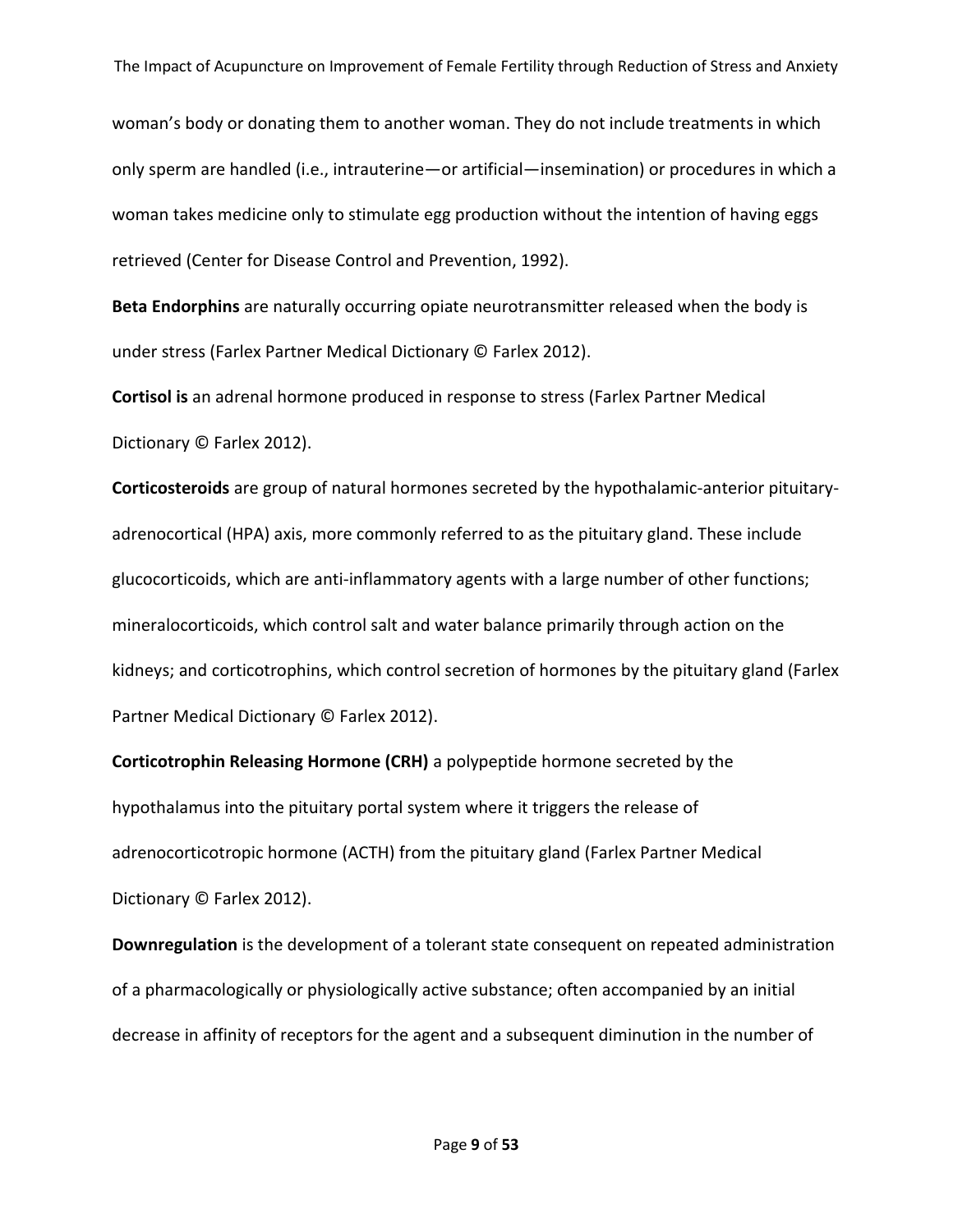receptors. It is the reduction of a cell's response to a hormone (Farlex Partner Medical Dictionary © Farlex 2012).

**Estrogens** are the female sex hormones, including estradiol, estriol, and estrone. In humans, the estrogens are formed in the ovary, adrenal cortex, testis, and fetoplacental unit, and are responsible for female secondary sex characteristic development, and, during the menstrual cycle, act on the female genitalia to produce an environment suitable for fertilization, implantation, and nutrition of the early embryo (Farlex Partner Medical Dictionary © Farlex 2012).

Fertility is the body's natural capability to produce off-springs, the capacity to conceive or to induce conception (Farlex Partner Medical Dictionary © Farlex 2012).

**Fecundity** is the biological capacity to reproduce, irrespective of pregnancy intentions (Lynch et al., 2012).

**Follicle-Stimulating Hormone (FSH)** is a glycoprotein hormone of the anterior pituitary gland that stimulates the Graafian follicles and assists in follicular maturation and in the secretion of estradiol. It also stimulates the epithelium of the seminiferous tubules and assists in inducing spermatogenesis (Farlex Partner Medical Dictionary © Farlex 2012).

**Glucocorticoids** are a group of corticosteroid hormones (mainly *cortisol,* of which *cortisone* is the precursor) produced by the adrenal cortex, under the control of adrenocorticotrophic hormone (ACTH) from the anterior pituitary. Their major actions on nutrient metabolism have the net effect of promoting glucose and free fatty acid availability as fuels. They are also vital for normal cellular processes as diverse, for example, as excitation-contraction coupling and the health of connective tissues (Farlex Partner Medical Dictionary © Farlex 2012).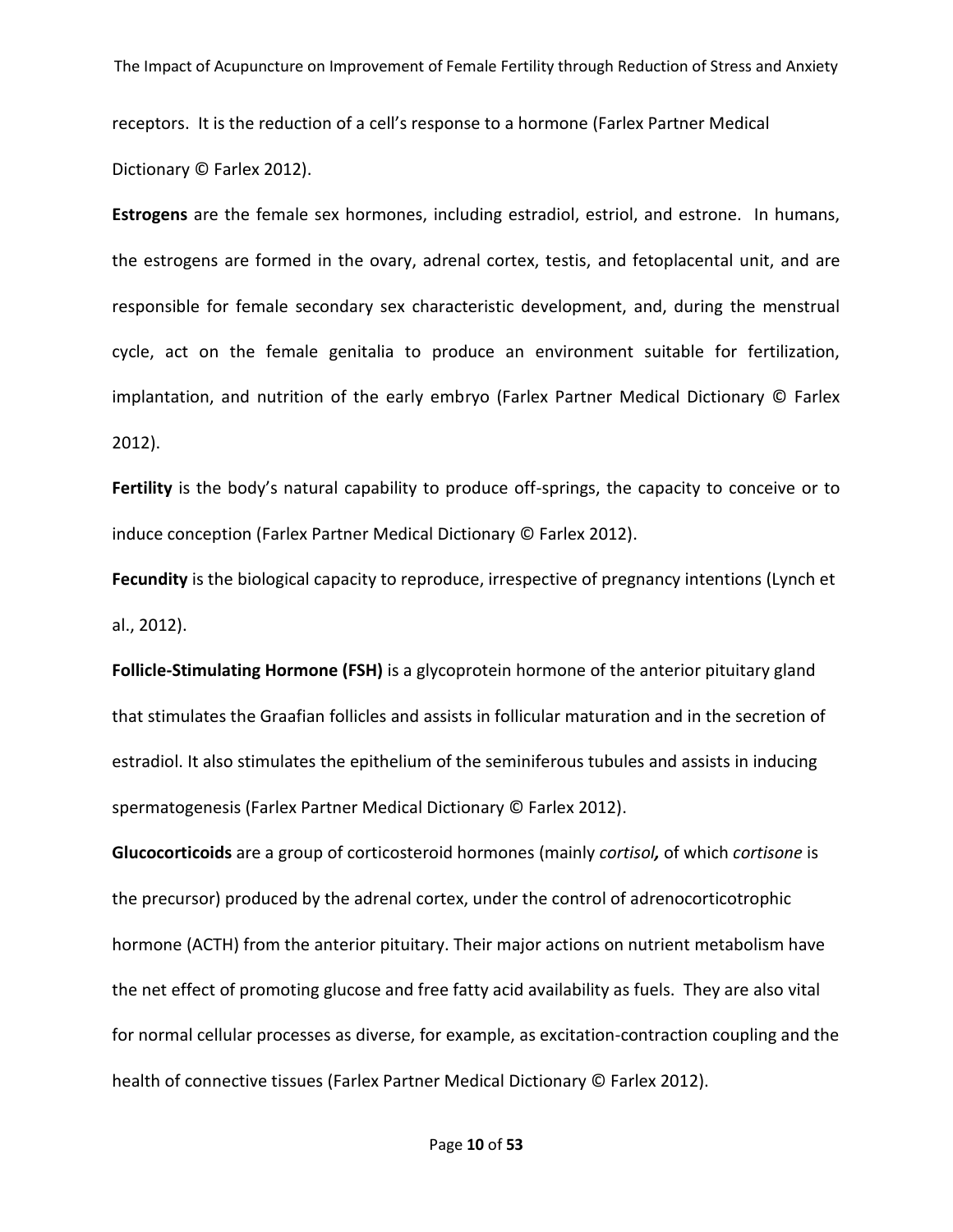**Glucocorticoid Receptor** is a protein found in multiple forms within cells, which binds glucocorticoids and subsequently influences gene transcription (Retrieved from http://www.yourdictionary.com/glucocorticoid-receptor).

**Gonadotropin-releasing hormone (GnRH)** is a hormone produced by the hypothalamus that stimulates the anterior pituitary gland to begin secreting luteinizing hormone and folliclestimulating hormone (Farlex Partner Medical Dictionary © Farlex 2012).

**Hormone** is a chemical substance produced in the body which has a specific regulatory effect on the activity of certain cells or a certain organ or organs (Farlex Partner Medical Dictionary © Farlex 2012).

**Infertility** is the inability to conceive after one year of sexual relations without contraception, or the inability to carry pregnancy to a live birth (Farlex Partner Medical Dictionary © Farlex 2012). **In Vitro Fertilization (IVF)** is the process of fertilization by manually combining an egg and sperm in a laboratory dish. When the IVF procedure is successful, the process is combined with a procedure known as embryo transfer, which involves physically placing the embryo in the uterus (Retrieved from http://www.webmd.com/infertility-and-reproduction/guide/in-vitrofertilization).

**Luteinizing Hormone** is a hormone produced by the anterior lobe of the pituitary gland that stimulates ovulation and the development of the corpus luteum in the female and the production of testosterone by the interstitial cells of the testis in the male (Farlex Partner Medical Dictionary © Farlex 2012).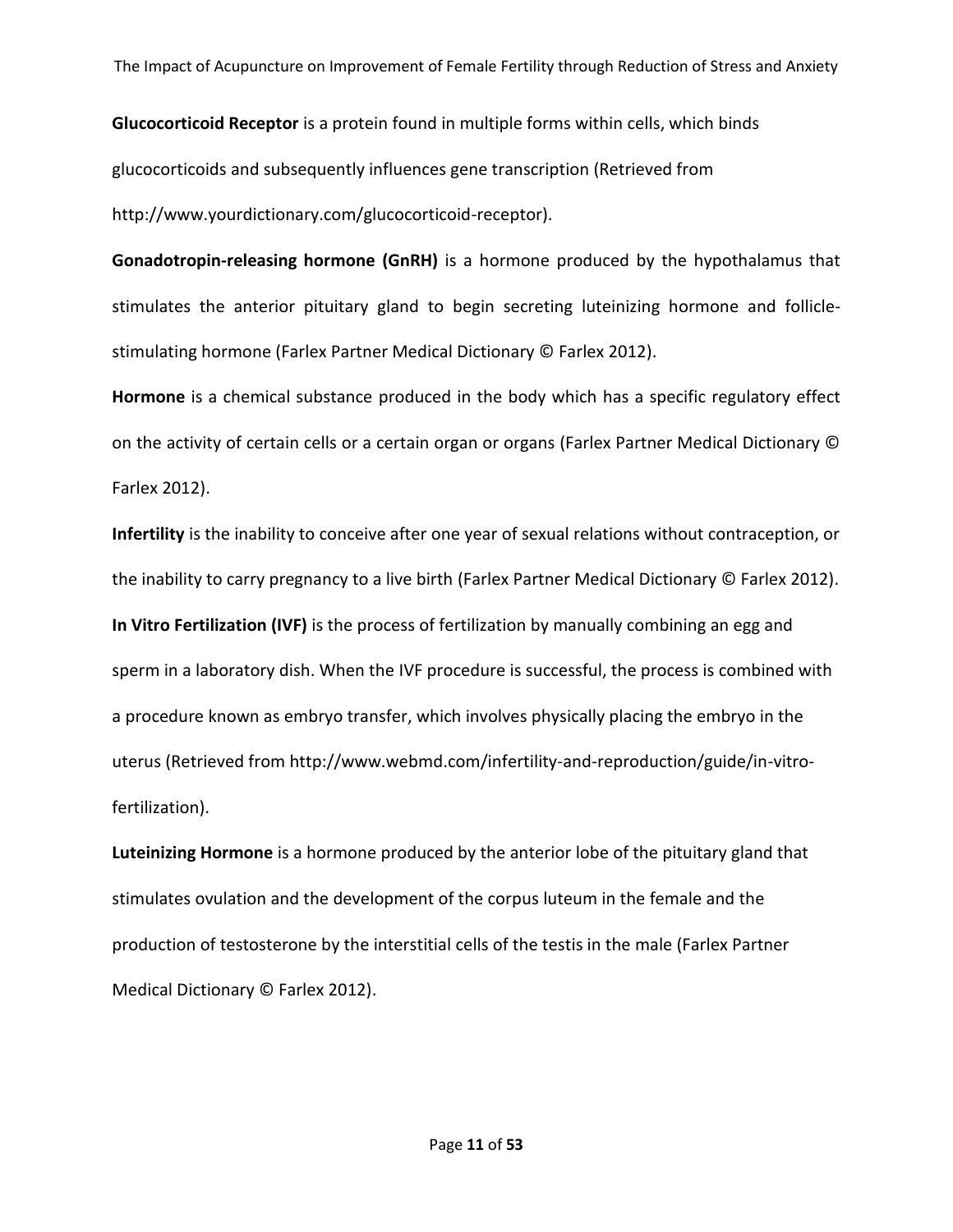**Pregnanediol** is a chief steroid metabolite of progesterone that is biologically inactive and occurs as pregnanediol glucuronate in the urine (Farlex Partner Medical Dictionary © Farlex 2012).

**Progesterone** is a steroid hormone secreted by the corpus luteum, the adrenal cortex, and by the placenta, that acts to prepare the uterus for implantation of the fertilized ovum, to maintain pregnancy, and to promote development of the mammary glands (Farlex Partner Medical Dictionary © Farlex 2012).

**Stress** is a state of mental or emotional strain or tension resulting from adverse or very demanding circumstances. Physiologically, stress represents "the response of an organism to challenges to its dynamic equilibrium or homeostasis" (Nepomnaschy et al., 2007, P.352). **Upregulation** is opposite of downregulation (Farlex Partner Medical Dictionary © Farlex 2012).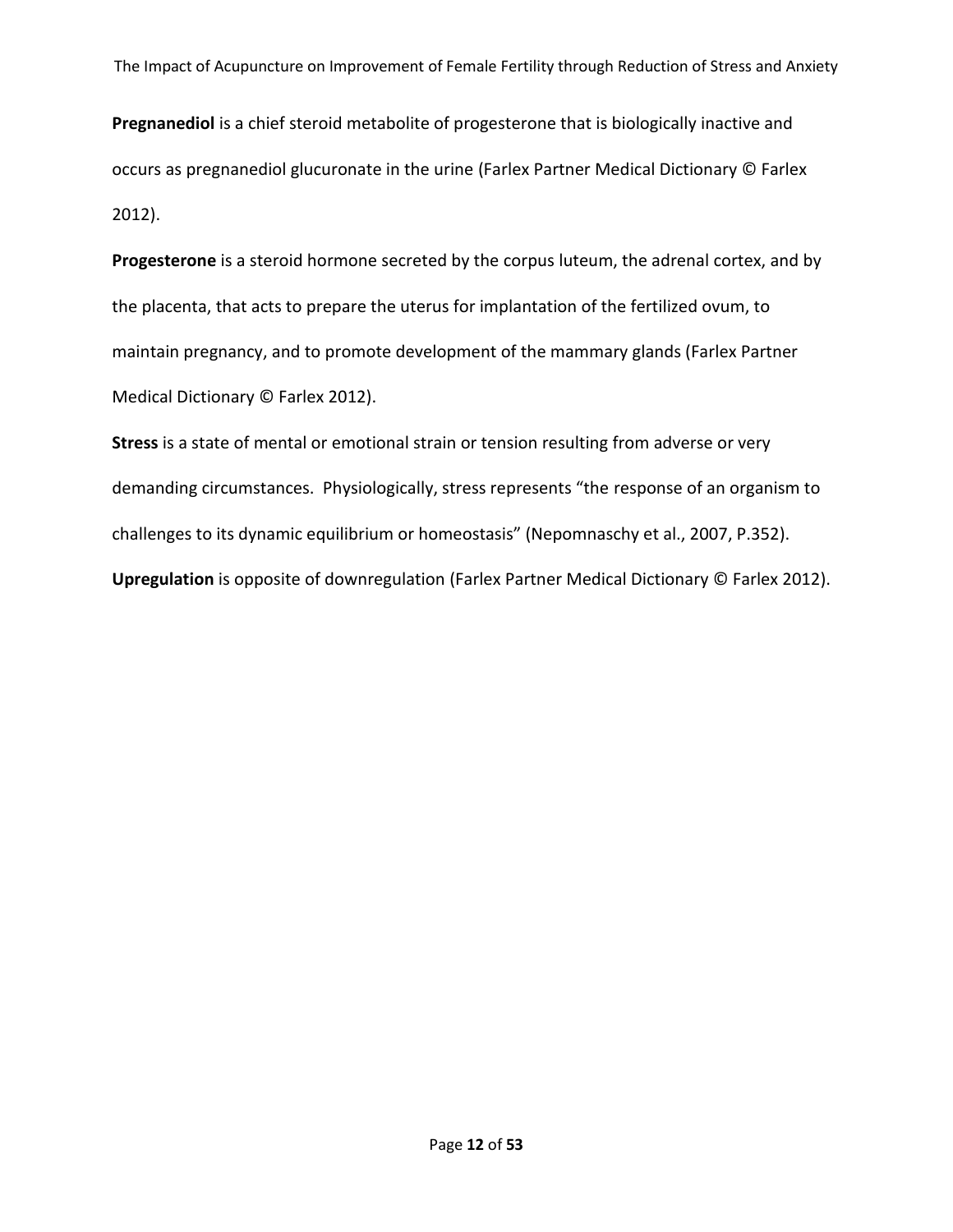### **Chapter 2: Review of Literature**

#### **Introduction**

This study researched the impact of acupuncture on improvement of female fertility through reduction of stress and anxiety. It looked at how stress and anxiety can negatively impact fertility in women, how acupuncture can reduce stress and anxiety, and how acupuncture can improve female fertility though the reduction of stress and anxiety.

Online search of medical journals, and other published, peer reviewed articles were performed through PUBMED, EPSCOHOST, NIH, Fertility and Sterility, and Google Scholar. Search words used were stress and female fertility, anxiety, acupuncture and stress reduction, acupuncture and infertility, female hormones and stress, cortisol, adrenalin, sympathetic nervous system. Articles selected included research done in the USA, England, Australia and China. All articles included were in English or in English translation. Of the 459 articles that were identified to have some relevance to the topic of this paper, 33 articles were selected meeting the eligibility criteria for inclusion in the current study. Published books and class notes were also used.

To understand how acupuncture can improve female fertility by reducing stress and anxiety we must first understand how stress and anxiety can impact fertility. Then, we need to understand how acupuncture can reduce stress and anxiety. By understanding these two variables, impact of stress and anxiety on fertility and acupuncture's ability to relieve stress and anxiety, we will be able to correlate how acupuncture could improve female fertility under these conditions.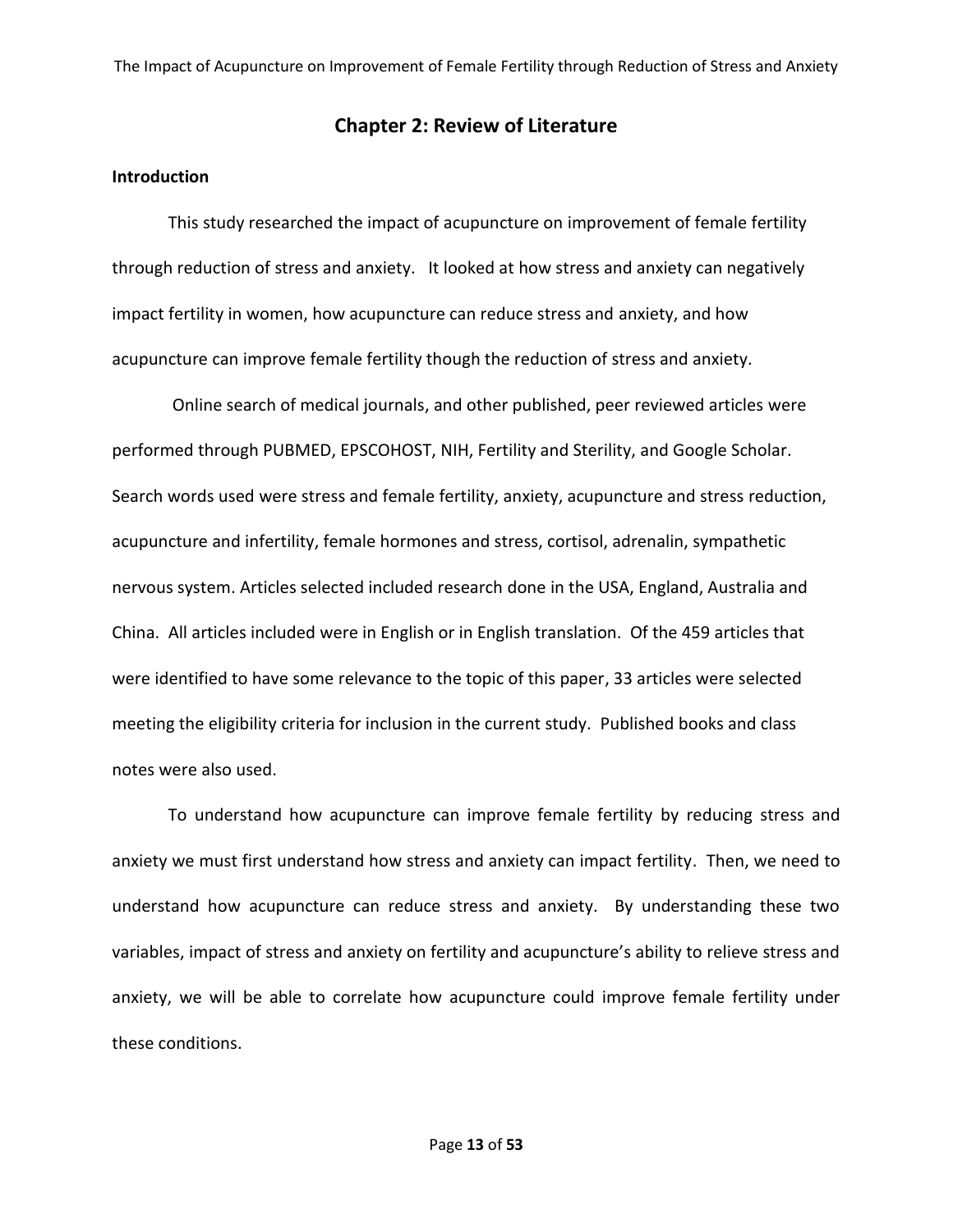This literature review chapter begins with the presentation of brief definitions of stress and anxiety, and bio-markers of stress. That section is followed by a brief consideration of the research that links stress and anxiety with infertility. The consideration of current literature regarding the impact of acupuncture on stress and anxiety follows. Then, a review of the research regarding the ability of acupuncture to improve fertility by reducing stress and anxiety will be presented. The chapter concludes with a brief literature review integration section.

#### **Definitions of Stress and Anxiety, and Bio-Markers of Stress**

The concept of stress, even though not named as such then, dates back to 400 B.C. with Hippocrates, who recognized diseases as states of disequilibrium and imbalance and defined natural causes of diseases as stressors (Chrousos, G. P., Loriaux, D. L., & Gold, P. W., 1988). Hippocrates also recognized that disease is not only "pathos" (suffering), but also "pronos" (toil) arising as the body fights back to restore balance and normalcy. In Physics, stress is an internal opposing force to an external force and is measured per unit of area. Stress is also a concept which is used to explain elasticity which is the property by which an object retains its original shape and size. The first use of the word stress was by Hans Selye (1907-1982) who, as a student, observed that patients suffering from different diseases often exhibited identical signs and symptoms that made them look sick. He later described this as a General Adaptation Syndrome, a response of the body to demands placed upon it. He also details how stress induced hormonal autonomic responses, over time, can lead to various diseases (Rosch, 1998).

There are several definitions of stress and anxiety depending on the sources consulted. However, there is a common thread that defines these concepts: stress is a challenge to homeostasis, a balanced state of the body (Nepomnaschy, 2004; Levine, 2005). Stress is also a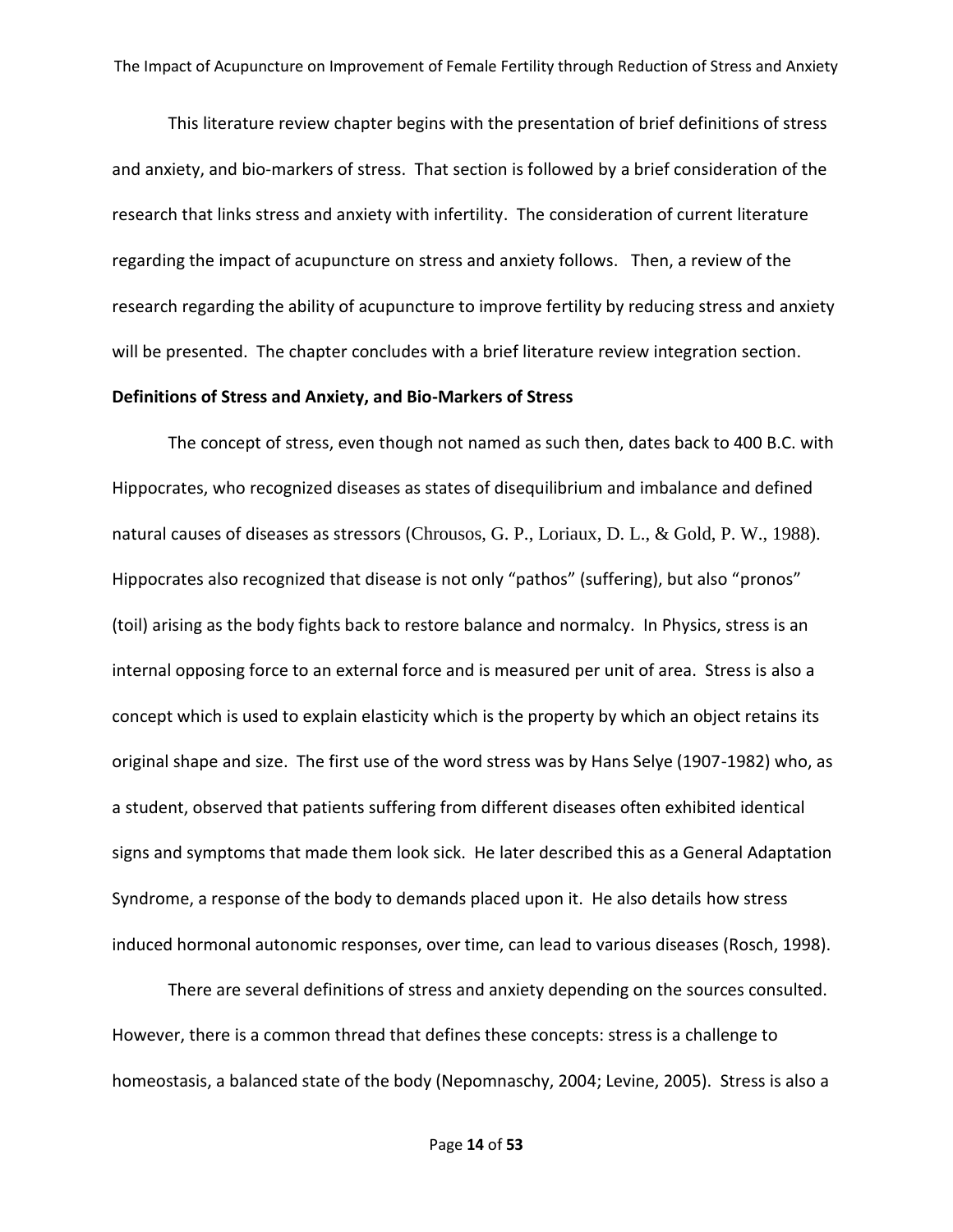The Impact of Acupuncture on Improvement of Female Fertility through Reduction of Stress and Anxiety feeling of emotional or physical tension. Anxiety is a feeling of fear, unease, and worry (United States & National Institute of Health (US), 2003).

In moderate amounts stress can be useful in that it prepares the body for action and adaptation. The natural response of the body to stress is to produce stress hormones, especially cortisol and adrenalin, and to activate the sympathetic nervous system which enables the body to cope with stress. If the stress exceeds a certain threshold, which is dependent on individual ability to adapt to stress, it can be detrimental to many levels of health: physiological, behavioral, subjective experience, and cognitive (Levine, 2005).

This section of the paper looked at the physiological aspect of stress and anxiety as they impact fertility. The stress response activates the Hypothalamic-Pituitary-Adrenal (HPA) axis which releases certain neuro-endocrine hormones to neutralize the effects of stress. The Hypothalamus releases corticotrophin-releasing hormone (CRH) (Ferin, 1999). The pituitary gland, in response to the increase in CRH, releases the adrenocorticotropic (ACTH) hormone which acts upon the adrenals to release glucocorticoids (GCs) like cortisol and adrenalin (Levine, 2005).

While these stress hormones allow our bodies to successfully overcome stressful situations, their increase has also been associated with reduced ability to conceive. The following section explores the relationship between stress and anxiety and fertility.

### **Impact of Stress and Anxiety on Female Fertility**

The role of stress and anxiety in the female reproductive process is not yet completely understood. In addition to the stressful impact of individual stressors or specific events, like loss of job, death of a family member, loss of the house, and other traumatic situations there is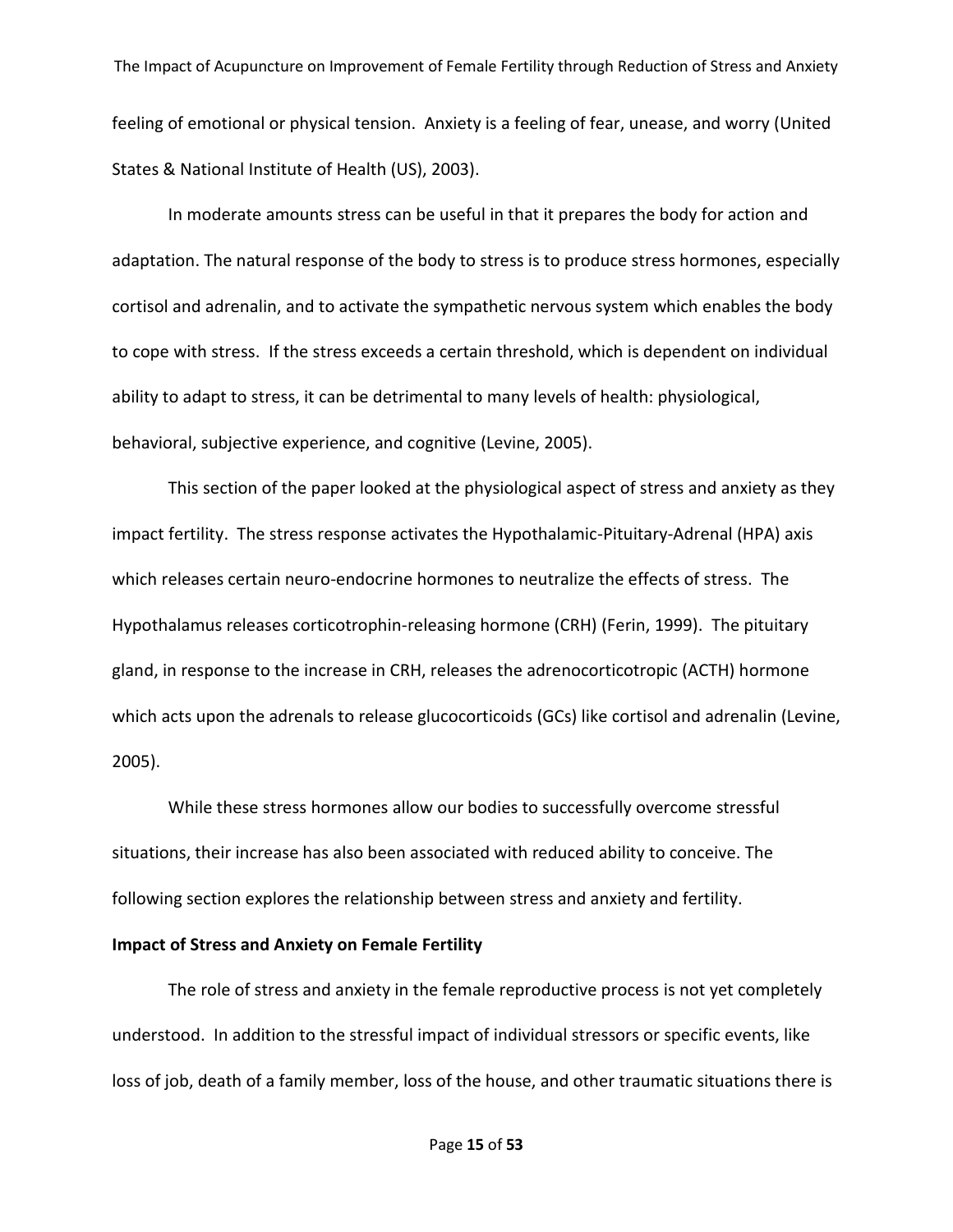The Impact of Acupuncture on Improvement of Female Fertility through Reduction of Stress and Anxiety an inherent stress and anxiety in day-to-day life that also must be studied to expand our understanding of the interaction between stress, anxiety, and reproduction (Nepomnaschy et al., 2004).

Stress and anxiety of modern day-to-day life may potentially impede fertility though a complex mechanism. Some researchers such as J. Cwikel and associates (2004) hypothesized a multi-level relationship between psychological factors like stress and anxiety and fertility. They highlighted a three-fold relationship between psychological factors and infertility: psychological factors may lead to infertility; psychological stress may result from the diagnosis of infertility; and psychological factors and infertility may have a reciprocal relationship, impacting each other negatively. This section focuses mostly on the first relationship of how stress and anxiety could lead to infertility.

The complexity of the impact of stress and anxiety on female fertility has been researched in many studies. Some studies focus on the possible correlation between the HPA axis and the hypothalamic-pituitary-gonadal (HPG) axis and hypothesize that increased levels of CRH and cortisol may inhibit the activity of the HPG axis (Cwikel et al., 2004).

Nepomnaschy and associates (2004) believed that a trigger in CRH because of stress could negatively impact the pulsatility of the hypothalamic gonadotropin-releasing hormone (GnRH) and the surge in cortisol causes the pituitary gland to have a reduced response to the GnRH. GnRH stimulates the pituitary gland to produce luteinizing hormone (LH) and, to a lesser extent, follicle-stimulating hormone (FSH). Therefore, any disturbance in its release can lead to a delay or prevention of ovulation.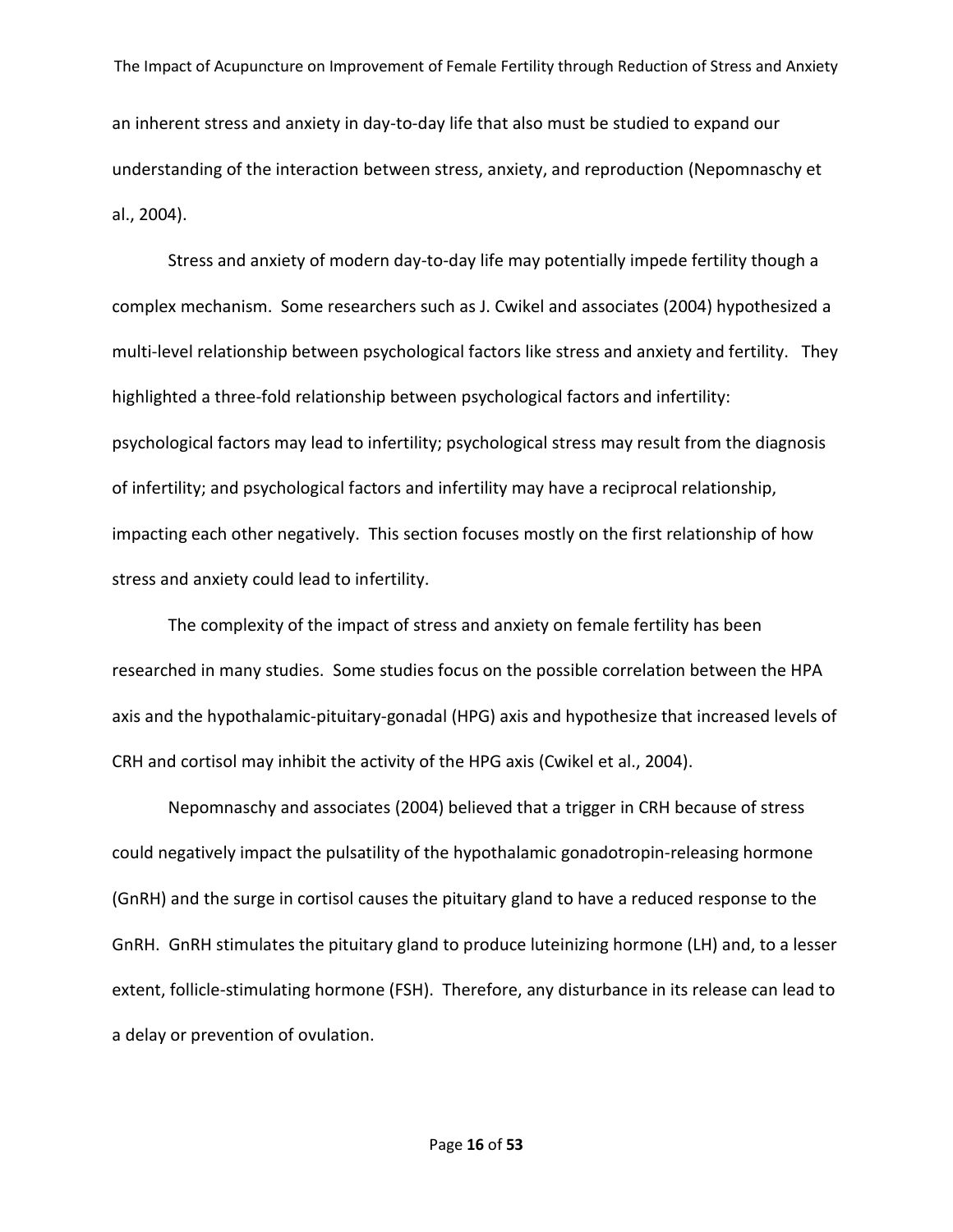Koopman (2013) reported that an increase in cortisol levels due to stress results in a reduction of LH in the ovaries, disrupting ovulation. She also noted that a lower level of adrenalin in IVF patients increases the rates of implantation.

The increase in cortisol levels in response to stress has been shown to impact negatively the levels of certain reproductive hormones like gonadotropin, estrogen, progestin, and prolactin, leading to decreased fertility. This observation also supports the fact that there seems to be a correlation between the HPA and the HPG axes (Nepomnaschy et al., 2004; Nakamura et al. 2008; Magarelli et al., 2009).

The negative effect of stress and anxiety on women's fertility has been the subject of many other studies. Nepomnaschy and associates (2004) conducted a one year longitudinal study of stress and women's reproduction in a Mayan community in rural Guatemala by focusing on the cumulative effects of day-to-day life stress (Nepomnaschy et al., 2004). He studied a sample of 92 menstrual cycles provided by 24 women and evaluated the association between daily urinary cortisol levels and the reproductive hormones estrone conjugates (E1C), pregnandiol glucuronide (PdG), a urinary marker of progesterone, luteinizing hormone (LH), and follicle stimulating hormone (FSH). The conclusion of the study was that increases in the level of cortisol may have major negative impact on a woman's reproductive hormones over the entire menstrual cycle, as follows:

 During the follicular phase, there was an association between estrogen and increased levels of progesterone. Too much progesterone during the follicular phase is associated with a decrease in estrogen and can impact follicular development and the LH surge.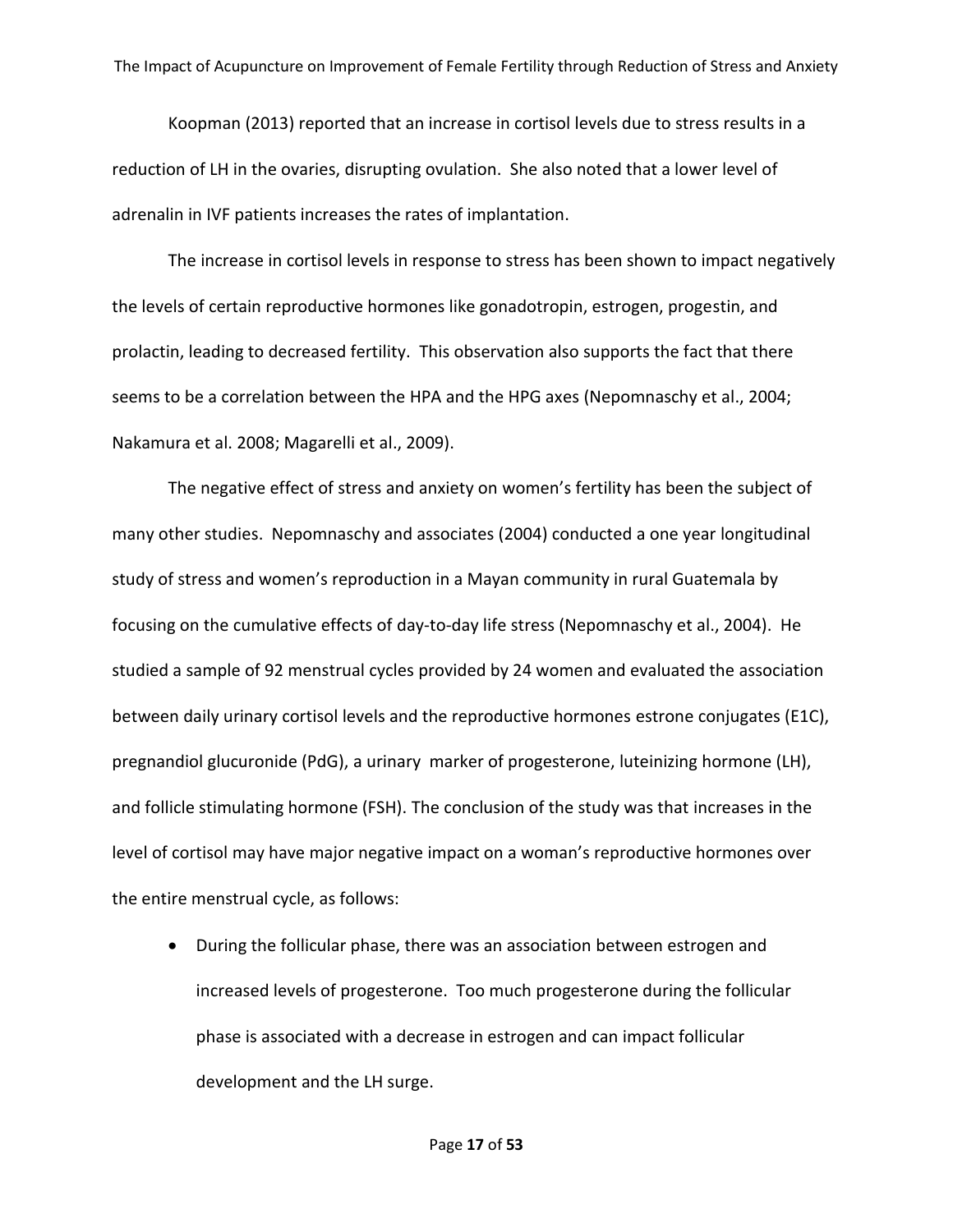- A reduction of estrogen as a result of increased cortisol jeopardized ovulation and the luteinization process.
- During the luteal phase, a lower level of progesterone was observed, negatively impacting the implantation process by preventing the proper development of the endometrium.

By using as subjects the women of a rural, traditional, small community, Nepomnaschy and associates (2004) assessed the impact of day to day stress on a socially, ethnically and economically homogeneous sample. The social structure revolved around family and migration was rare. This design allowed for less confounding factors to be controlled than in an urban setting and less complex stressors. This approach however, raises questions about its application to a heterogeneous, urban, industrialized population, where stressors are varied and possibly more intense than in an urban environment. The population's adaptability to stress would also be a factor to consider in assessing the impact of stress on fertility. Nakamura and associates (2008) summarized some of the findings of various articles related to stress and reproductive failures and reached similar conclusions: excessive production of cortisol in response to stress can negatively impact follicular development, LH surge, luteal development and implantation. Baird and associates (1999) performed a longitudinal study to examine the hormonal predictors of conception in menstrual cycles of 215 healthy women. The authors used the data from the study to describe the hormonal patterns of natural conception cycles and to compare them with non-conception cycles. One of their conclusions was that the occurrence of a high level of baseline progesterone could be attributed to hyper-stimulation of the adrenals by stress and it might have anti-fertility effect by reducing the level of estrogen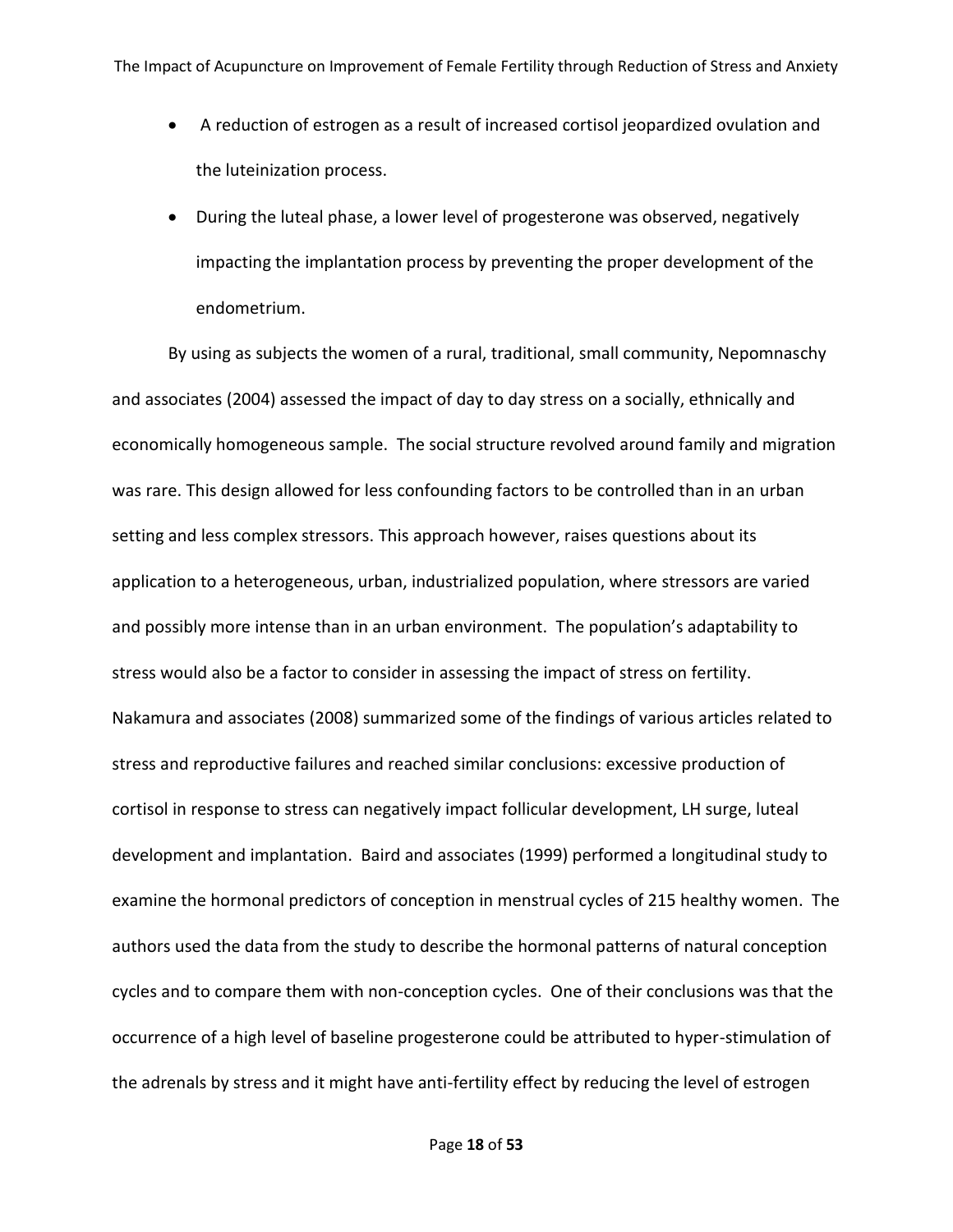The Impact of Acupuncture on Improvement of Female Fertility through Reduction of Stress and Anxiety and progesterone in the endometrial tissue, impacting proper maturation of the endometrium. This condition will prevent implantation and conception.

Lynch, C. D., Sundaram, R., Buck Louis, G. M., Lum, K. J., & Pyper, C., (2012) performed a prospective cohort study in the U.K. of 339 women trying to conceive and used a self-reporting psychological measurement tool as well as measurements of stress biomarkers of cortisol and alpha-amylase to assess the impact of stress on fecundability. They found no association between most psychological measures and fecundability odds ratio. They also found no correlation between the self-reported scores on the psychosocial questionnaires and the stress biomarkers. One reason might be that the women in the study did not report high levels of stress and anxiety. They found however that fecundability may increase when the women had a high level of social support.

### *Animal Studies*

Based on animal studies, Ferin (1999) observed a potential inhibition of the HPG axis by noting a decrease of the hypothalamic GnRH pulse generator through the activation of the HPA axis by stress and anxiety. He proposed that this condition could be responsible for chronic anovulation, therefore inability to conceive.

Wagenmaker and associates (2009) performed experiments on ewes to analyze the impact of increased levels of cortisol infused during the pre LH surge on the LH surge. They noticed that cortisol delayed but did not block the LH surge, and concluded that elevation in plasma cortisol can interfere with the action of estradiol during the follicular phase by disrupting the neuroendocrine response to the positive action of estradiol by suppressing the GnRH pulsations and LH secretion, therefore delaying and attenuating the LH surge. Without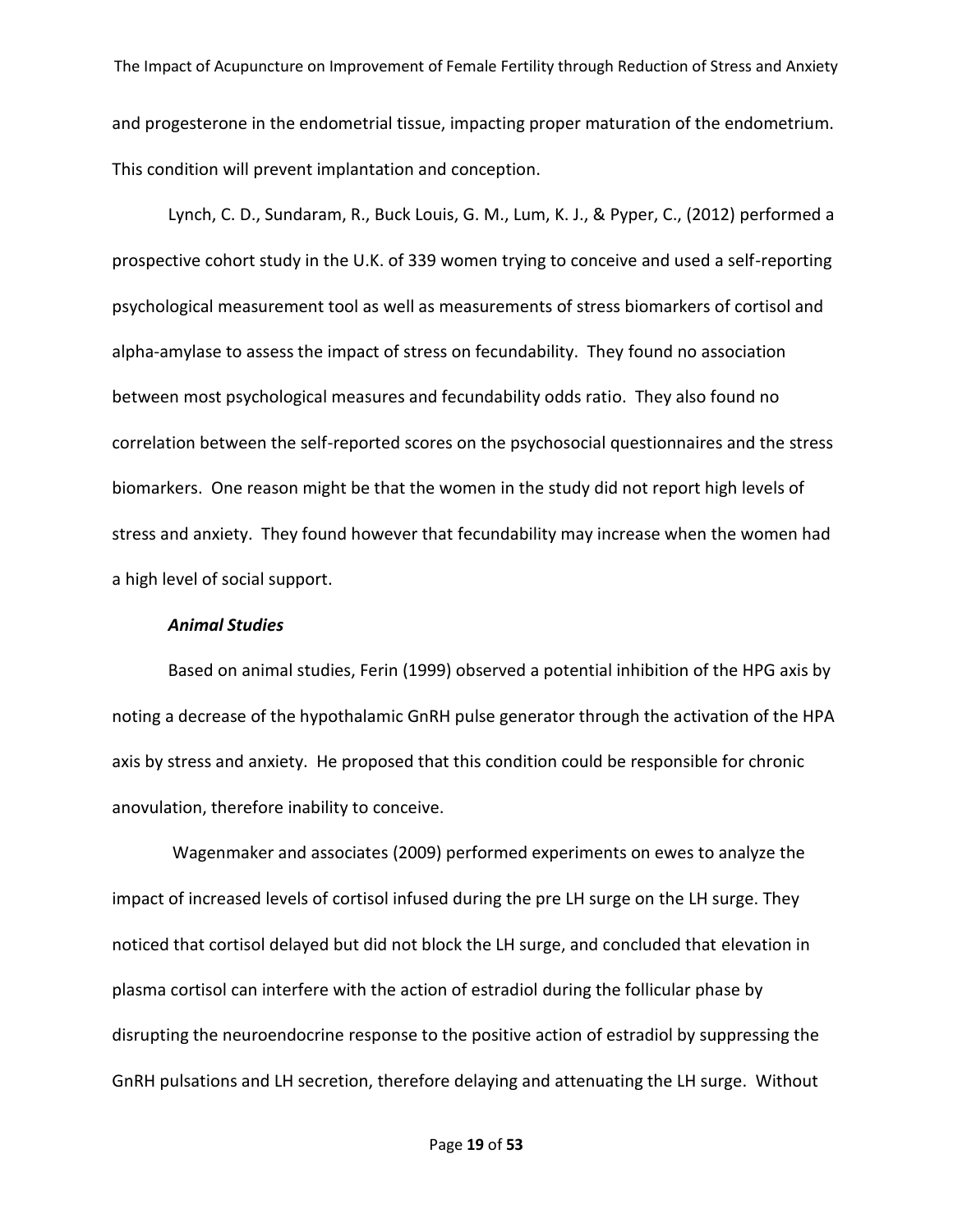the LH surge there can be no ovulation thus reproduction is impossible. By ovariectomizing the sheep and artificially inducing the estrous cycles through sequential administration of estrogen and progesterone and by artificially creating a stress response through the administration of plasma cortisol, the authors of these experiments were able to measure certain physiological responses related to stress and the reproduction cycle. However, it is uncertain how this process could correlate with the human population in its natural state.

Table 1 in Chapter 4 summarizes the findings of several articles related to the impact of stress and anxiety (S&A) on female fertility. It depicts the authors' names, the correlation of S&A to fertility, the phases of the menstrual cycle impacted by S&A, the HPA hormones and the HPG/HPO hormones analyzed in the various studies. This table shows a correlation between S&A and the hormones of the HPA and HPG/HPO axes and the various phases of the menstrual cycle. One could infer that a change in the HPA axis because of stress and anxiety could substantially impact the HPG/HPO axis to the point where proper hormonal balance needed for conception gets disrupted, therefore preventing conception.

#### **Impact of Acupuncture on Stress and Anxiety**

Acupuncture is a part of a medical system that has its roots in ancient China and has been practiced for thousands of years. It consists of insertion of very fine, filiform, stainless steel, sterile needles in various and specific points on the body for the purpose of soliciting a healing response. Acupuncture does not target a specific pathological function per se but achieves results by aiding the body in its capacity to restore its health and by promoting homeostasis (Ma, Y., Ma, M., & Cho, Z.-H., 2005).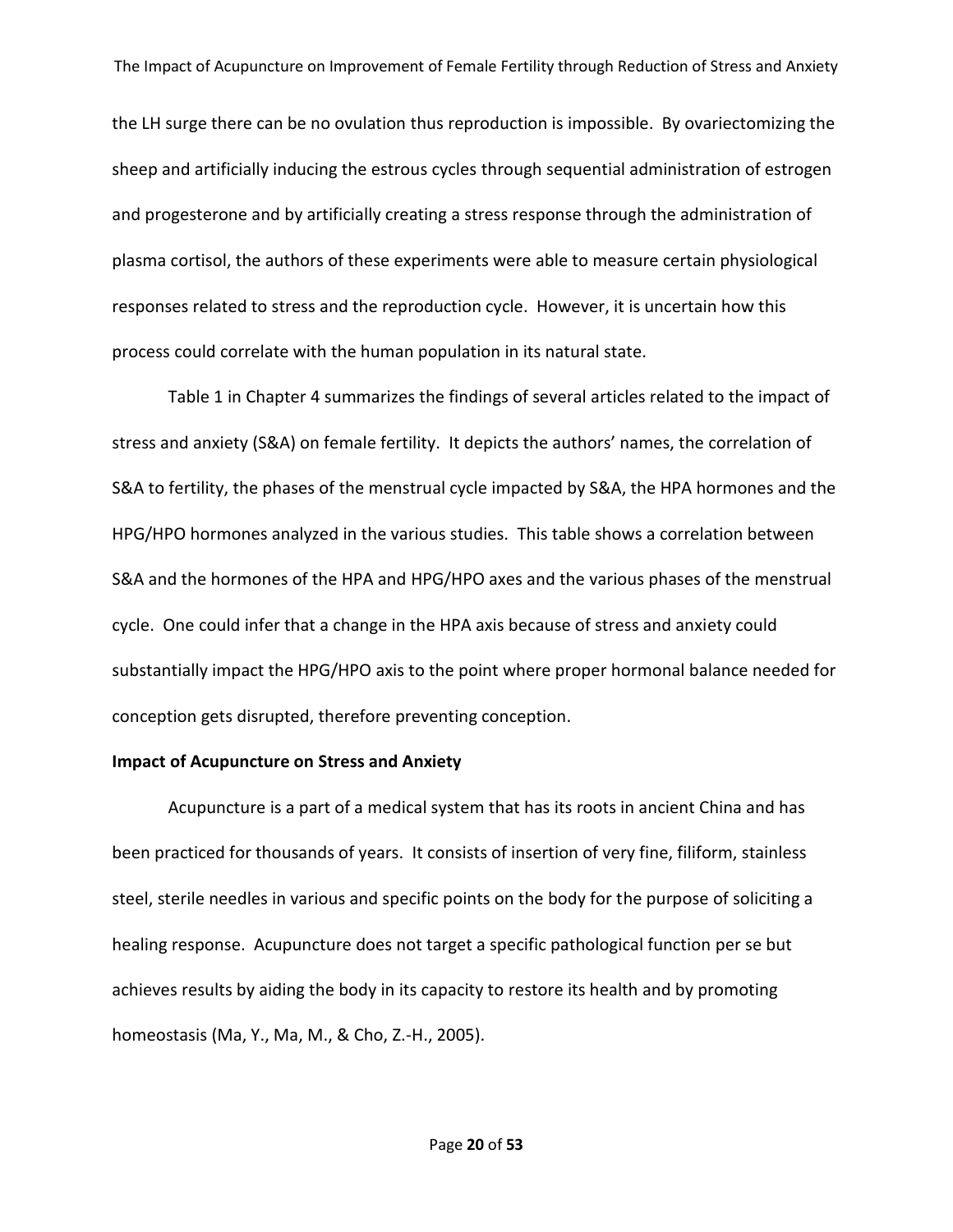Acupuncture has been extensively studied for its capacity to alleviate stress and anxiety. Pilkington, K., Kirkwood, G., Rampes, H., Cummings, M., & Richardson, J. (2007) performed a literature review of 919 studies related to anxiety and anxiety disorders and impact of acupuncture on the two conditions. They excluded 809 studies as being non relevant. Of the remaining studies they selected 12 randomized controlled trials (RCTs) for analysis; four randomized control studies focused on acupuncture in generalized anxiety disorder or anxiety neurosis and six of them focused on anxiety in the perioperative period. The evaluation tools were self-reporting of symptoms and lacked neutrality; no bio-markers were assessed in the RCTs. They concluded that, in general, they found positive results from acupuncture in all the 10 RCTs, but it was difficult to interpret the findings of the studies because of lack of details on methodology and homogeneity of the acupuncture intervention.

In 2010, Pilkington reported on some clinical studies that have assessed changes in levels of neurotransmitters and other biological response modifiers when assessing the specific biological actions of acupuncture on depression and anxiety. Changes in levels of corticosteroids, ACTH, and platelet serotonin were measured and the impact of acupuncture on these neuro-hormones was assessed. Statistically significant reductions in ACTH and platelet count of serotonin were found because of acupuncture but no significant change was found in the level of corticosteroids. She concluded that studies in this area of biomarkers and anxiety are few and results are preliminary.

In 2012, Errington-Evans selected 32 research articles from the body of research available and performed a literature review to investigate the use of acupuncture in the treatment of anxiety disorders. The conclusions were similar to Pilkington and associates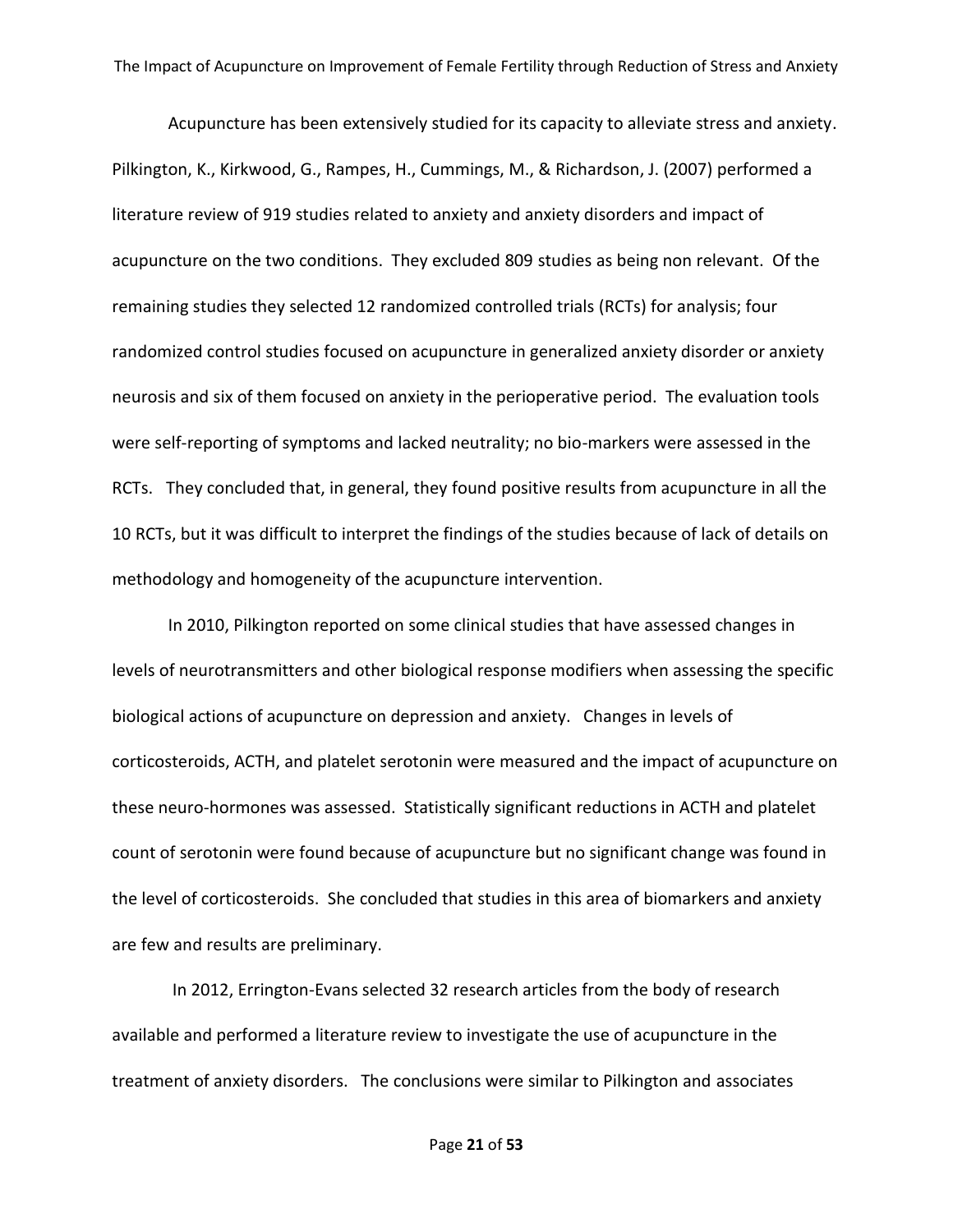(2007) that the use of acupuncture for anxiety disorders results in statistically significant improvements but the methodology used to determine the results is lacking in areas such as frequency of sessions, acupuncture point selection and number, duration of treatment, rational for using the points, adequate dosage, repeatability and constancy of treatment, and correct technique.

#### *Animal Studies*

Perhaps the most relevant study to this paper showing the impact of acupuncture on stress and anxiety is the study performed by Wang, S. J., Zhang, J. J., & Qie, L. L. in 2014 on rats, showing the regulatory impact of acupuncture on stress reaction was achieved through the regulation of the HPA axis and that the point specificity matters in the achievement of the desired results. Wang and his associates (2014) performed experiments on 58 rats distributed in 5 groups. One control group was comprised of normal rats with no stress and no acupuncture intervention. A second group was not subjected to stress but received electroacupuncture (EA) on points Lr-14 and Bl-23. Another control group was subjected to stress but received no acupuncture. The other 2 groups were all impacted by stress and received electroacupuncture; one group on points Sp-6 and Ki-9, the other group on Lr-14 and Bl-23. The authors of the experiment measured the impact of acupuncture on the regulation of the glucocorticoid receptors (GRs) which are extensively distributed in the central nervous system and which play a role in the negative feedback regulation of the GC on the HPA axis. After the adrenals secrete GC in response to stress, the GC adjusts the CRH secretion in the Hypothalamus and contributes to the inhibition of the stress reaction through the GRs. When the rats were exposed to stress there was a decrease of GRs expression in the hypothalamus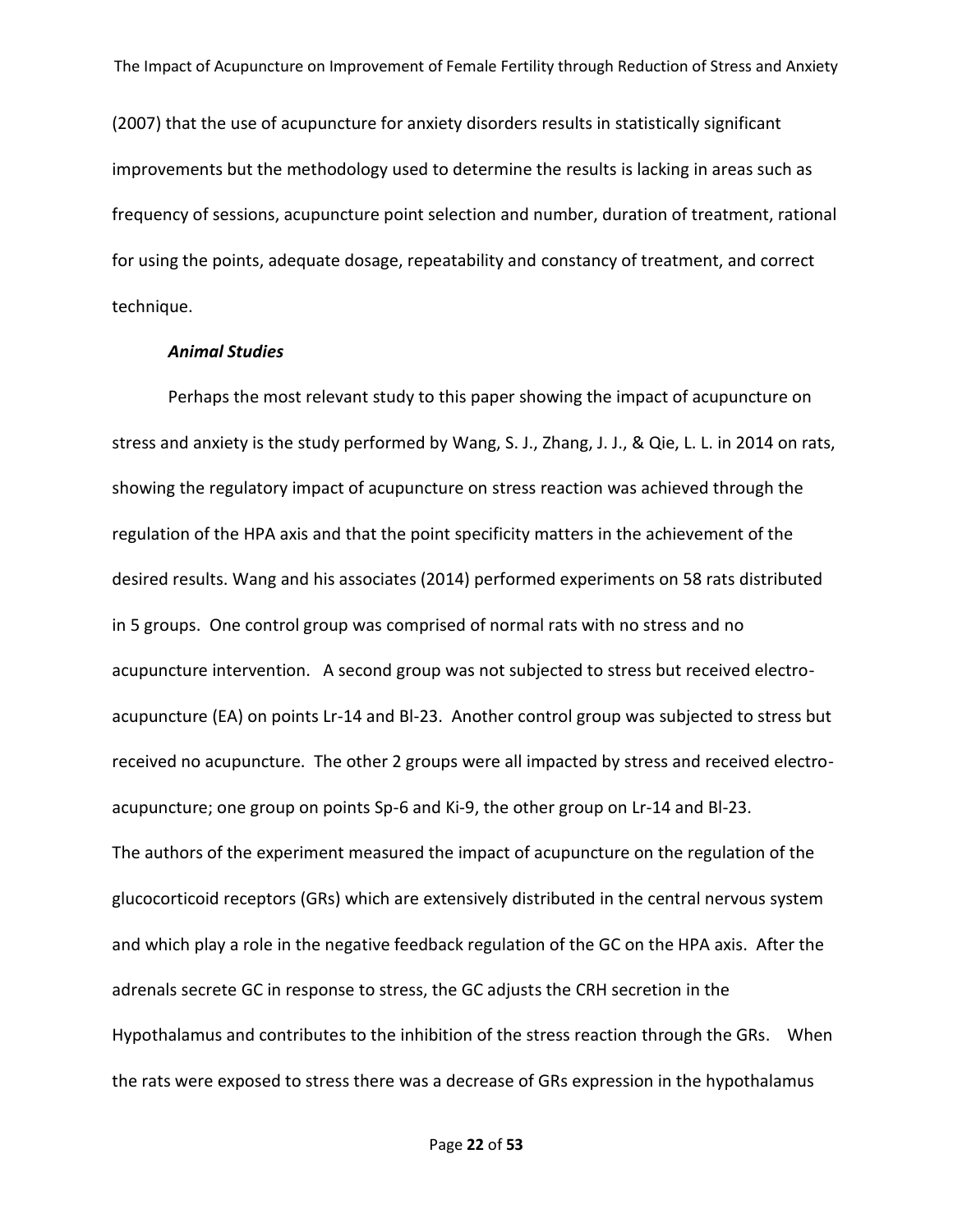and in the pituitary gland and an increase in GRs expression in the adrenal cortex, commensurate with the chronic stress response. Acupuncture achieved a dual-directional regulation of the GRs expression: it down regulated the GR expression in the adrenal cortex and up regulated the GRs expression in the hypothalamus and the pituitary, helping to inhibit the stress response. Acupuncture was also shown to reduce the CRH expression in the hypothalamus and pituitary and to inhibit the ACTH receptors in the pituitary and adrenal cortex. The use of Lr-14 and Bl-23 was more effective than the use of Sp-6 and Ki-9, proving that point specificity matters. This is a promising example of how acupuncture could restore the body's innate ability to regulate stress by achieving homeostasis or normal balance of the HPA axis.

#### **Impact of Acupuncture on Fertility by Reducing Stress and Anxiety**

Several studies were done to assess the role of acupuncture in improving fertility. A common theme emerged when some researchers reviewed existing literature on the topic (Chang, R., Chung, P. H., & Rosenwaks, Z., 2002; Ng, E. H., So, W. S., Gao, J., Wong, Y. Y., & Ho, P. C., 2008). They inferred that because of its ability to increase beta-endorphins and endogenous opioids, acupuncture has an impact on reducing stress and anxiety. Acupuncture could also potentially regulate the Hypothalamus-Pituitary-Ovarian (HPO) axis; beta-endorphins have an impact on the GnRH secretion by the hypothalamus and on the menstrual cycle because the hypothalamic beta-endorphins' center and the GnRH pulse generator are both situated in the same region of the hypothalamus, the arcuate nucleus. Therefore, they also noted the impact that acupuncture has on ovulation and fertility and in the regulation of plasma levels of FSH, LH, E2, and progesterone (P). Some peripheral benefits of acupuncture in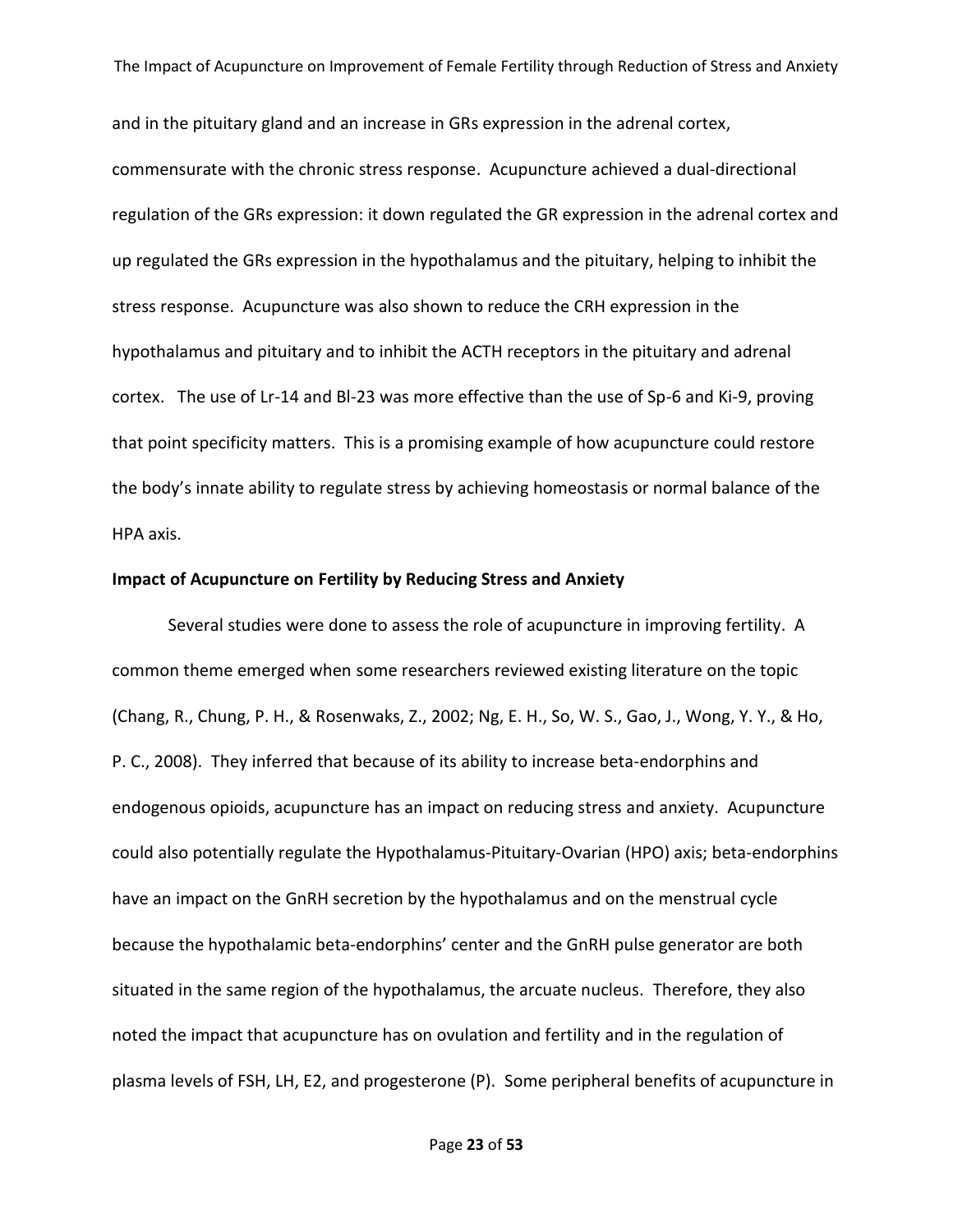The Impact of Acupuncture on Improvement of Female Fertility through Reduction of Stress and Anxiety fertility were the reduction of artery impedance in the uterus which is beneficial to increasing the blood level in the uterus and to increasing endometrial thickness, improving the chances of implantation.

A series of experimental studies were performed on 10 chronically anovulatory women and on ovariectomized rats to assess the impact of electro-acupuncture on the regulation of the HPO axis (Chen, B. Y., 1997). The points used on the women were Rn-4, Rn-3, Sp-6, and Zigong, stimulated for 30 minutes with electro-acupuncture. The points used on the rats were Rn-4, Rn-3, Sp-6, and Zigong for 3 days followed by SJ-5 and Huatuojiaji points. Among the conclusions reached from the experiments were: electro-acupuncture has a regulatory action on the HPO axis and it may be through the impact on the HPA axis. The women who were subjected to electro-acupuncture and achieved ovulation showed a reduction in or a normal level of beta-endorphins while the beta-endorphins of the anovulatory women were of a substantially higher level. In addition, ovulatory women due to EA showed normalized levels of LH and FSH. From the experiments on the rats, Chen concluded that electro-acupuncture normalized the level of estrogen in the ovariectomized rats with lower than normal estrogen level. They also noticed an increase of the adrenal glands after EA and hypothesized that the changes in the level of estrogen could potentially be due to the action of EA on the HPA axis: the acupuncture may increase the synthesis and release of adrenal corticosteroids, including androgen. Androgen can be transformed into estrogen, restoring the negative feedback on the HPO axis. In addition, GnRH and LH could be normalized through the ability of EA to accelerate the release of brain and pituitary beta-endorphins. Like Wang and Associates (2014), Chen concluded point specificity matters and recommended 30 minutes of EA to achieve results.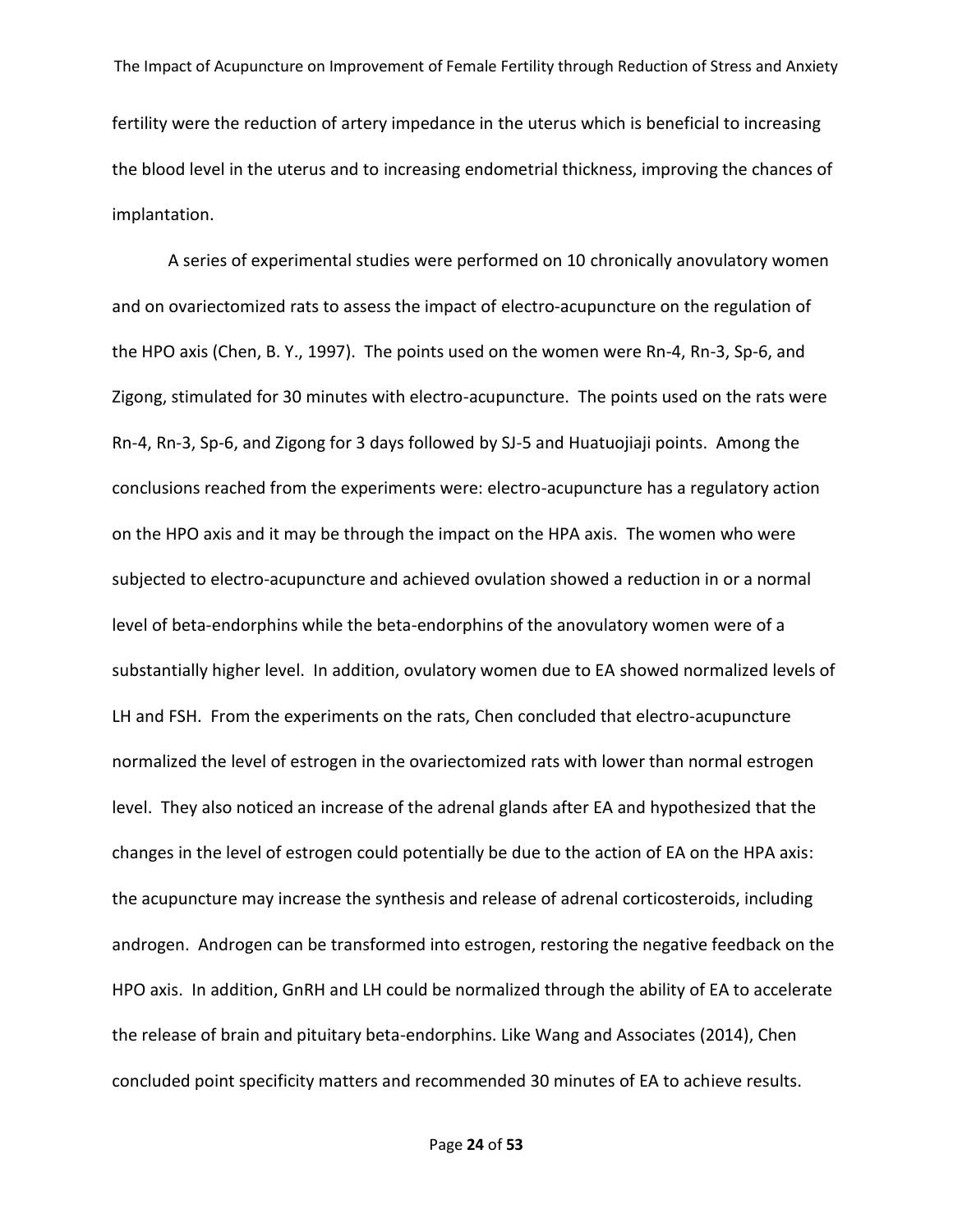In Australia, a randomized controlled trial of acupuncture was conducted at the University of Western Sydney to examine the effectiveness of acupuncture in reducing infertility-related stress (Smith, C. A., Ussher, J. M., Perz, J., Carmady, B., & de, L. S., 2011). The participants were 32 women, 20 to 45 years of age, unable to conceive within a period of 12 months. Acupuncture was administered in six treatments over 8 weeks and consisted of TCM and 5 Element style of acupuncture, focusing on the causative factor (CF) of the individual participants. Points used were upper chest kidney points and Pc-6, Pc-5, Ht-5, and Ht-7. The results showed benefits of acupuncture in reducing stress and creating some overall calmness based on individual, subjective measures, but there was no follow-up performed to find out if conception was facilitated after acupuncture. The sample size was too small to be significant and there were no bio-markers analyzed to support the subjective results.

#### *Impact of Acupuncture on IVF*

In researching studies done to explore the role of acupuncture in improving fertility by reducing stress, there were several articles reporting on how acupuncture reduced the pre- and post- embryo transfer (ET) stress levels resulting in improvement of IVF results. Balk, J., Catov, J., Horn, B., Gecsi, K., & Wakim, A. (2010) performed an observational prospective cohort study to determine how acupuncture impacts perceived stress levels in 57 women on the day of embryo transfer (ET), and to determine if perceived stress levels at embryo transfer correlated with pregnancy rates. They observed that acupuncture reduced both pre- and post- ET stress levels and, women who showed this decreased level of stress, achieved higher pregnancy rate (64.7% in women who received acupuncture versus 42.5% in those who did not receive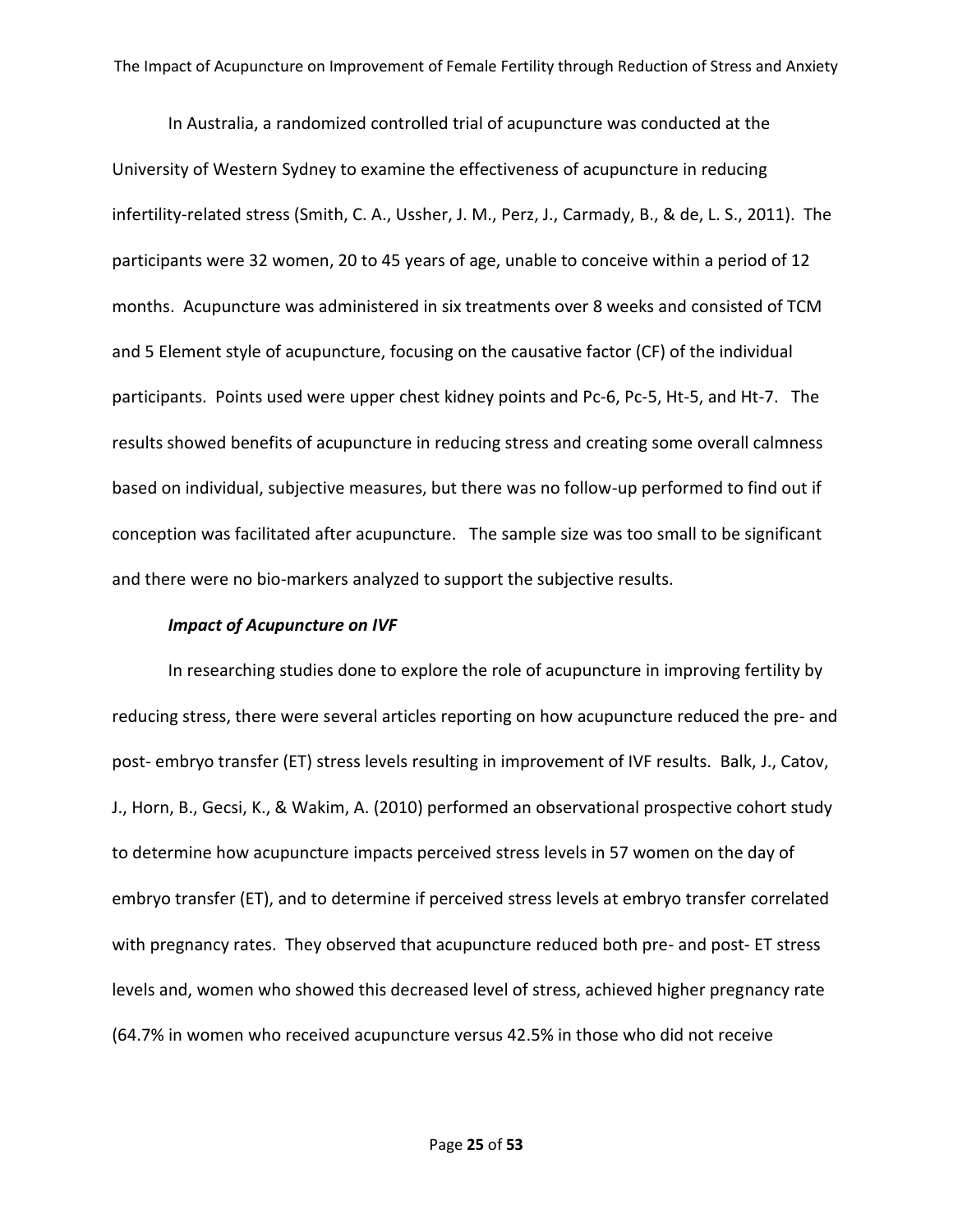The Impact of Acupuncture on Improvement of Female Fertility through Reduction of Stress and Anxiety acupuncture treatments) and concluded that a reduced perceived stress level at the time of embryo transfer may improve pregnancy rates.

Other prospective randomized controlled clinical studies resulted in similar conclusions that women with lower stress levels during the luteal phase achieved higher pregnancy rates (Dieterle, S., Ying, G., Hatzmann, W., & Neuer, A. , 2006; Turner, K., Reynolds-May, M. F., Zitek, E. M., Tisdale, R. L., Carlisle, A. B., & Westphal, L. M., 2013).

Acupuncture's positive role in improving the outcome of IVF has been documented in at least two other prospective randomized trials (Paulus, W. E., Zhang, M., Strehler, E., El-Danasouri, I., & Sterzik, K., 2002; Westergaard, L. G., Mao, Q., Krogslund, M., Sandrini, S., Lenz, S., & Grinsted, J., 2006). The researchers concluded that acupuncture can play a role in increasing the rate of pregnancy of IVF and also emphasized that acupuncture, by increasing the levels of beta-endorphins, could play a role in regulating the HPO axis.

Magarelli, P. C., Cridennda, D. K., & Cohen, M. (2009), observed increased rates of IVF outcomes and a regulation of cortisol (CORT) and prolactin (PRL) to effective levels in patients receiving acupuncture (Ac) treatments, resulting in reduced stress, during a prospective cohort clinical study on 67 women. This is another study that shows how acupuncture appears to have the ability to restore homeostasis and the body's natural ability to restore its health. The acupuncture treatments employed were of longer duration than just pre- and post- ET, for a total of 11 treatments.

Within the articles selected, there was one randomized, controlled, double blinded study with an independent observer that evaluated the influence of true versus sham acupuncture performed 25 minutes before and after ET on pregnancy rates in 160 women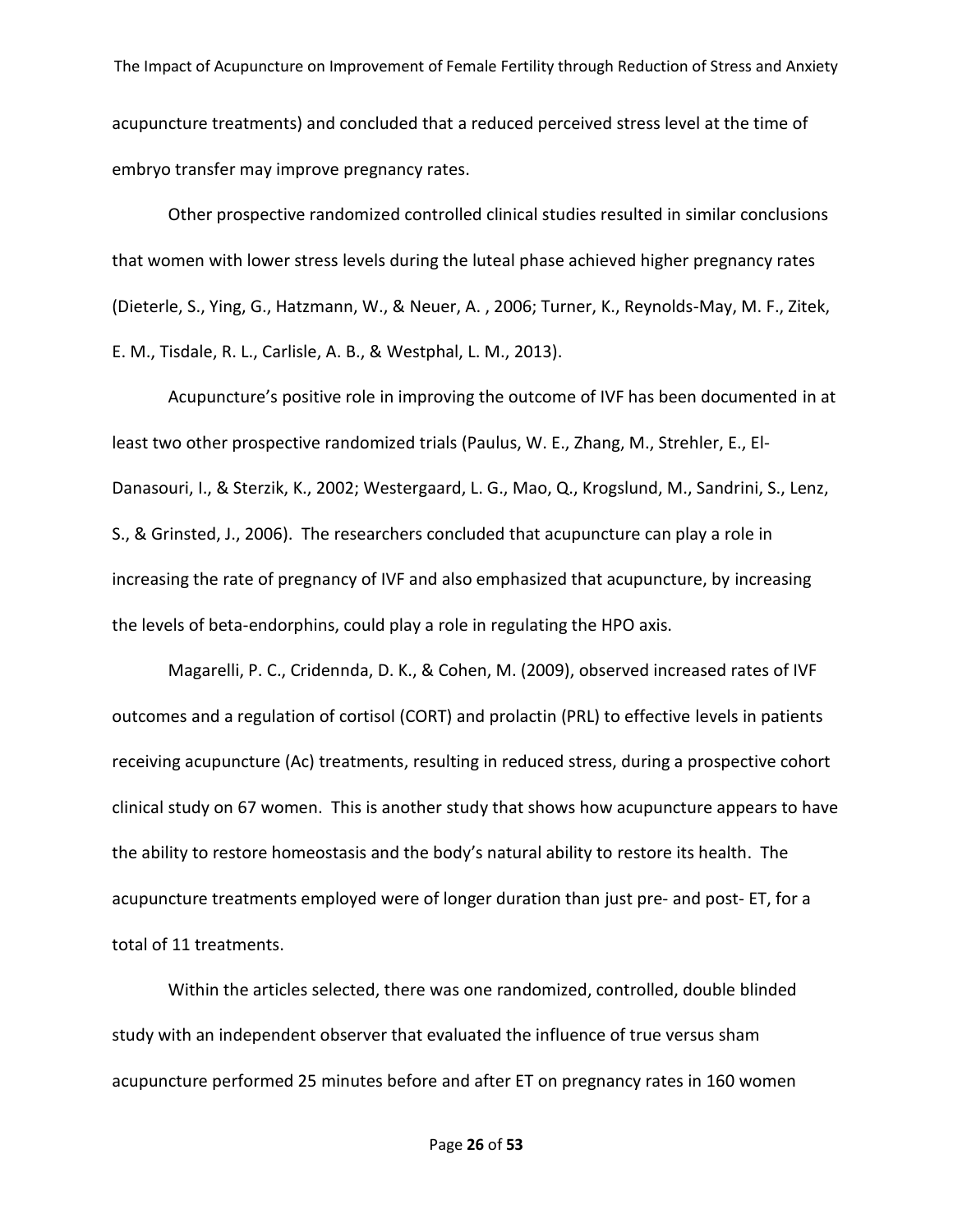The Impact of Acupuncture on Improvement of Female Fertility through Reduction of Stress and Anxiety undergoing IVF treatments and concluded that there was no significant difference on pregnancy rates between sham and true acupuncture; the sham acupuncture actually achieved higher pregnancy rates (Moy, I., Milad, M. P., Barnes, R., Confino, E., Kazer, R. R., & Zhang, X., 2011).

#### **Literature Review Integration**

Research showed that stress and anxiety have a negative impact on female fertility (Nepomnaschy et al., 2004; Cwikel et al., 2004; Ferin, 1999; Koopman, 2013; Nakamura et al., 2008; Magarelli et al., 2009). Increased levels of stress hormones negatively impact the balance of certain reproductive hormones, thus impeding fertility (Baird et al., 1999; Wagenmacher et al., 2009). Acupuncture has been shown to alleviate the physical and emotional symptoms of stress and anxiety (Pilkington et al., 2007; Errington-Evans, 2012; Wang et al., 2014). While acupuncture is believed to improve fertility, there is little research that details acupuncture's role in improving stress and anxiety and fertility. In addition, very little has been done to integrate acupuncture with western fertility medicine approaches. This research study addressed this gap by bringing together the most current research and theory regarding the role of stress and anxiety in fertility and how acupuncture can be used to decrease stress and anxiety to enhance fertility.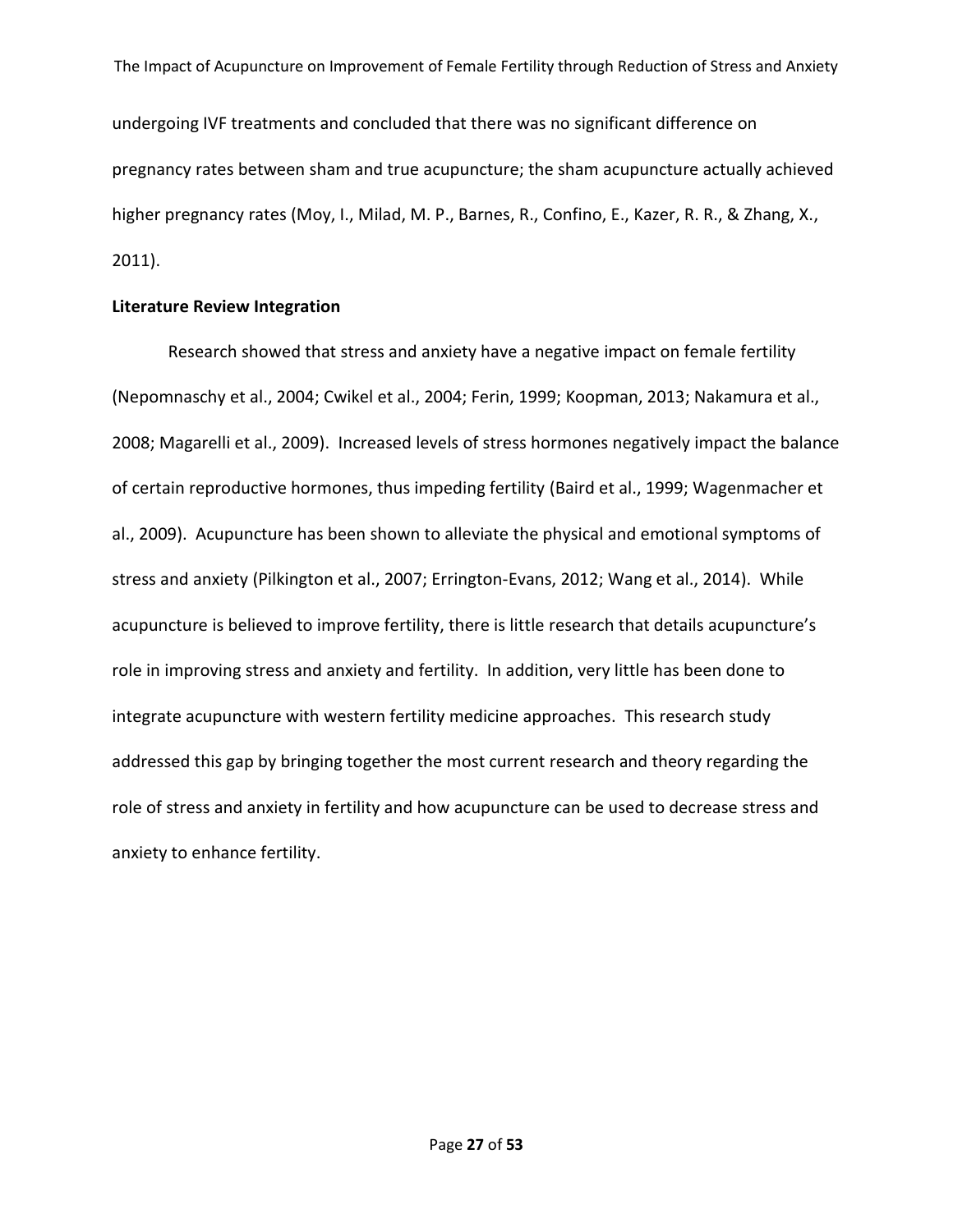### **Chapter 3 – Methods**

The objective of this study was to research the impact of Acupuncture on improvement of female fertility through reduction of stress and anxiety. This study examined how stress and anxiety can negatively impact fertility in women, how acupuncture can reduce stress and anxiety, and how acupuncture can improve female fertility through the reduction of stress and anxiety.

#### **Research Synthesis**

The methodology used was research synthesis, a systematic literature review, with primarily qualitative analysis, supported by some quantitative analysis, where appropriate. According to Cooper & Cooper (2010), research synthesis looks at past research and attempts to summarize overall conclusions from the various studies that address related or identical hypotheses. The goal of the researcher is to present the current state of knowledge related to the area of study and to highlight important issues that are still unresolved.

#### **Sampling and Inclusion/Exclusion Criteria**

Data for this study included the literature that was reviewed for Chapter Two of this study. The study included research syntheses and other studies from 1990 or later from the United States and other countries. Human and animal studies have also been included, as appropriate. Only peer-reviewed articles were used. Only articles that pertained to women between 20 and 45 years of age and of any ethnicity are included.

Excluded from the study were articles that pertained to women younger than 20 and older than 45 years of age, men of any age, and any articles or research data prior to 1990. Articles which described the role of therapeutic herbs in improving stress and fertility were not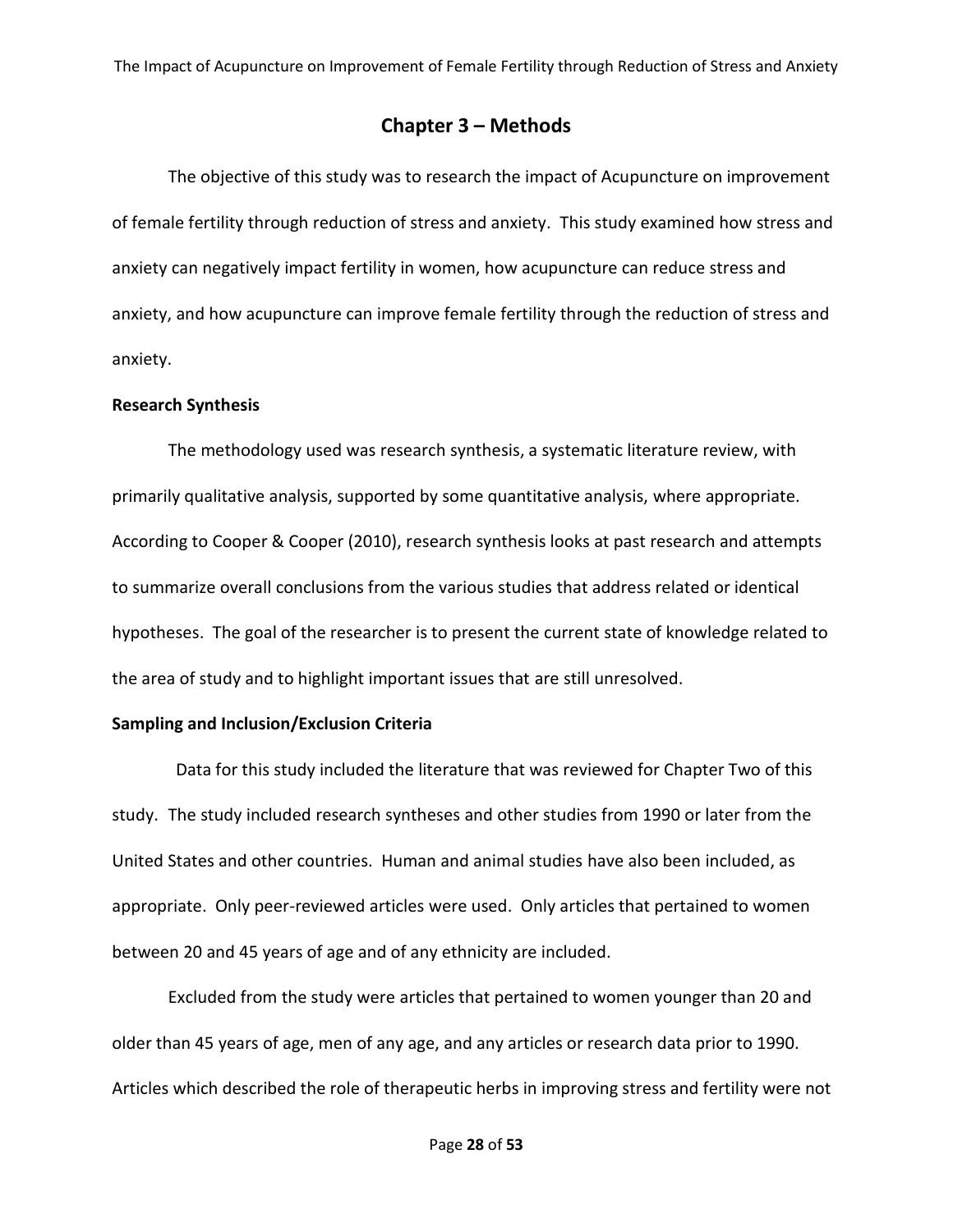The Impact of Acupuncture on Improvement of Female Fertility through Reduction of Stress and Anxiety included. In addition, articles that were not peer-reviewed were also excluded.

#### **Data Collection Procedures**

An Article Abstraction Form was used to extract the necessary information. The articles were analyzed based on the following topics: Name of Article, Author, Date and Publication; research method employed and conclusions reached regarding the research questions used in this paper: impact of stress on fertility, hormones impacted, impact of acupuncture on reducing stress, impact of acupuncture on improving fertility. For the clinical trials there were several other categories looked at, such as human subjects variables like number of subjects, age, gender, socio-ethnic information, if applicable, level of stress, level of anxiety, ability to conceive; phases of the menstrual cycle; stress hormones; reproductive hormones impacted by stress. In case of animal studies, the number, the type of animals and the research procedure used were analyzed. An Article Abstraction Form was completed for every article that was deemed as meeting the eligibility requirements for the current study.

 Once the information from the articles was gathered, it was grouped based on overarching themes and sub-themes. Some of the themes that emerged were Stress and Anxiety and Female Fertility, Acupuncture and Stress and Anxiety, Acupuncture, Stress and Anxiety, and Female Fertility, Acupuncture Influence on the Success Rate of In-vitro Fertilization. A copy of the Article Abstraction form used in this study is included in Appendix A.

### **Data Analysis**

Data collected from the Article Abstraction Forms were compiled, and pertinent factors were tallied wherever possible and appropriate to the research questions of the current study. Data were collated and represented in several tables. The data were analyzed to identify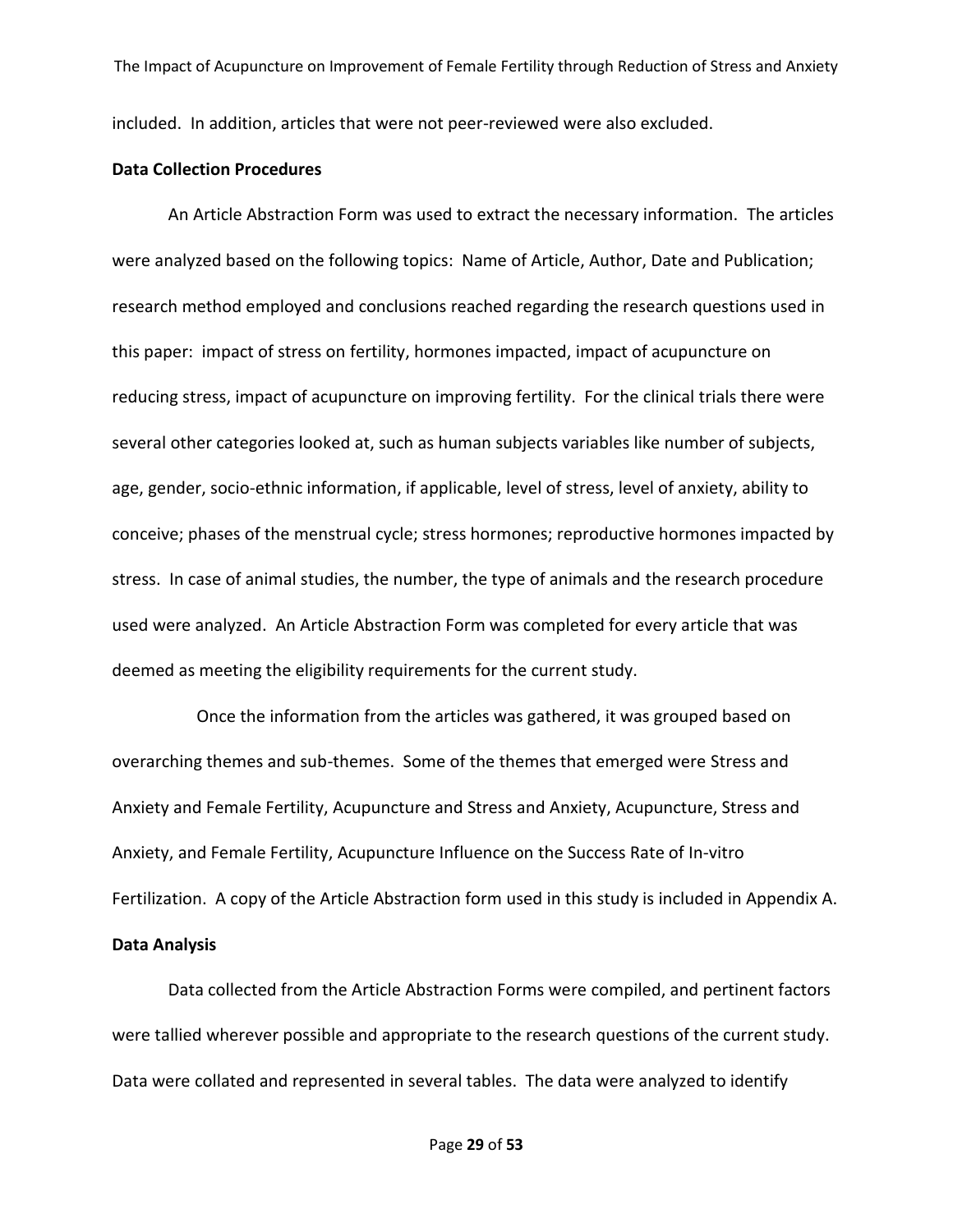The Impact of Acupuncture on Improvement of Female Fertility through Reduction of Stress and Anxiety overarching themes relevant to the research questions. Analyses included both descriptive and qualitative analysis to identify themes and trends in the body of research reviewed.

### **Validity and Reliability**

To increase validity and reliability of this study only studies that show impact of stress on bio-markers such as cortisol, estradiol, progesterone, and other HPA and HPG/HPO hormones were selected; those that used subjective measurements of stress and anxiety were eliminated.

### **Human Subjects Ethical Considerations**

The current study was a research synthesis. As a result there were no human subjects used. This research proposal was reviewed and approved by the Yo San University Institutional Review Board (IRB), and a copy of the letter of approval is in the Appendix A of this document.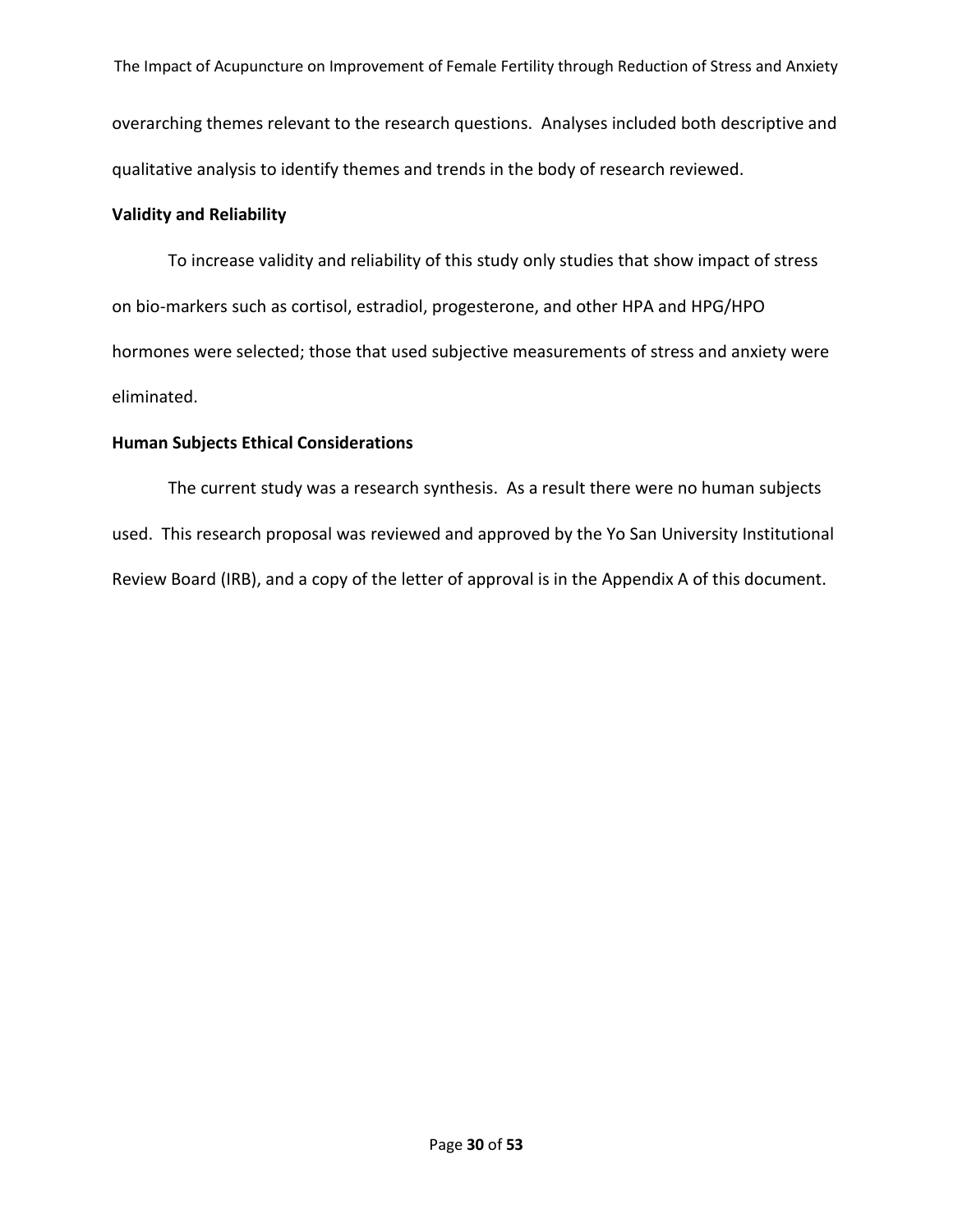### **Chapter 4: Results**

Data for this study included the literature that was reviewed for Chapter Two of this study. The contents of the articles were summarized using the Article Abstraction Form displayed in Appendix B, and discussed in the Methods chapter of this document. Several common threads immerged and are discussed in the following sections.

### **Stress and Anxiety and Female Fertility**

There are many studies and various trials done to assess the impact of stress and anxiety on female fertility. Of the articles selected for this section, five are literature reviews: (Boivin, 2003; Cwickel, 2004, Ferin, 1999, Koopman, 2013, Nakamura, et al., 2008, and Nepomnaschy, et al., 2007). Three of the articles are prospective studies and experiments: (Baird, et al., 1999; Lynch, et al., 2012; Nepomnaschy, et al., 2004). All articles listed above show strong correlation between stress and anxiety and infertility except one, (Lynch, et al., 2012). In their prospective cohort study of women trying to conceive Lynch and associates found no association between most psycho-social measures and fecundability. They did, however, find an increase in the probability of conception in women who had a strong social support base. The researched articles refer to how various phases of the menstrual cycle and associated endocrine hormones are affected by stress. Table 1 shows a summary of the findings by impact of stress and anxiety on fertility, menstrual cycle impacted and hormones.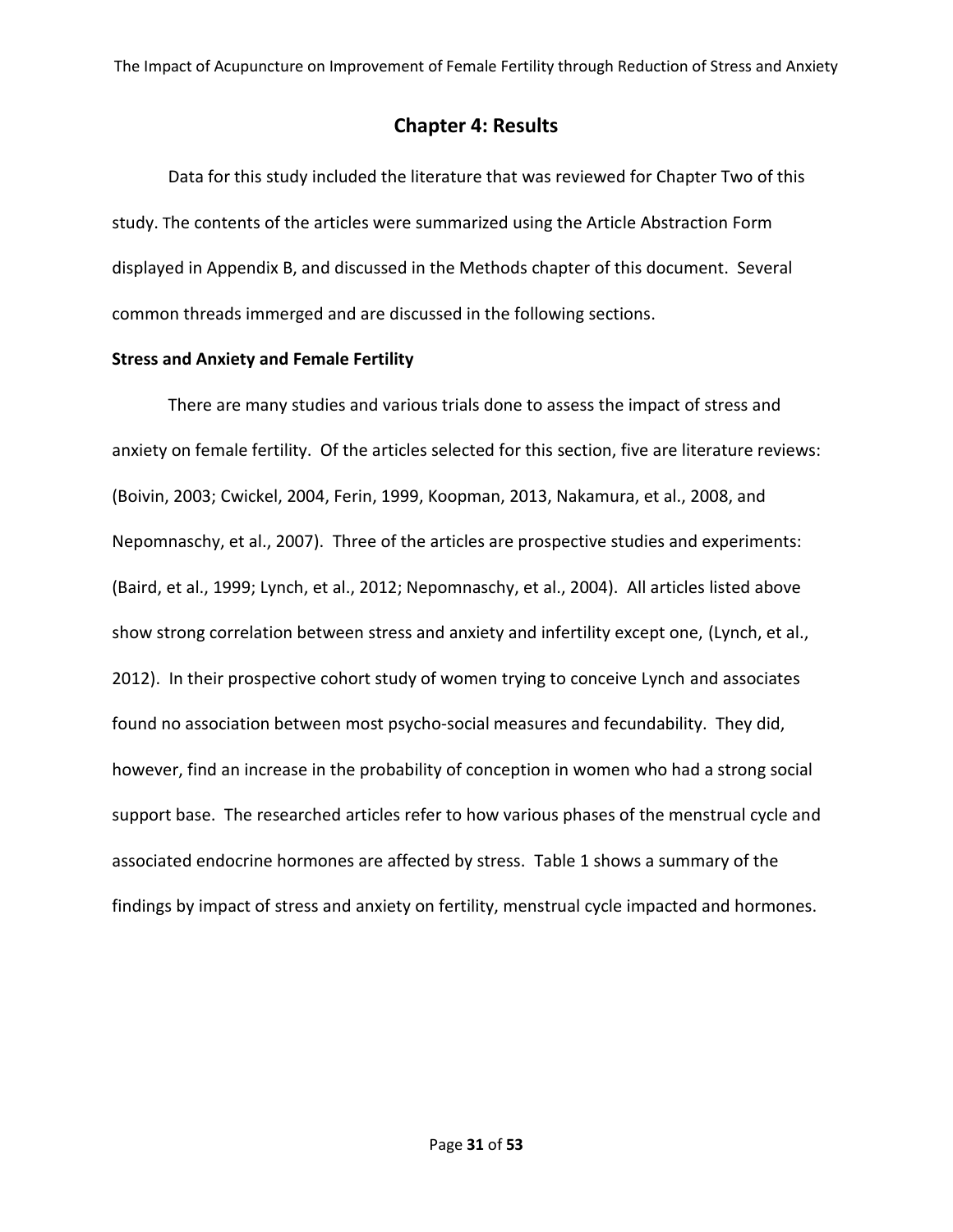## **Table 1**

### **Stress and Anxiety (S & A) – Impact on Female Fertility**

| <b>Article Authors</b> | S & A Impact on  | <b>Menstrual Phase</b>  | <b>HPA Hormones</b> | <b>HPO Hormones</b> |
|------------------------|------------------|-------------------------|---------------------|---------------------|
|                        | <b>Fertility</b> | Impacted                | Impacted            | Impacted            |
| Baird, et alt.,        | Yes              | Follicular              |                     | Estrogen,           |
| (1999)                 | Observe changes  | Ovulation               |                     | Progesterone, LH    |
|                        | in hormones to   |                         |                     |                     |
|                        | predict          |                         |                     |                     |
|                        | probability of   |                         |                     |                     |
|                        | conception       |                         |                     |                     |
| Cwickel et alt.        | Yes              |                         | CRH, ACTH,          | LH, LHRH            |
| (2004)                 |                  |                         | Cortisol, POMC      |                     |
| Ferin, (1999)          | Yes              | Follicular              | CRH, Vasopressin    | LH, GnRH            |
|                        |                  | Luteal function         |                     |                     |
| Koopman (2013)         | Yes              | Ovulation               | Cortisol,           | FSH, LH             |
|                        |                  | <b>IVF Implantation</b> | Adrenalin           |                     |
| Lynch et alt.,         | <b>No</b>        | Correlated with         | Cortisol            |                     |
| (2012)                 | Used self-       | Bio-markers of          |                     |                     |
|                        | reported         | stress                  |                     |                     |
|                        | psychosocial     |                         |                     |                     |
|                        | stress           |                         |                     |                     |
| Nakamura et            | Yes              | Ovulation               | Cortisol, CRH,      | Estrogen            |
| alt.(2008)             |                  | <b>Luteal Phase</b>     | GC, NGF, ACTH       | Progesterone        |
|                        |                  | Implantation            |                     | LH                  |
| Nepomnaschy et         | Yes              | Follicular              | Cortisol            | FSH, Estrogen,      |
| alt., (2004)           |                  | Ovulation               |                     | LH, Progesterone    |
|                        |                  | Luteal                  |                     |                     |
|                        |                  | Implantation            |                     |                     |
| Wagenmacher et         | Yes              | LH Surge                | Cortisol            | LH, Estradiol,      |
| alt., (2008)           | in sheep         |                         |                     | Progesterone        |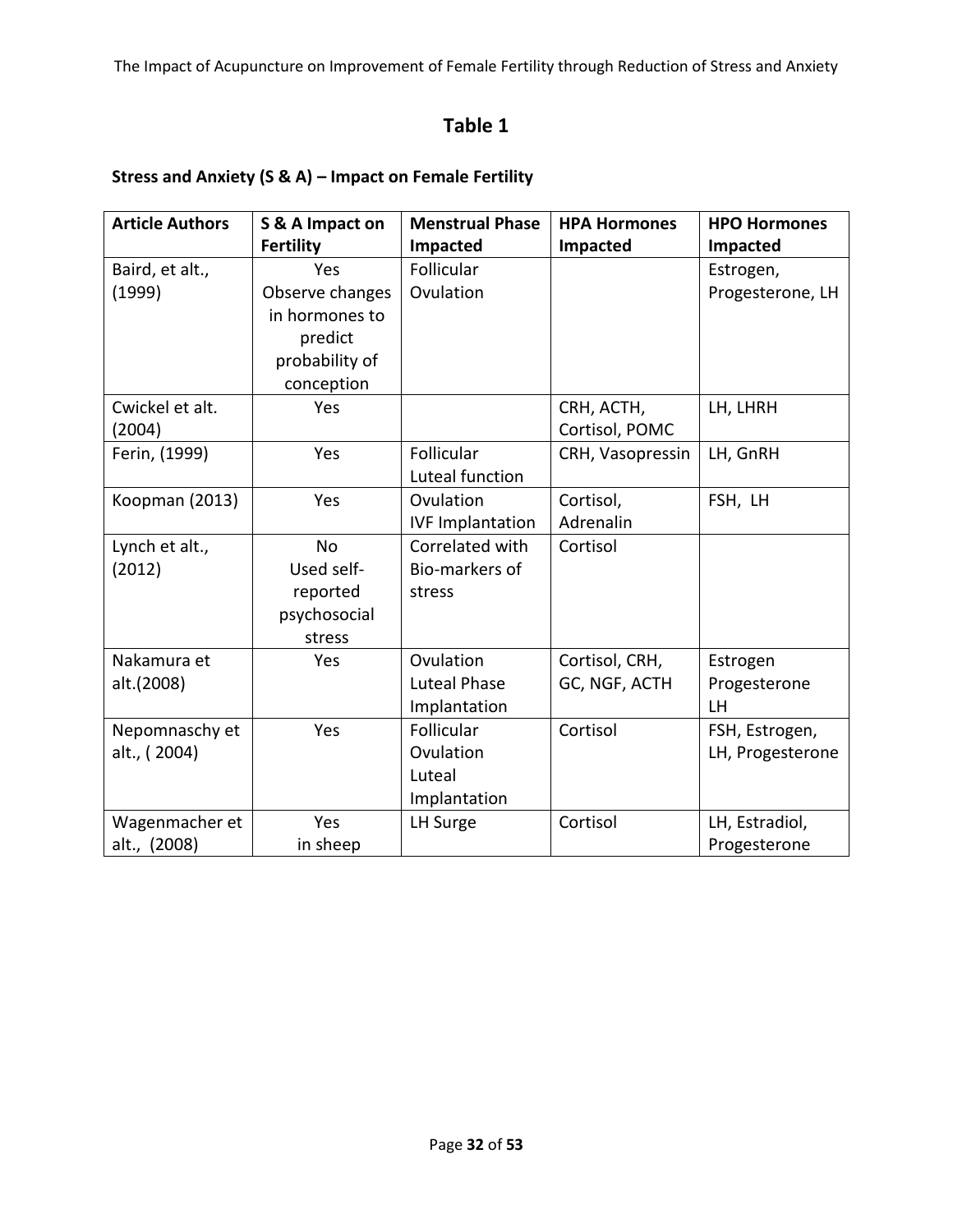### **Acupuncture and Stress and Anxiety**

To understand the role of acupuncture in improving female fertility by reducing stress and anxiety, we need to understand how acupuncture is effective at treating stress and anxiety and their side effects. Of the articles examined, there were five that specifically addressed this topic. Three articles were literature reviews: (Errington-Evans, 2012; Pilkington, et al., 2007; and Pilkington, 2010). One article was a randomized trial (Smith, et al., 2011) and one article was an animal trial on rats (Wang, et al., 2014). Each article presented positive correlation between acupuncture and improvement in stress and anxiety outcomes. Improved stress, as one of the variables in infertility, was a key component of the effect of acupuncture. The impact of acupuncture on the hypothalamic-pituitary-adrenal (HPA) axis was the focus of one of the articles (Wang, et al., 2014). Table 2 shows the impact of acupuncture on stress and anxiety, acupuncture points used, biological/hormonal impact and other impact.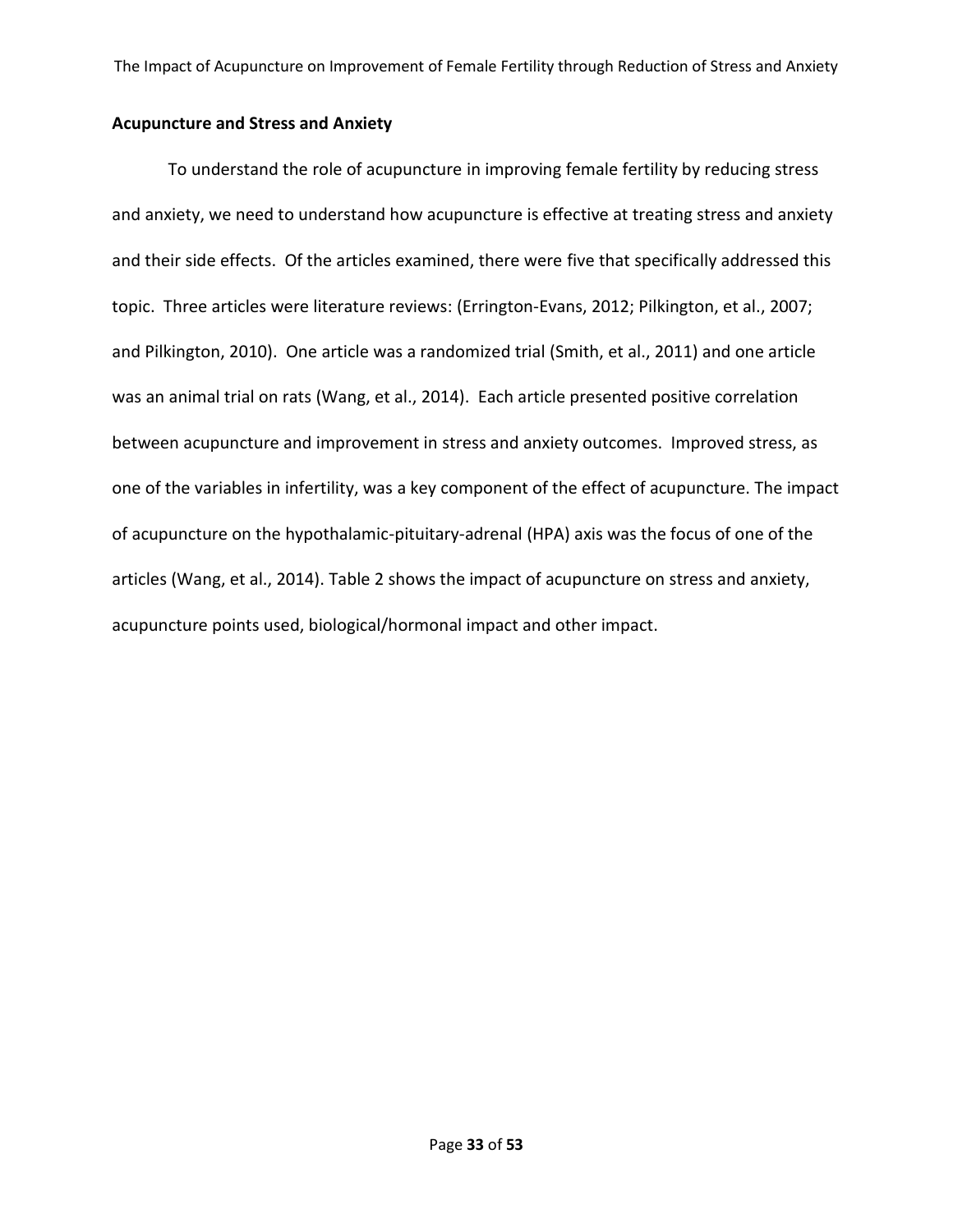## **Table 2**

### **Acupuncture – Impact on Stress and Anxiety**

| <b>Article Authors</b>                               | <b>Reduction in</b><br><b>Stress and</b><br><b>Anxiety</b>       | Acupuncture<br><b>Points</b>                                                                              | HPA/HPO<br><b>Hormones</b><br>Impacted | <b>Other Impact</b>                                                                                                                                                                                                                                          |
|------------------------------------------------------|------------------------------------------------------------------|-----------------------------------------------------------------------------------------------------------|----------------------------------------|--------------------------------------------------------------------------------------------------------------------------------------------------------------------------------------------------------------------------------------------------------------|
| Errington-Evans<br>(2012)                            | <b>Yes</b>                                                       | GV-20, Pc-6, Ht-7,<br>Sp-6, Yin Tang                                                                      |                                        | Points selected affect<br>directly the heart and<br>the brain based on TCM                                                                                                                                                                                   |
| Pilkington et al.,<br>(2007)<br>Pilkington<br>(2010) | Positive<br>findings but<br>insufficient<br>research<br>evidence |                                                                                                           |                                        |                                                                                                                                                                                                                                                              |
| Smith et al.,<br>(2011)                              | Yes                                                              | 5 Element CF,<br>Upper chest<br>Kidney points, Pc-<br>6, Pc-5, Ht-7, Ht-5<br>Six sessions over<br>8 weeks |                                        | Less social concern; less<br>relationship concerns;<br>improved self-efficacy;<br>less infertility stress;<br>ability to cope                                                                                                                                |
| Wang et al.,<br>(2014)                               | Yes                                                              | Sp-6, Ki-9<br>Lr-14, Bl-23                                                                                | ACTH, CRH, GC, GR                      | Upregulation of the<br>protein expression of GR<br>in the hippocampus,<br>hypothalamic<br>paraventricular nucleus<br>(PVN), and<br>downregulation of the<br>protein expression of GR<br>in the adrenal cortex<br>providing balance to the<br><b>HAP axis</b> |

### **Acupuncture, Stress and Anxiety, and Female Fertility**

Five articles were reviewed that had specific focus on the impact of acupuncture on the improvement of female fertility by reducing stress and anxiety. Of the five articles, two were literature reviews (Chang, et al., 2002; Ng, et al., 2008). One was a randomized control trial (Smith, et al., 2011). One was an experimental study on rats (Chen, et al., 1997), and one was a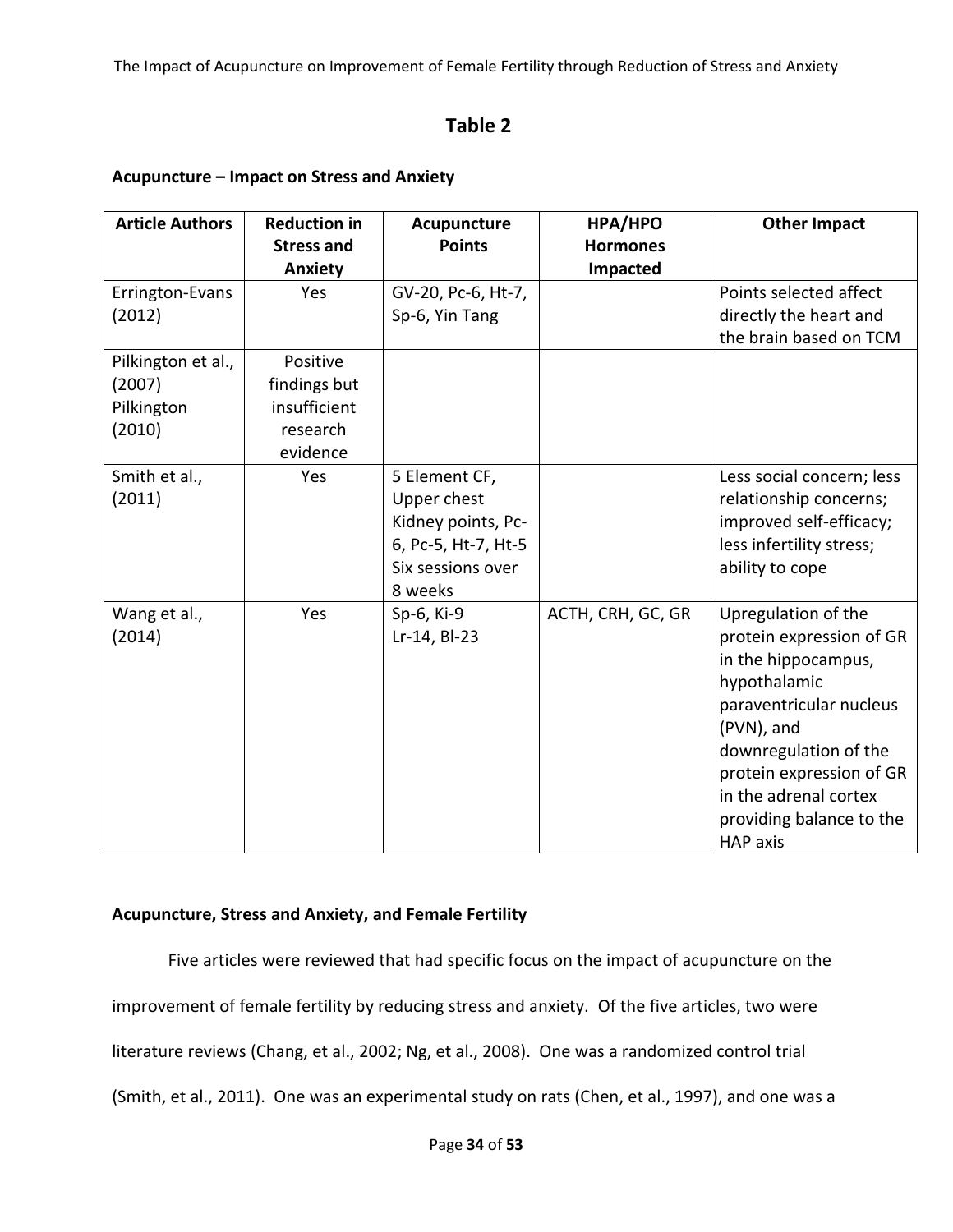questionnaire survey (Bovey, et al., 2010). Chen, et al. (1997) found that electro-acupuncture (EA) may normalize the dysfunction of the hypothalamic-pituitary-ovarian axis (HPOA) and certain endocrine fertility hormones. EA may also have this impact based on specificity of the points used. Table 3 summarizes the data by showing the impact of acupuncture on fertility improvement by reducing stress and anxiety, acupuncture points used, biological/hormonal impact, and other impact.

### **Table 3**

| <b>Article Authors</b> | Improvement<br>in Fertility | Acupuncture<br><b>Points</b> | <b>Biological Impact</b> | <b>Other Impact</b>      |
|------------------------|-----------------------------|------------------------------|--------------------------|--------------------------|
| Bovey et al.,          | <b>Yes</b>                  |                              | . Regulation of          | . Support for better     |
| (2010)                 |                             |                              | Menstrual Cycle          | hormonal balance         |
|                        |                             |                              | . Increase in follicle   | . Maximize IVF success   |
|                        |                             |                              | stimulation              |                          |
|                        |                             |                              | /ovulation               |                          |
|                        |                             |                              | .Reduction in            |                          |
|                        |                             |                              | dysmenorrhea             |                          |
|                        |                             |                              | . Promotion of           |                          |
|                        |                             |                              | Period                   |                          |
| Chang et al.,          | <b>Yes</b>                  |                              | . Regulation of Beta-    | . Reduce uterine artery  |
| (2002)                 |                             |                              | endorphins               | impedance                |
|                        |                             |                              | . Balance of GnRH        | . Increase endometrial   |
|                        |                             |                              |                          | thickness                |
| Chen et al.,           | Yes                         |                              | GnRH, LH, E2             | Regulation of the HPO.   |
| (1997)                 |                             |                              |                          | axis                     |
|                        |                             |                              |                          | . Promotes function of   |
|                        |                             |                              |                          | <b>HPA</b> axis          |
| Ng et al., (2008)      | <b>Yes</b>                  |                              | . Regulation of Beta     | . Regulation of HPO axis |
|                        |                             |                              | endorphins               | . Change in uterine      |
|                        |                             |                              |                          | blood flow and motility  |

### **Acupuncture – Impact on Fertility by Reducing Stress and Anxiety**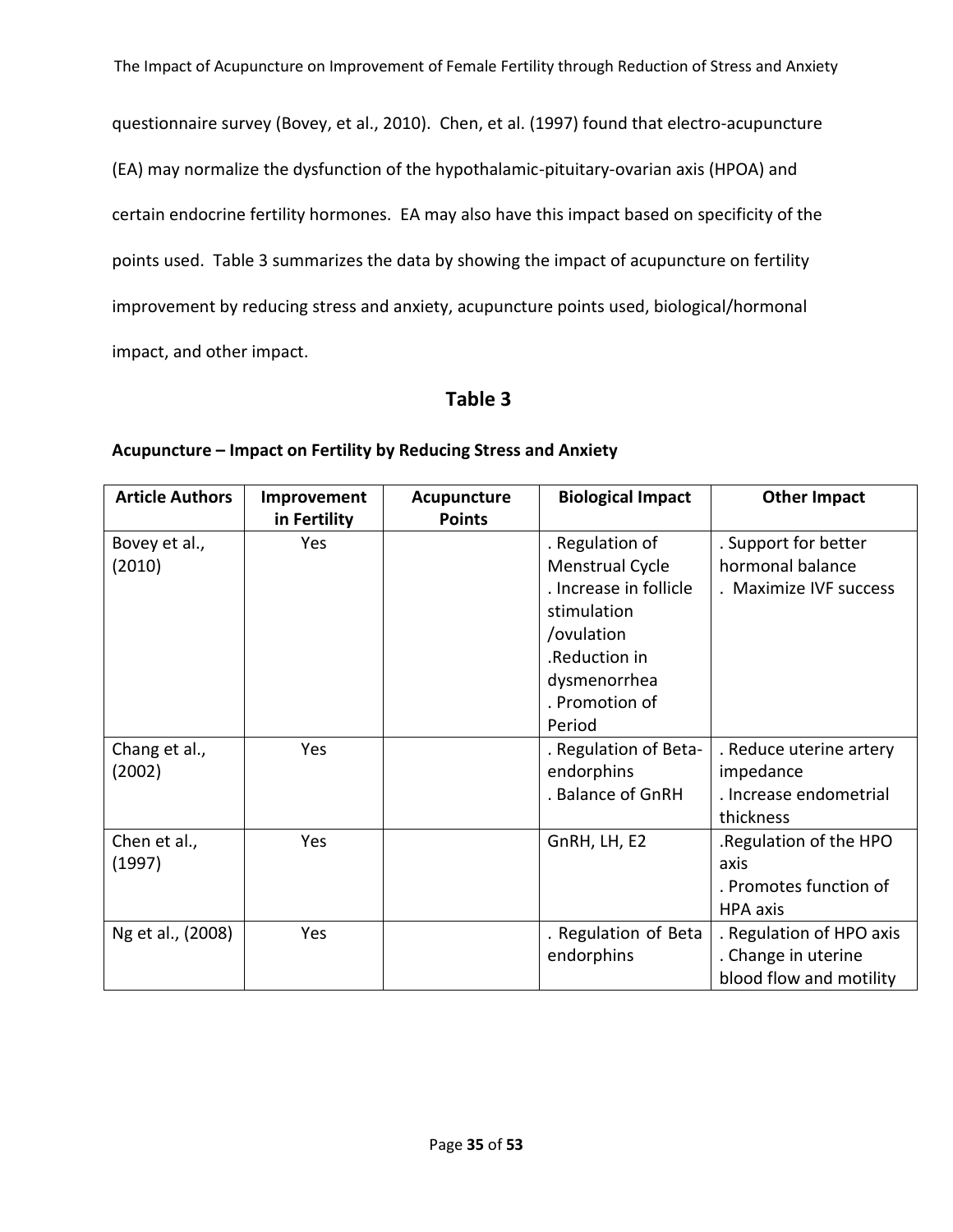### **The Influence of Acupuncture on the Success Rate of In-Vitro Fertilization (IVF)**

By far the largest body of research related to acupuncture's role in the successful fertility results by reducing stress and anxiety was found in the area of IVF, and specifically acupuncture intervention before and after embryo transfer (ET). There are more trials done in this domain than in other areas of acupuncture. For this paper there were nine articles selected. Two are research reviews (Anderson, et al., 2013; Qu, et al., 2012). Seven of the articles are controlled trials (Balk, et al., 2010; Dieterle, et al., 2006; Magarelli, et al., 2009; Moy, et al., 2011; Paulus, et al., 2002; Turner, et al., 2013; and Westergaard, et al., 2006). All the articles emphasize the positive role of acupuncture on improvement of IVF outcomes. Some calculated that 64.7% of women undergoing acupuncture treatment in conjunction with IVF achieved pregnancy as compared to 42.5% of the non-acupuncture group (Balk, et al., 2010). Others showed a clinical pregnancy rate and ongoing pregnancy rate of 33.6% with acupuncture versus a 28.4 % without acupuncture (Dieterle, et al., 2006). Table 4 summarizes the data from these articles by showing the impact of acupuncture on IVF, Acupuncture Points, Biological/Hormonal Impact, and Other Impact.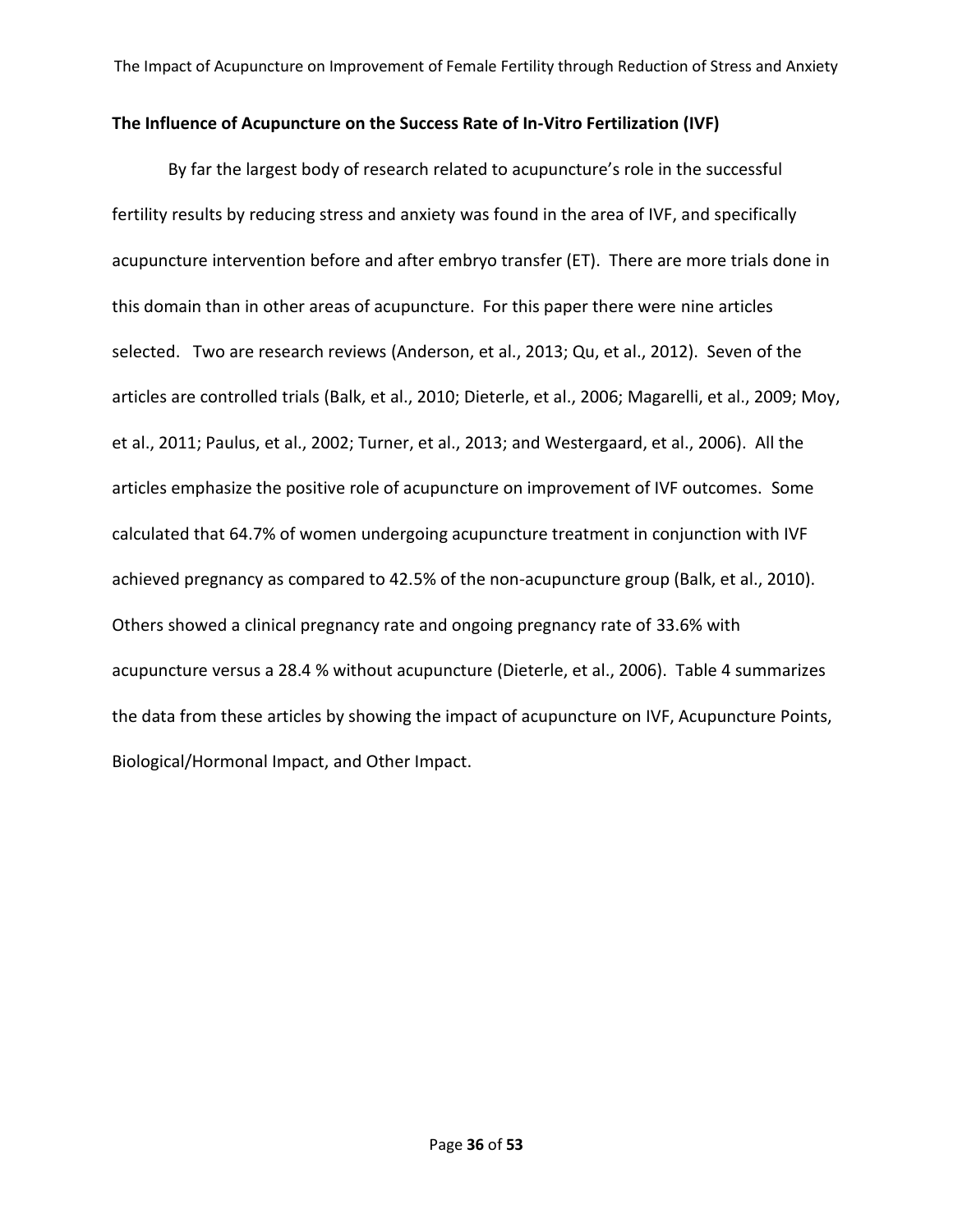# **Table 4**

### **Acupuncture - Impact on IVF Outcomes**

| <b>Article Authors</b>      | <b>Improvement in IVF</b>         | Acupuncture                     | <b>HPA</b>      | <b>HPO Hormones</b> |
|-----------------------------|-----------------------------------|---------------------------------|-----------------|---------------------|
|                             | <b>Outcome</b>                    | <b>Points</b>                   | <b>Hormones</b> | <b>Impacted</b>     |
|                             |                                   |                                 | Impacted        |                     |
| Anderson et<br>alt., (2013) | Difficult to assess<br>because of |                                 |                 |                     |
|                             | methodology                       |                                 |                 |                     |
| Balk et alt.                | Yes                               | After ET: Ren-4,                | -Endorphins     |                     |
| (2010)                      | 64.7% vs. 42.5%                   | Ren-6, St-29, Pc-6,             | (Sympatho-      |                     |
|                             | pregnancy                         | Sp-10, Sp-8;                    | inhibitory)     |                     |
|                             |                                   | Seeds on Ear Pts.               | -Luteal         |                     |
|                             |                                   | Shenmen, Zigong,                | Phase           |                     |
|                             |                                   | Neifenmi, Pizhixia              |                 |                     |
|                             |                                   | 3 Days after ET:                |                 |                     |
|                             |                                   | Li-4, Sp-6, St-36,<br>Ki3, Lr-3 |                 |                     |
|                             |                                   |                                 |                 |                     |
| Magarelli et al.,           | Yes                               | Cridennda/                      | Cortisol        | Prolactin           |
| (2009)                      | 26% increase                      | Magarelli Protocol              |                 |                     |
|                             | Ac. Normalized levels             | $-$ includes the                |                 |                     |
|                             | of cortisol and                   | Paulus Protocol                 |                 |                     |
|                             | prolactin                         |                                 |                 |                     |
| Moy et al.,                 | Yes but no significant            |                                 |                 |                     |
| (2011)                      | difference between                |                                 |                 |                     |
|                             | true and sham<br>acupuncture      |                                 |                 |                     |
| Paulus et alt.,             | Yes                               | Before ET: Pc-6, Sp-            |                 |                     |
| (2012)                      | 42.5% vs. 26.3%                   | 8, Lr-3, GV-20, St-             |                 |                     |
|                             |                                   | 29                              |                 |                     |
|                             |                                   | After ET: St-36, Sp-            |                 |                     |
|                             |                                   | 6, Sp-10, Li-4 + Ear            |                 |                     |
|                             |                                   | Points: Shenmen,                |                 |                     |
|                             |                                   | Zigong, Neifenmi,               |                 |                     |
| Turner et al.,              | Assessed that lower               | Naodian<br>No acupuncture       |                 |                     |
| (2013)                      | level of stress and               | treatments                      |                 |                     |
|                             | anxiety on the day                |                                 |                 |                     |
|                             | prior to oocyte                   |                                 |                 |                     |
|                             | retrieval achieved                |                                 |                 |                     |
|                             | higher pregnancy                  |                                 |                 |                     |
|                             | rates                             |                                 |                 |                     |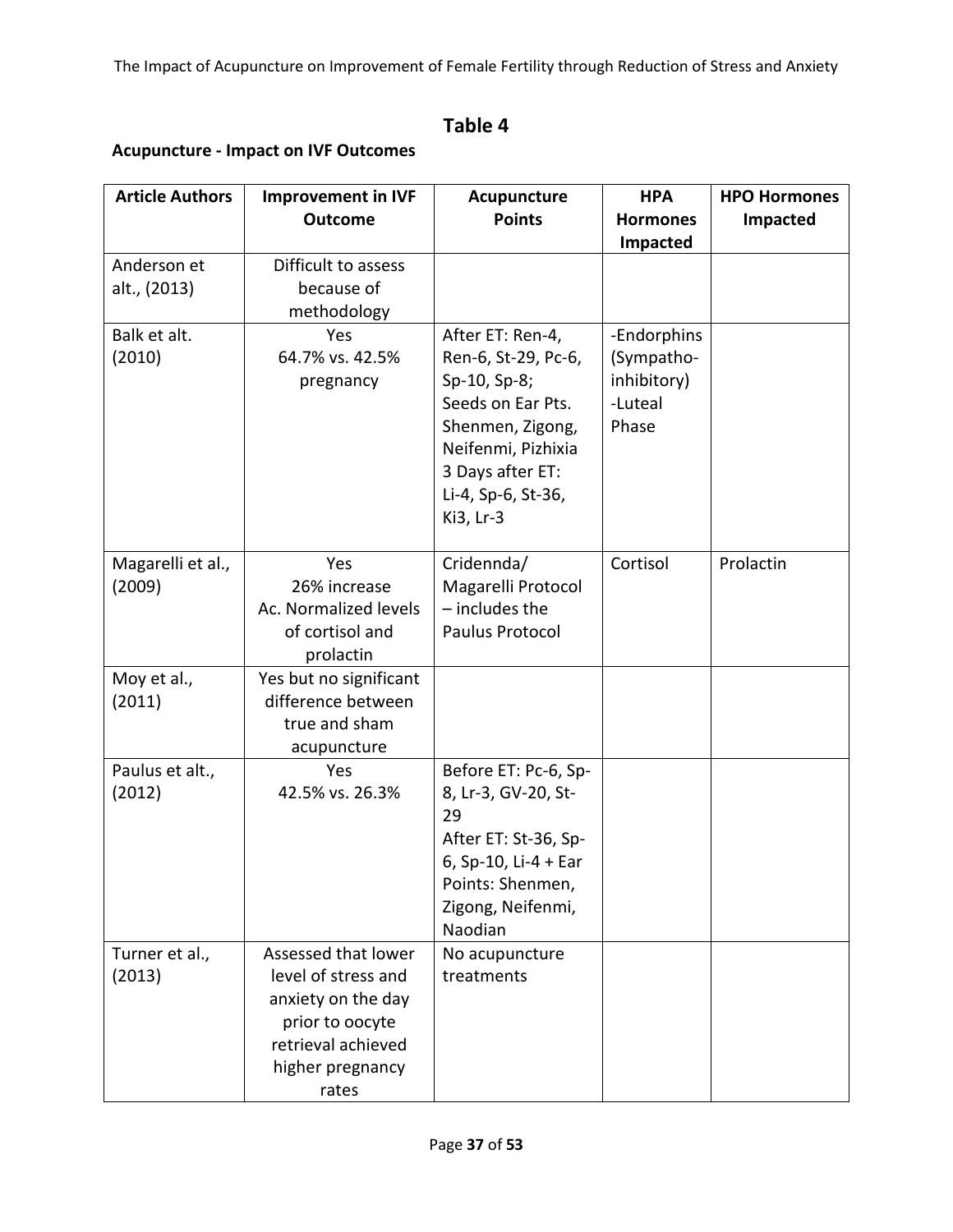| Westergaard et | Yes.                 | Paulus Protocol | LH,          |
|----------------|----------------------|-----------------|--------------|
| al., (2006)    | Before and after ET: |                 | Progesterone |
|                | 39% vs 26% and       |                 |              |
|                | 2 days after ET: 36% |                 |              |
|                | vs 22%               |                 |              |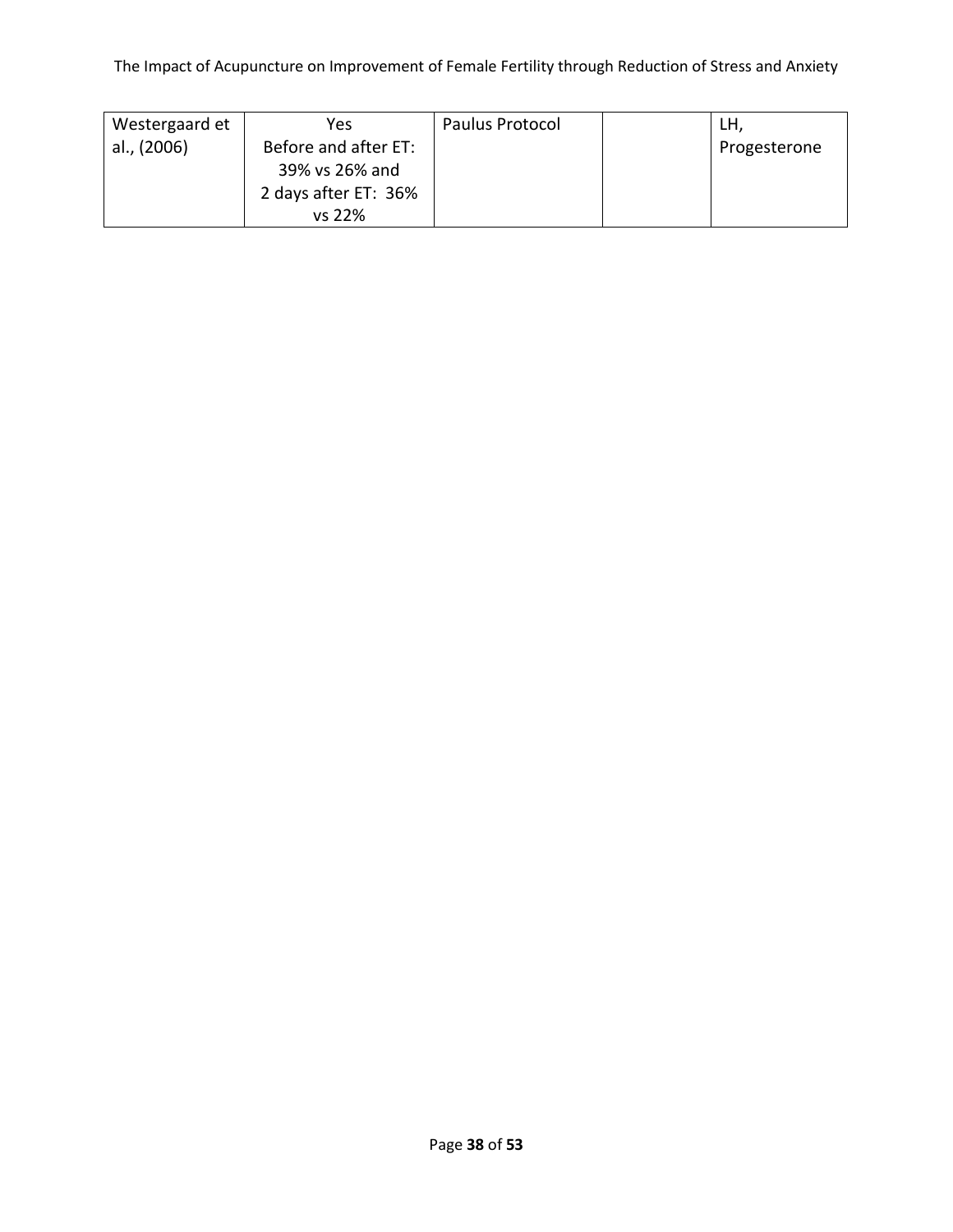### **Chapter 5: Discussion**

This study researched the impact of Acupuncture on improvement of female fertility through reduction of stress and anxiety. It looked at how stress and anxiety can negatively impact fertility in women, how acupuncture can reduce stress and anxiety, and how acupuncture can improve female fertility through the reduction of stress and anxiety.

Stress and anxiety are challenges to the homeostasis of the body, specifically causing an imbalance of the HPA axis. Research has shown a possible correlation between the HPA and the HPG/HPO axes whereby an imbalance in the hormones of the HPA axis because of stress and anxiety could effect a dysfunction in the hormones of the HPG/HPO axes (Cwikel, et al., 2004; Nepomnaschy et al., 2004; Nakamura et al. 2008; Magarelli et al., 2009). For example, increased levels of CRH seem to impact the pulsatility of the GnRH and increased levels of cortisol seem to reduce the response of the pituitary gland to GnRH disturbing the balance of the LH and FSH. Stress has also been shown to cause imbalances in progesterone and estradiol. When the aforementioned hormones get out of balance they have a negative effect on all phases of the menstrual cycle thus preventing conception. While all the articles researched showed a clear potential correlation between the HPA and HPG/HPO axes, Lynch and associates (2012) found no association between most psychological measures, stress biomarkers, and fecundability ratio. One reason this might be is that the women in the study did not report high levels of stress and anxiety.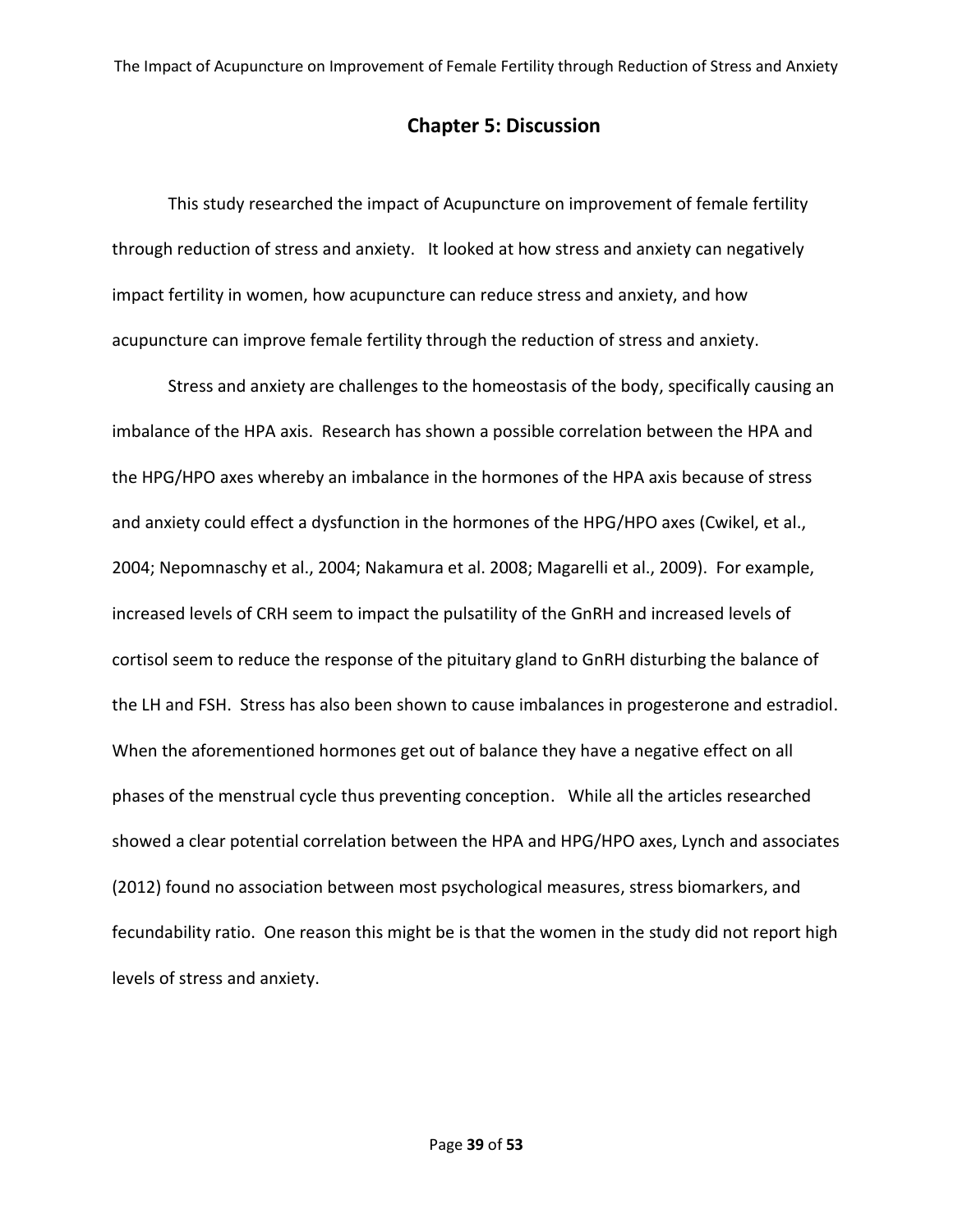How can acupuncture improve fertility by reducing stress and anxiety? Acupuncture may restore homeostasis of the HPA and the HPG/HPO axes, furthering the body's own ability to restore its health, as demonstrated in several studies:

- Animal studies on rats performed by Wang and associates (2014) show that when the rats were exposed to stress there was a decrease of GRs expression in the hypothalamus and in the pituitary gland and an increase in GRs expression in the adrenal cortex, commensurate with the chronic stress response. Acupuncture achieved a dual-directional regulation of the GRs expression: it down regulated the GRs expression in the adrenal cortex and up regulated the GRs expression in the hypothalamus and the pituitary, helping to inhibit the stress response. Acupuncture was also shown to reduce the CRH expression in the hypothalamus and pituitary and to inhibit the ACTH receptors in the pituitary and adrenal cortex. The use of Lr-14 and Bl-23 was more effective than the use of Sp-6 and Ki-9, proving that point specificity matters. Acupuncture seems to have achieved homeostasis of the HPA axis therefore positively acting on the HPG/HPO axes.
- A series of experimental studies were performed on 10 chronically anovulatory women and on ovariectomized rats to assess the impact of electro-acupuncture on the regulation of the HPO axis (Chen, B. Y., 1997). Among the conclusions reached from the experiments were: electro-acupuncture has a regulatory action on the HPO axis and it may be through the impact on the HPA axis. The women who were subjected to electro-acupuncture and achieved ovulation showed a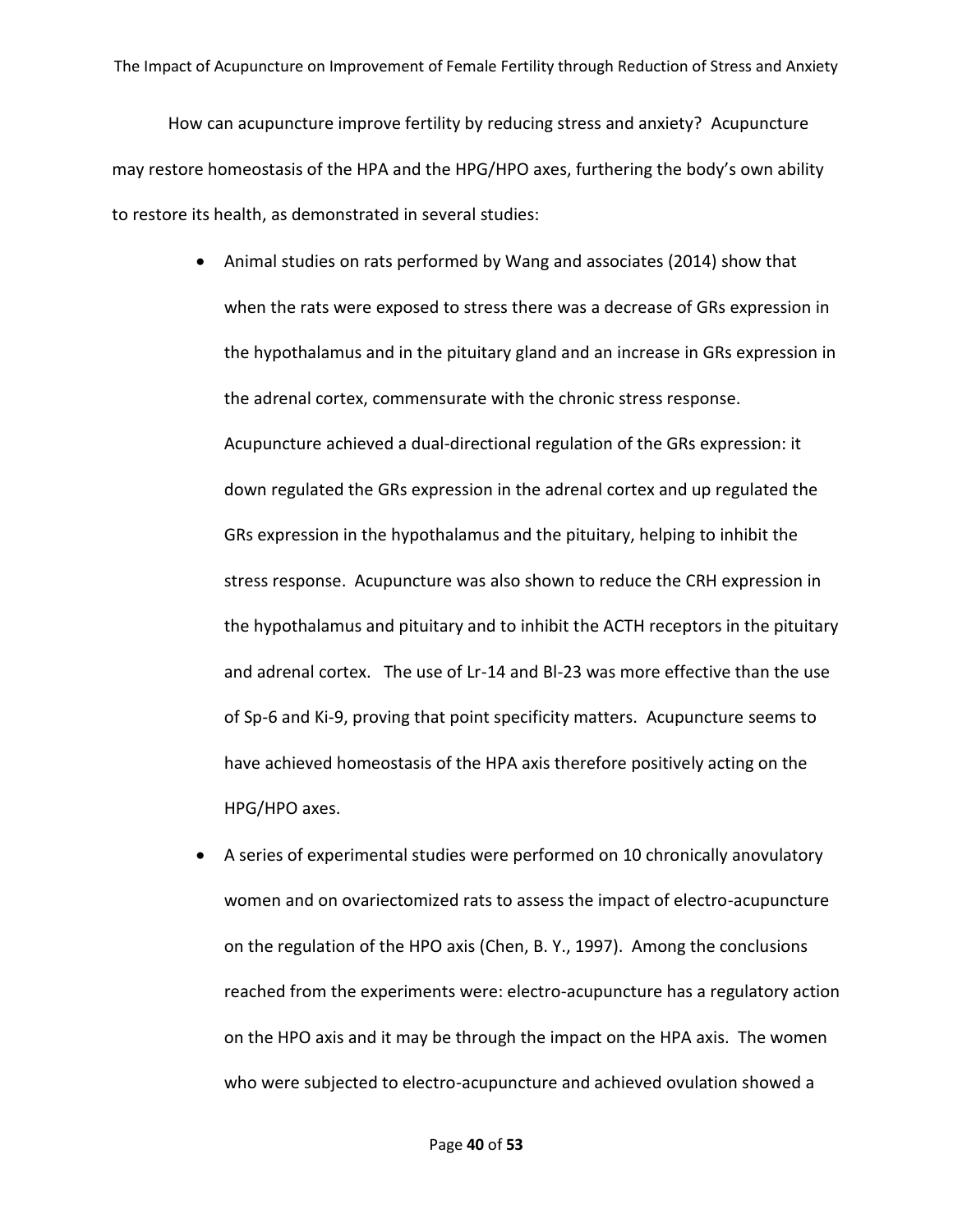reduction in or a normal level of beta-endorphins while the beta-endorphins of the anovulatory women were of a substantially higher level. In addition, ovulatory women due to EA showed normalized levels of LH and FSH. From the experiments on the rats, Chen concluded that electro-acupuncture normalized the level of estrogen in the ovariectomized rats with lower than normal estrogen level. They noticed an increase of the adrenal glands after EA and hypothesized that the changes in the level of estrogen could potentially be due to the action of EA on the HPA axis: the acupuncture may increase the synthesis and release of adrenal corticosteroids, including androgen. Androgen can be transformed into estrogen, restoring the negative feedback on the HPO axis. In addition, GnRH and LH could be normalized through the ability of EA to accelerate the release of brain and pituitary beta-endorphins.

- Acupuncture has been shown to have potential benefits on improving the results of IVF procedures by restoring balance to cortisol and prolactin in women who were stressed when undergoing ET (Magarelli, et al., 2009).
- Acupuncture could play a role in increasing the rate of pregnancy of IVF by regulating the levels of beta-endorphins and the HPO axis (Chang, et al., 2002; Ng, et alt., 2008).

Based on the analysis of the research articles selected it appears that acupuncture could play a major role in the improvement of fertility by reducing stress and anxiety and it could complement Western approaches to infertility, including IVF.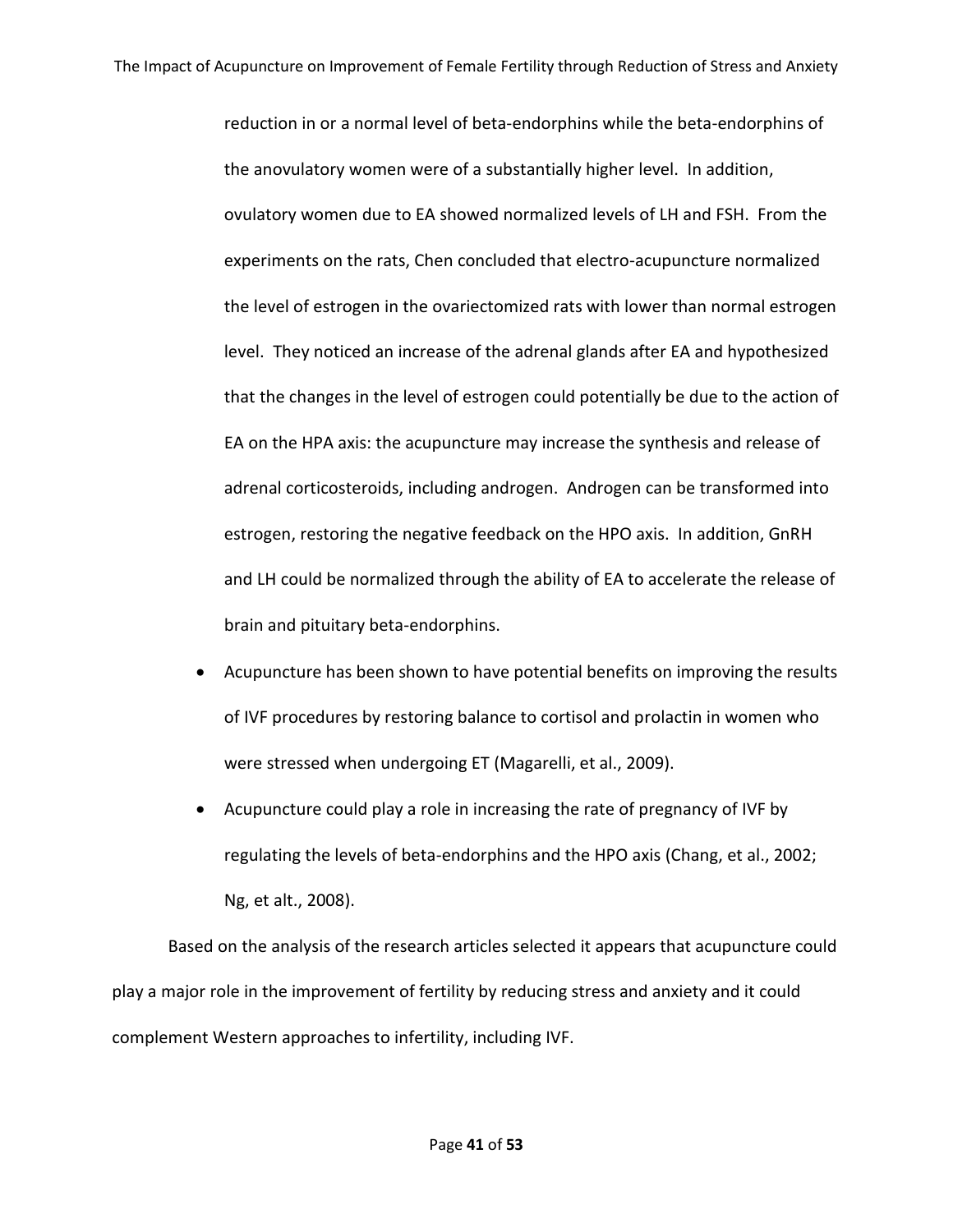### **Implications for Theory**

One of the gaps this study aimed to address was the reduced integration of acupuncture with western fertility medicine approaches. By using research articles that looked at the biomarkers of stress and fertility to assess the role of acupuncture in improving fertility this paper has established a language vehicle conducive to integration of acupuncture theory and action into Western medicine from a Western perspective. This will allow a better understanding of the role acupuncture can play in an integrated environment. Acupuncture theory and specifically Traditional Chinese Medicine (TCM) has its own language and theory and much remains to be done to establish commonalities between Eastern and Western approaches to diagnosis and treatment. For example, in TCM, stress could be interpreted as liver qi stagnation or heart heat or several other differential diagnoses which remain unknown to a Western doctor without extensive training in TCM. To train Western doctors in TCM may be impractical; therefore the role of acupuncturists may have to be expanded to include training and educating as well as getting a better understanding of Western diagnosis. And maybe an understanding needs to get developed regarding the fact that there are differences that can only be overcome in an actual integrated practice. More emphasis should be placed on elevating the acupuncture profession at an equal level to Western medicine so that there will be a cooperation of equals. This will provide benefits to the patients and to the medicine field as a whole.

#### **Implications for Practice**

This research synthesis highlighted the role stress and anxiety play in infertility and the ability of acupuncture to improve fertility through the reduction of stress and anxiety. This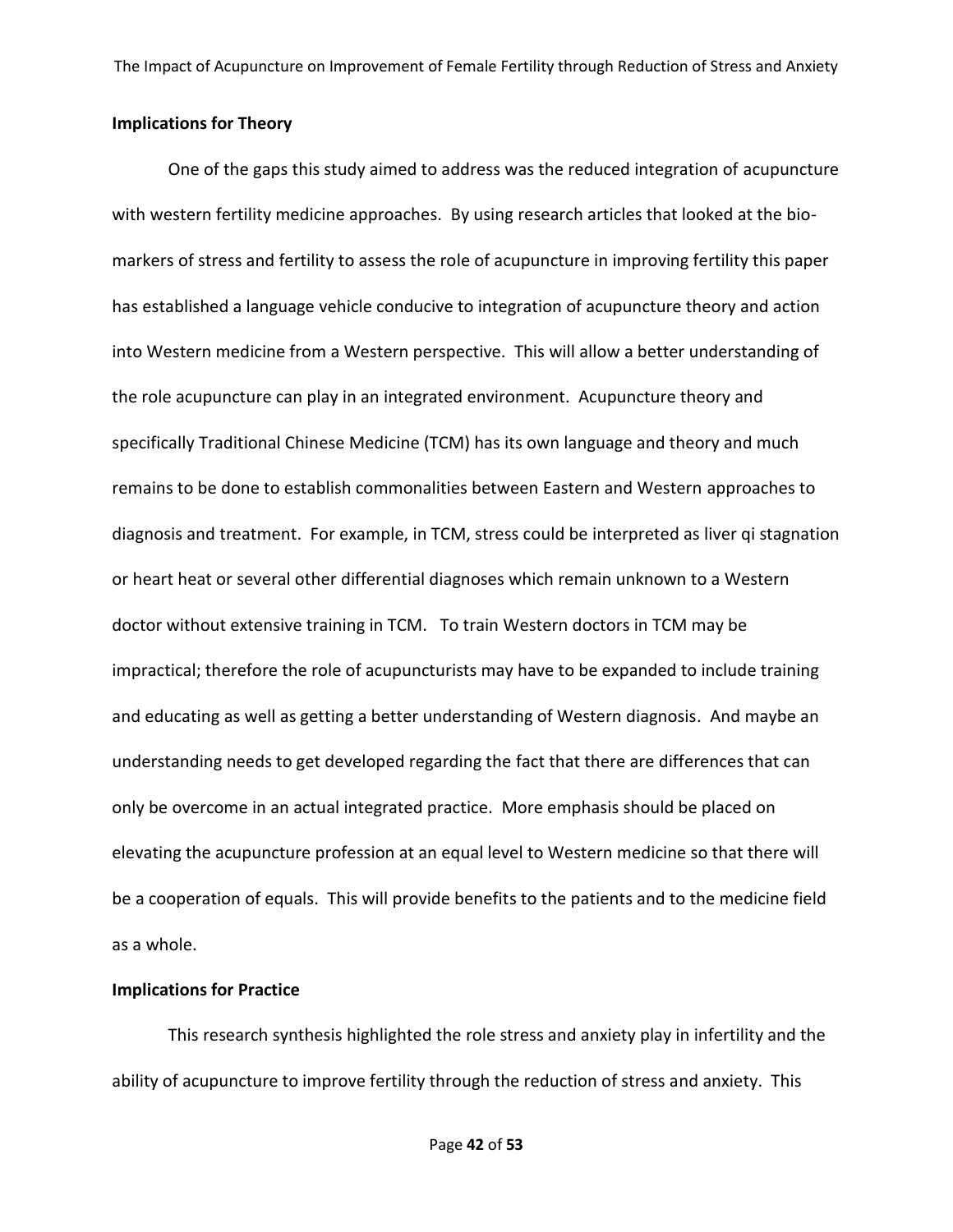The Impact of Acupuncture on Improvement of Female Fertility through Reduction of Stress and Anxiety information is only valuable if it is implemented in practical ways. Following are some recommendations for practice:

- Consider stress and anxiety as potentially being the main cause of infertility in idiopathic infertility cases and consider using acupuncture to bring the body to homeostasis and improve fertility.
- Bring awareness about the topic of this paper to medical doctors, reproductive endocrinologists, and acupuncturists in an effort to integrate their practices.
- Teach the general public about the impact stress and anxiety have on fertility in an effort to raise awareness about the importance of controlling stress and anxiety.
- Develop training materials to help with management of stress and anxiety such as yoga, tai-qi, qi-gong, meditation, and other modalities.

It is also anticipated that this study could bridge the gap we have today in our understanding related to the role that stress and anxiety play in infertility and it could offer valuable information to several segments of the larger community:

- Existing and future mothers. They could gain information about the effects of stress and anxiety on conception and the value of acupuncture in achieving their goals of successful pregnancy. It is hoped they could also pay attention to avoiding or coping with stressful situations in their lives.
- Acupuncturists. Knowledge obtained through this study could improve their practice and potentially expand their patient base.
- Urban developers. Awareness about the role of stress and anxiety on reproduction may provide another variable to consider when new social programs or buildings are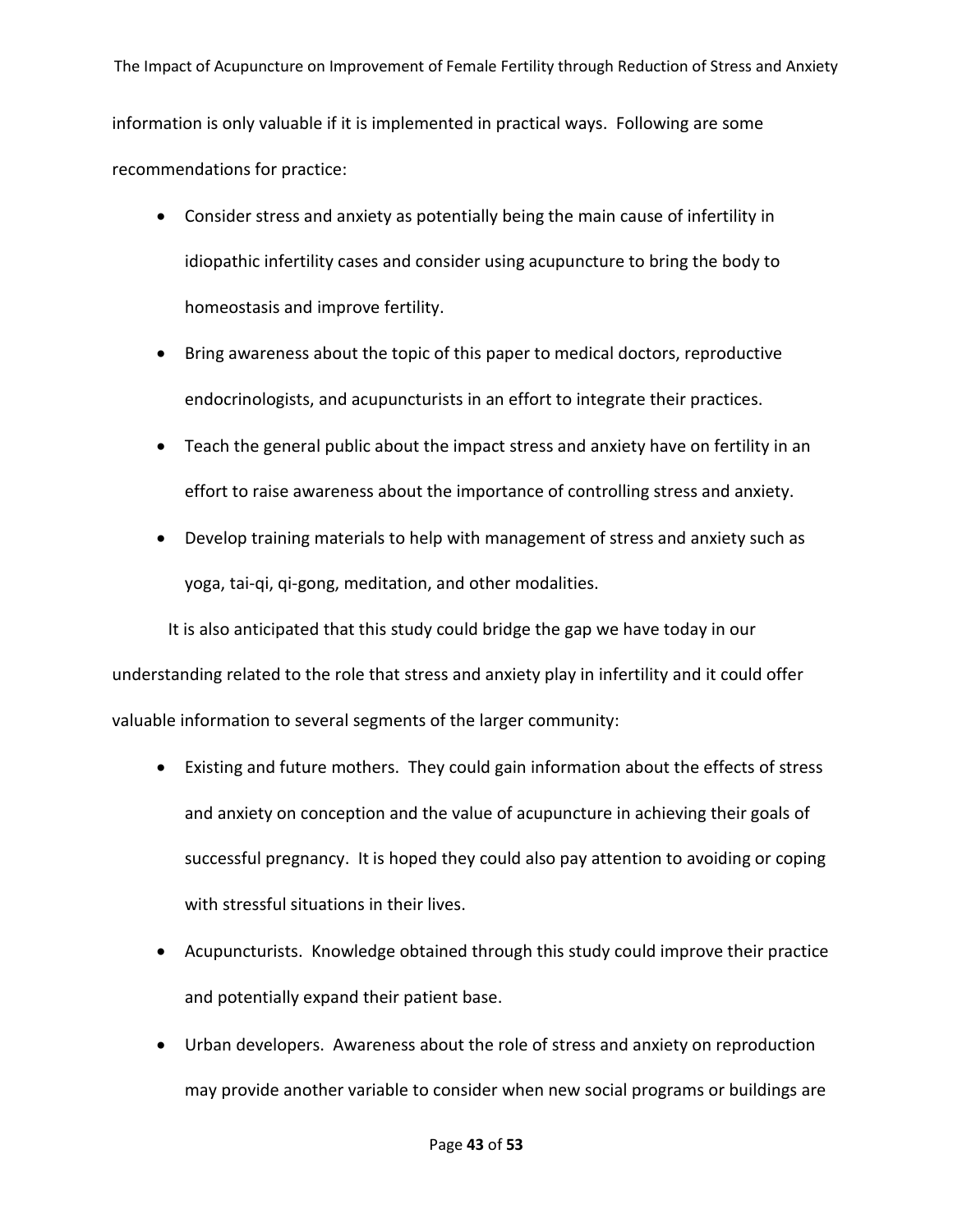implemented.

- Students. This study could serve as a reference to those students interested in the topics covered by this study.
- Western Medicine. The study could show practitioners of the Western Medicine the potential role stress and anxiety can play in infertility and how acupuncture could be potentially integrated into the treatment of infertility due to stress and anxiety.
- Researchers. The study could serve as reference material to other researchers.

#### **Limitations of the Current Study**

Given that this project is a research synthesis, the first limitation is the reliance on other researchers' data obtained through the internet and no first-hand experience from trials or randomized controlled studies. In addition, there were only a few articles of research selected from a myriad of articles that exist so the information obtained to substantiate the research questions is relatively limited. Another limitation is in the fact that the studies related to the interested topic were not cohesive; there were no studies that researched the broad spectrum of the entire menstrual cycle as it relates to the impact of stress and anxiety and to acupuncture and fertility. The conclusions of this study had to be made based on integration of various discreet pieces of research. Another limitation relates to the fact that a large body of research performed in China in the domain of acupuncture was unavailable because of language barriers. The qualitative analysis of the data may pose a limitation because it is more subjective and does not benefit from the objectivity of statistical analysis. One more limitation could be the fact that this study focused only on the bio-markers of stress and fertility and omitted most research that analyzed subjective stress factors which could also have an impact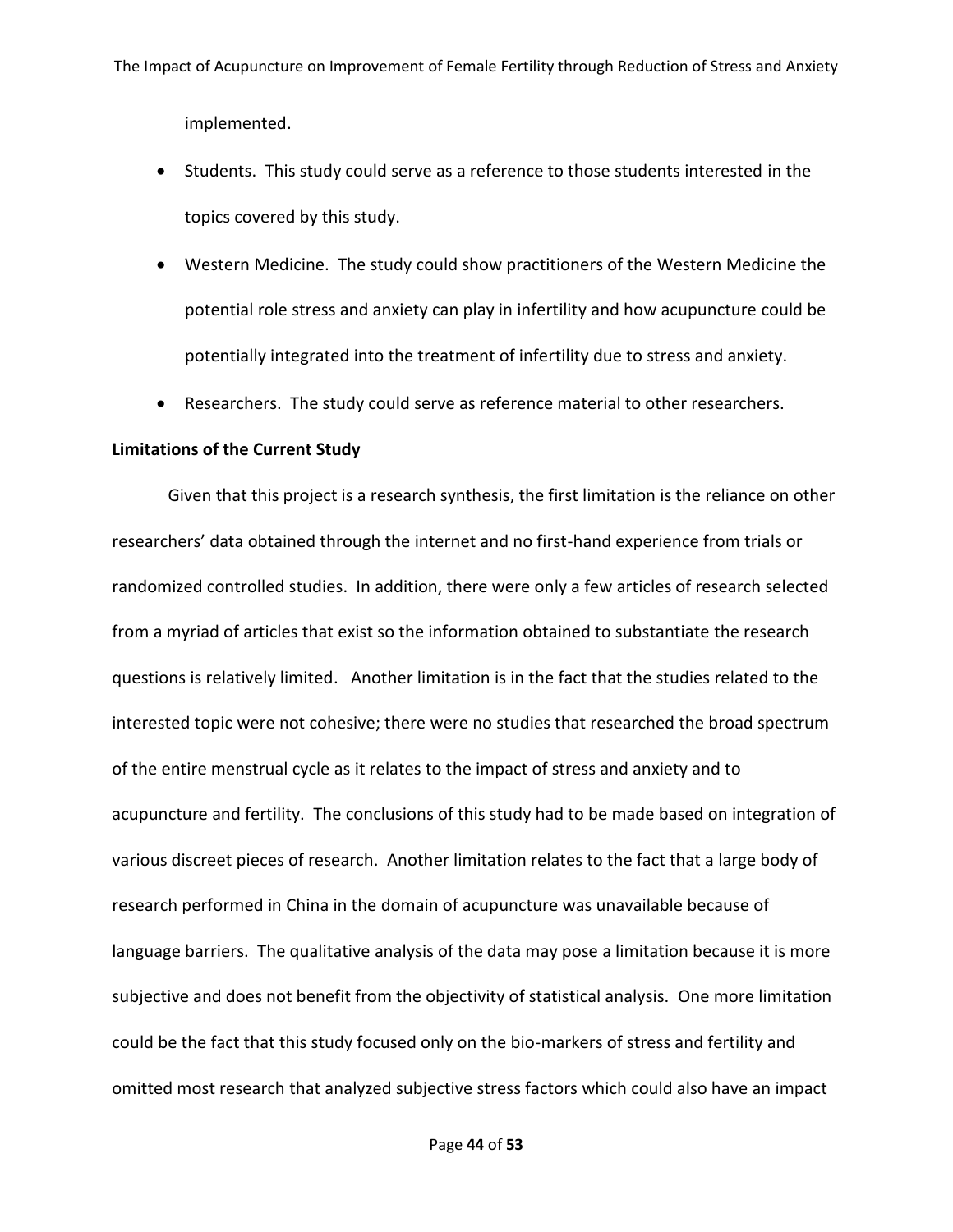### **Recommendation for Future Research**

More research is needed to further understand and prove the role of acupuncture in improvement of female fertility by reducing stress and anxiety. Future studies should include larger sizes of participants based on experience from past research and account for the impact of confounders. In addition, the acupuncture treatments should be more detailed and fixed based on the patient's TCM diagnosis and there should be more explanation provided as to why a certain treatment should be used. Needling should be more standardized and follow certain protocols (Qu, Fan, Zhou, Jue, Bovey, Mark, Franconi, Giovanna, Chan, Kelvin, University of Western Sydney, Smith, Caroline, Robinson, Nicola, 2012).

Better defined and broader spectrum research objectives should be established to look at the entire menstrual cycle and measure the impact of stress and anxiety on each phase of the cycle and to correlate each phase to the HPA axis activity and the impact of acupuncture. The experience of the acupuncturists performing the needling should also be governed by predetermined standards to ensure consistency of treatment. There remain some other areas of conflict that should get more consideration as future studies are performed: clear TCM diagnosis and individualized treatments versus fixed protocols required by the scientific method; acupuncture dosage (number of points needled and number of treatments), frequency of treatments; duration of treatment (which could also be dependent of the individual patient's needs), and prior acupuncture experience of the patient (Anderson, B., & Rosenthal, L., 2013).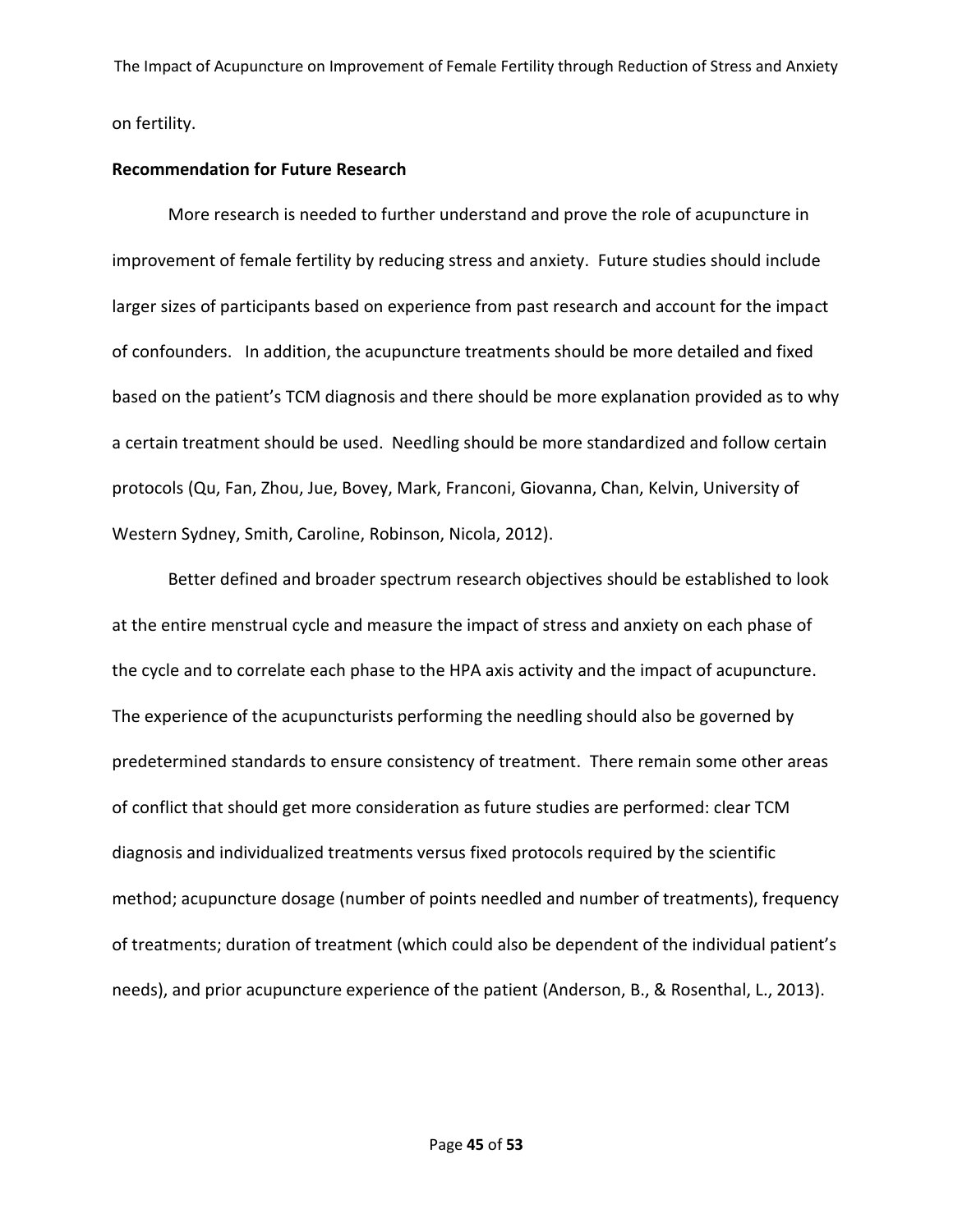### **Conclusion**

Stress and anxiety appear to play a significant role in infertility through their impact on the HPA axis and HPG/HPO axes respectively. Hormonal imbalances in the HPA axis seem to effect hormonal changes in the HPG/HPO axis disturbing the fine balance needed for follicle development, LH surge, ovulation, endometrium development, and implantation. Acupuncture may have a regulatory effect on the HPA and HPG/HPO axes by enabling physiological balance of the body. By restoring homeostasis, acupuncture could possibly help the body get back its own capacity to restore health and allow for healthy reproduction of life.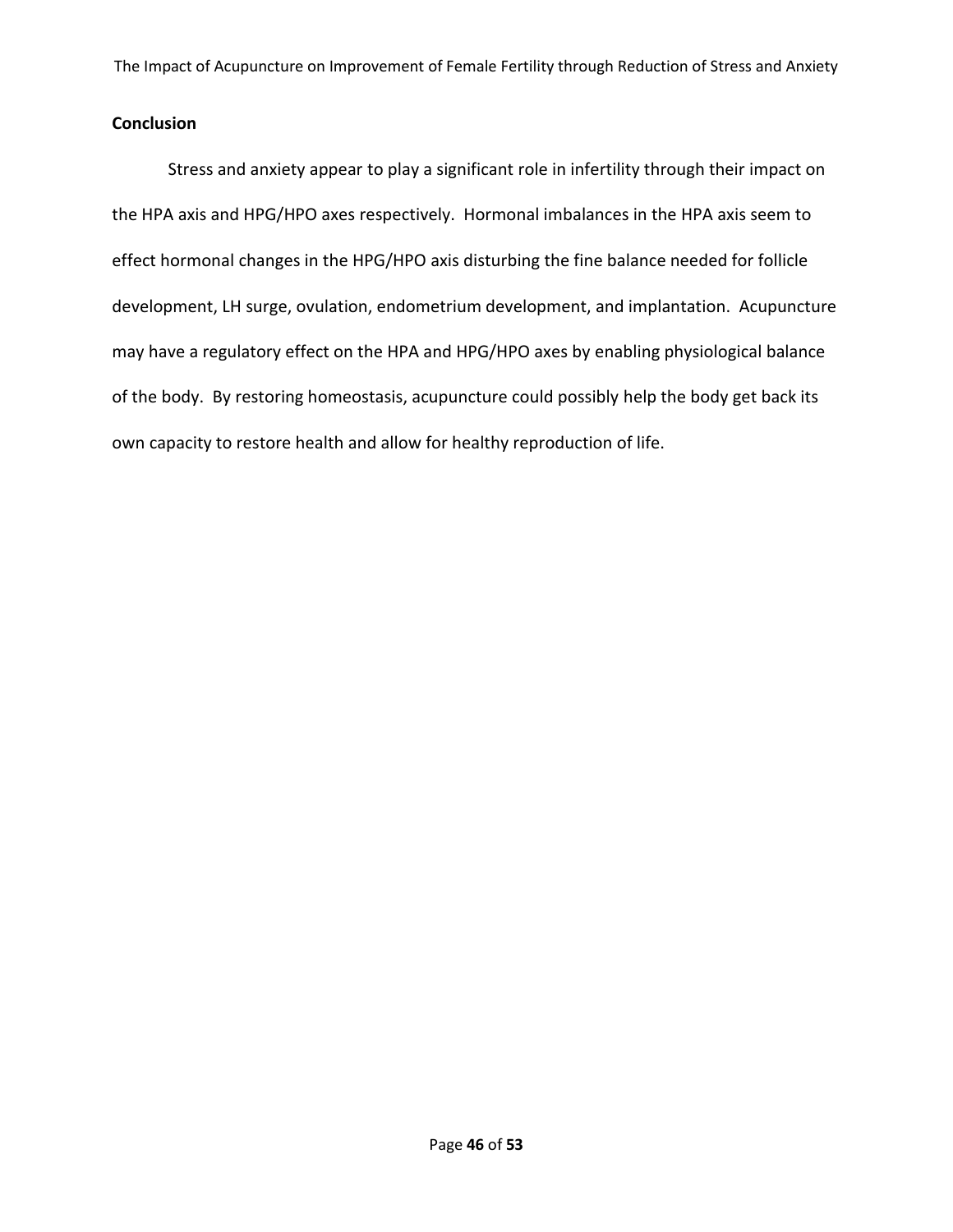## **References**

Anderson, B., & Rosenthal, L. (2013). Acupuncture and in vitro fertilization: Critique of the evidence and application to clinical practice. *Complementary therapies in clinical practice*, *19*(1), 1-5.

Baird DD, Weinberg CR, Zhou H, Kamel F, McConnaughey DR, Kesner JS, Wilcox AJ. (1999). Preimplantation urinary hormone profiles and the probability of conception in healthy women. *FertilSteril 71:40–49*.

Balk, J., Catov, J., Horn, B., Gecsi, K., & Wakim, A. (August 01, 2010). The relationship between perceived stress, acupuncture, and pregnancy rates among IVF patients: A pilot study. *Complementary Therapies in Clinical Practice, 16,* 3, 154-157.

Boivin, J. (2003). A review of psychosocial interventions in infertility. *Social science & medicine*, *57*(12), 2325-2341.

Bovey, M., Lorenc, A., & Robinson, N. (December 01, 2010). Extent of acupuncture practice for infertility in the United Kingdom: experiences and perceptions of the practitioners. *Fertility and Sterility, 94,* 7, 2569-2573.

Chang, R., Chung, P. H., & Rosenwaks, Z. (2002). Role of acupuncture in the treatment of female infertility. *Fertility and sterility*, *78*(6), 1149-1153.

Chen, B. Y. (1997). Acupuncture normalizes dysfunction of hypothalamic-pituitary-ovarian axis. *Acupuncture and Electro Therapeutics Research-the International Journal*, *22*(2), 97-108.

Chrousos, G. P., Loriaux, D. L., & Gold, P. W. (1988). Introduction: The concept of stress and its historical development. In *Mechanisms of physical and emotional stress* (pp. 3-7). Springer US.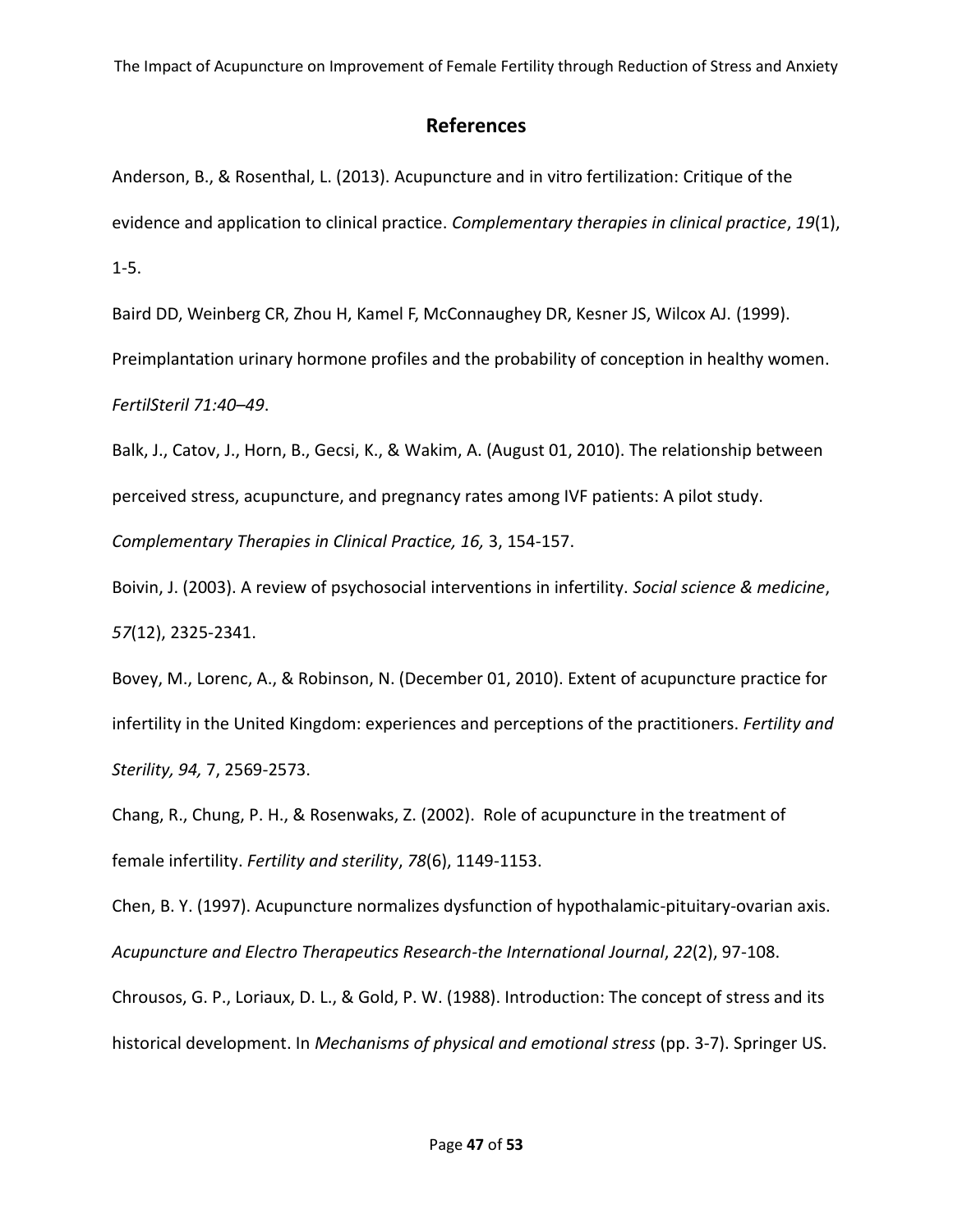Cooper, H. M., & Cooper, H. M. (2010). Research synthesis and meta-analysis: A step-by-step approach. Los Angeles: Sage.

Cwikel, J., Gidron, Y., & Sheiner, E. (2004). Psychological interactions with infertility among women. *European Journal of Obstetrics & Gynecology and Reproductive Biology*, *117*(2), 126- 131.

Dieterle, S., Ying, G., Hatzmann, W., & Neuer, A. (2006). Effect of acupuncture on the outcome of in vitro fertilization and intracytoplasmic sperm injection: a randomized, prospective, controlled clinical study. *Fertility and sterility*, *85*(5), 1347-1351.

Errington‐Evans, N. (2012). Acupuncture for anxiety. *CNS neuroscience & therapeutics*, *18*(4), 277-284.

Farlex Partner Medical Dictionary © Farlex 2012

Ferin M. (1999). Stress and the reproductive cycle. *J ClinEndocrMetab 84:1768–1774*.

Hamilton, B. E., & Sutton, P. D. (2012). Recent trends in births and fertility rates through June 2012. *Atlanta, GA: US Department of Health and Human Services, Centers for Disease Control and Prevention, Division of Vital Statistics*.

Koopman, J. (2013). The Experimental Effects of Stress on Fertility. *Berkeley Scientific Journal*, *18*(1).

Levine, S. (2005). Developmental determinants of sensitivity and resistance to stress.

*Psychoneuroendocrinology*, *30*(10), 939-946.

Lynch, C. D., Sundaram, R., Buck Louis, G. M., Lum, K. J., & Pyper, C. (2012). Are increased levels of self-reported psychosocial stress, anxiety, and depression associated with fecundity? *Fertility and sterility*, *98*(2), 453-458.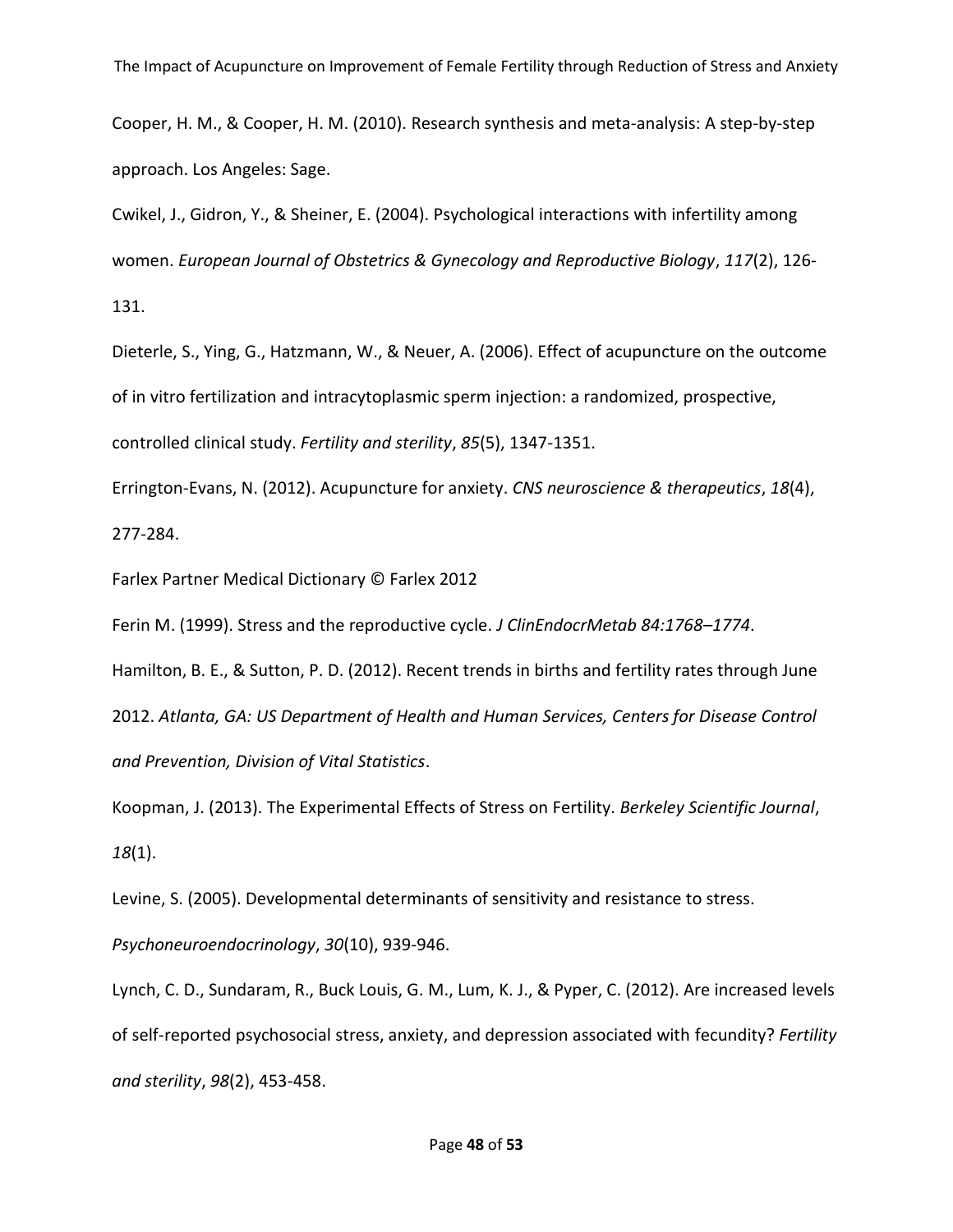Ma, Y., Ma, M., & Cho, Z.-H. (2005). *Biomedical acupuncture for pain management: An integrative approach*. St. Louis, Mo: Elsevier Churchill Livingstone.

Magarelli, P. C., Cridennda, D. K., & Cohen, M. (2009). Changes in serum cortisol and prolactin associated with acupuncture during controlled ovarian hyperstimulation in women undergoing in vitro fertilization–embryo transfer treatment. *Fertility and sterility*, *92*(6), 1870-1879. Moy, I., Milad, M. P., Barnes, R., Confino, E., Kazer, R. R., & Zhang, X. (2011). Randomized controlled trial: effects of acupuncture on pregnancy rates in women undergoing in vitro fertilization. *Fertility and Sterility*, *95*(2), 583-587.

Nakamura, K., Sheps, S., & Arck, P. C. (January 01, 2008). Stress and reproductive failure: past notions, present insights and future directions. *Journal of Assisted Reproduction and Genetics, 25.*

Nepomnaschy, P. A., Welch, K., McConnell, D., Strassmann, B. I., & England, B. G. (2004). Stress and female reproductive function: a study of daily variations in cortisol, gonadotrophins, and gonadal steroids in a rural Mayan population. *American Journal of Human Biology*, *16*(5), 523- 532.

Nepomnaschy, P. A., Sheiner, E., Mastorakos, G., & Arck, P. C. (2007). Stress, immune function, and women's reproduction. *Annals of the New York Academy of Sciences*, *1113*(1), 350-364. Ng, E. H., So, W. S., Gao, J., Wong, Y. Y., & Ho, P. C. (January 01, 2008). The role of acupuncture in the management of subfertility. *Fertility and Sterility, 90,* 1, 1-13.

Paulus, W. E., Zhang, M., Strehler, E., El-Danasouri, I., &Sterzik, K. (April 01, 2002). Influence of acupuncture on the pregnancy rate in patients who undergo assisted reproduction therapy. *Fertility and Sterility, 77,* 4, 721-724.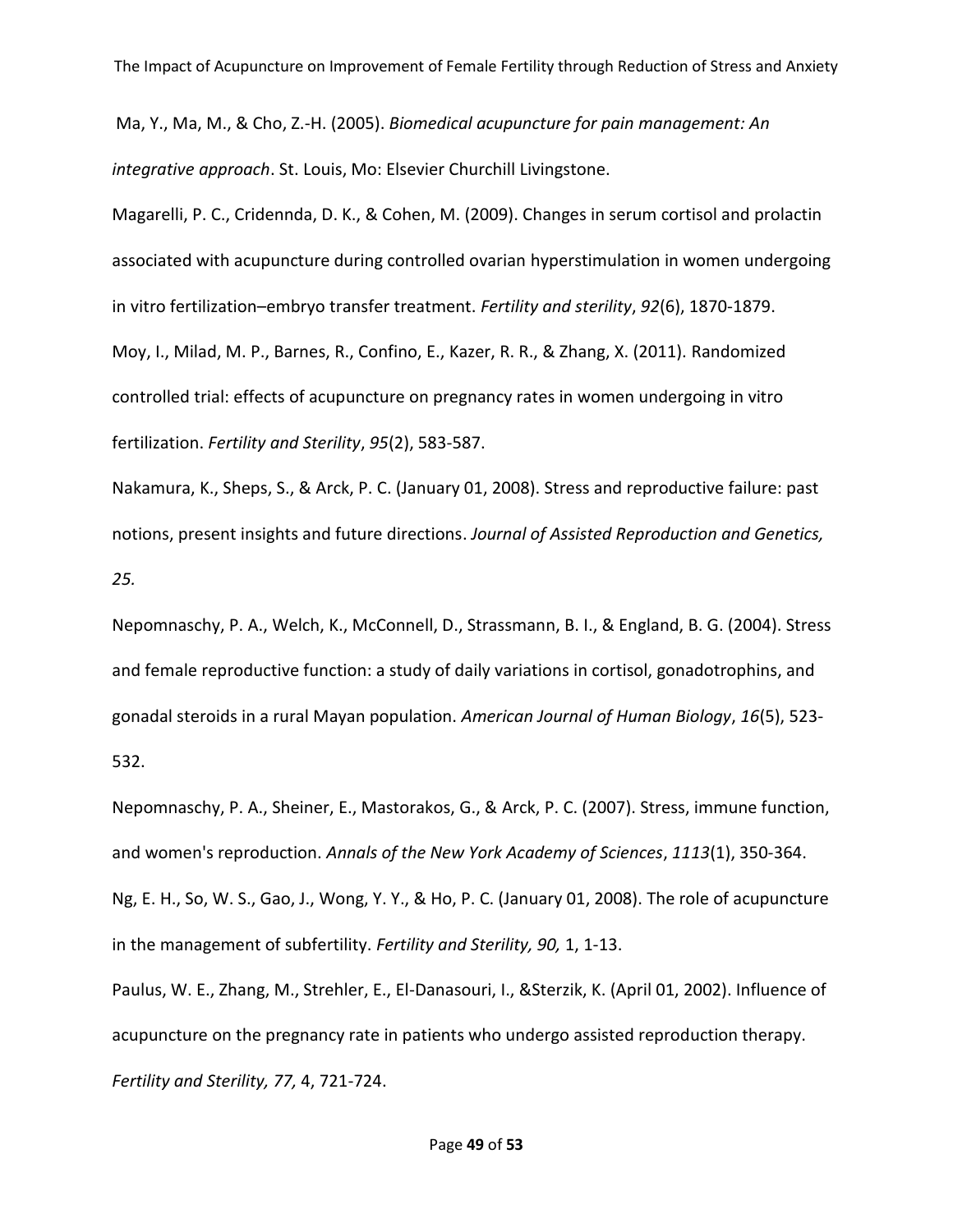Pease, R. W., & Merriam-Webster, Inc. (2006). *Merriam-Webster's medical dictionary*. Springfield, Mass: Merriam-Webster Inc.

Pilkington, K. (2010). Anxiety, depression and acupuncture: a review of the clinical research. *Autonomic Neuroscience*, *157*(1), 91-95.

Pilkington, K., Kirkwood, G., Rampes, H., Cummings, M., & Richardson, J. (2007). Acupuncture for anxiety and anxiety disorders–a systematic literature review. *Acupuncture in Medicine*, *25*(1- 2), 1-10.

Qu, Fan, Zhou, Jue, Bovey, Mark, Franconi, Giovanna, Chan, Kelvin, University of Western Sydney, Smith, Caroline, Robinson, Nicola. (2012). *Does acupuncture improve the outcome of in vitro fertilisation? Guidance for future trials*. Germany, Urban und Fischer Verlag.

Rosch, P. J. (1998). Reminiscences of Hans Selye and the birth of 'stress'. *Stress Medicine*, *14*(1), 1-6.

Smith, C. A., Ussher, J. M., Perz, J., Carmady, B., & de, L. S. (January 01, 2011). The effect of acupuncture on psychosocial outcomes for women experiencing infertility: a pilot randomized controlled trial. *Journal of Alternative and Complementary Medicine (New York, N.Y.), 17,* 10, 923-30.

Turner, K., Reynolds-May, M. F., Zitek, E. M., Tisdale, R. L., Carlisle, A. B., & Westphal, L. M. (January 01, 2013). Stress and anxiety scores in first and repeat IVF cycles: a pilot study. *Plos One, 8,* 5.)

United States & National Institutes of Health (U.S.). (2003). *Medline Plus: Medical dictionary*. Bethesda, MD: National Institutes of Health. Department of Health and Human Services.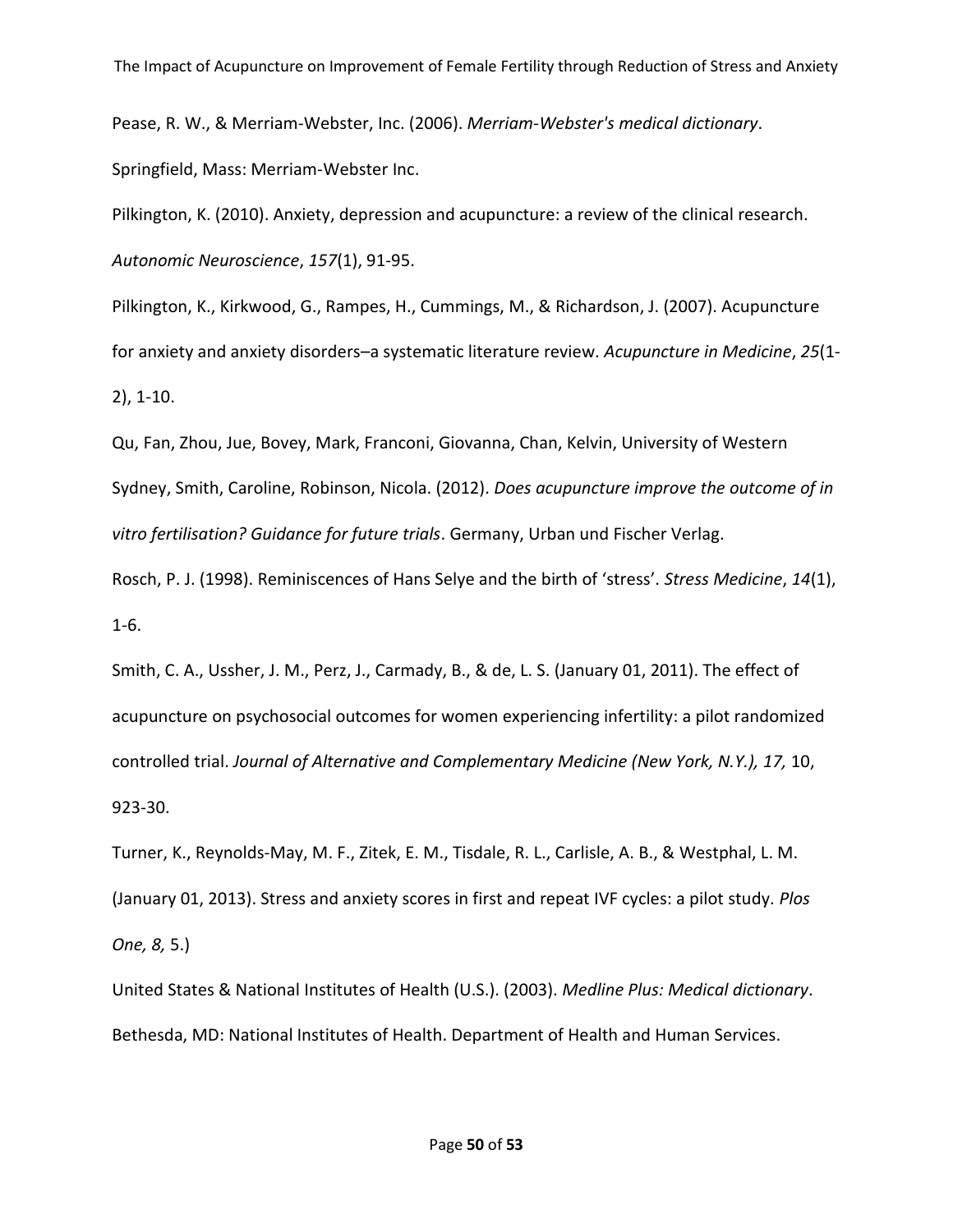Wagenmaker, Elizabeth; Breen, Kellie; Oakley, Amy; Pierce, Bree; Tilbrook, Alan; Turner, Anne; & Karsch, Fred. (2008). *Cortisol interferes with the estradiol-induced surge of luteinizing hormone in the ewe*. Society for the Study of Reproduction.

Wang, S. J., Zhang, J. J., & Qie, L. L. (2014). Acupuncture Relieves the Excessive Excitation of Hypothalamic-Pituitary-Adrenal Cortex Axis Function and Correlates with the Regulatory Mechanism of GR, CRH, and ACTHR. *Evidence-Based Complementary and Alternative Medicine*, *2014*.

Westergaard, L. G., Mao, Q., Krogslund, M., Sandrini, S., Lenz, S., & Grinsted, J. (2006).

Acupuncture on the day of embryo transfer significantly improves the reproductive outcome in infertile women: a prospective, randomized trial. *Fertility and Sterility*, *85*(5), 1341-1346.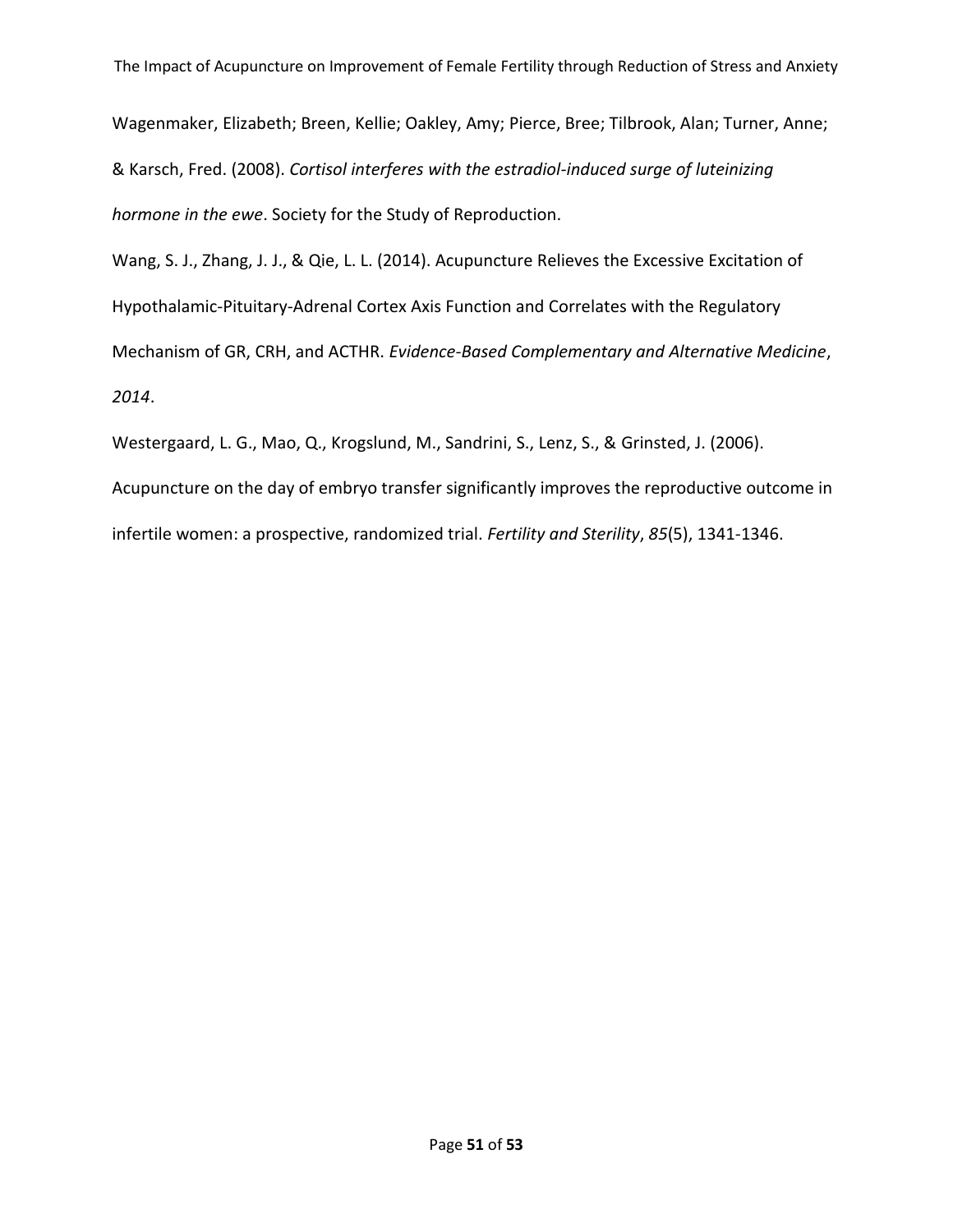

### **APPENDIX A – IRB Approval Letter**

March 28<sup>th</sup>, 2014

Gigi B.Cristache, Dipl.Ac.,R.Ac. 30426Knighton Dr.

Farmington Hills, MI 48 331

Dear Gigi,

Your revised research proposal has been approved, with no additional recommendations effective through March 31, 2015.

Should there be any significant changes that need to be made which would alter the research procedures that you have explained in your proposal, please consult with the IRBcoordinator prior to making those changes.

Sincerely,

Penny Wrinnaub, LAc.

Penny Weinraub, LAc. IRB Coordinator